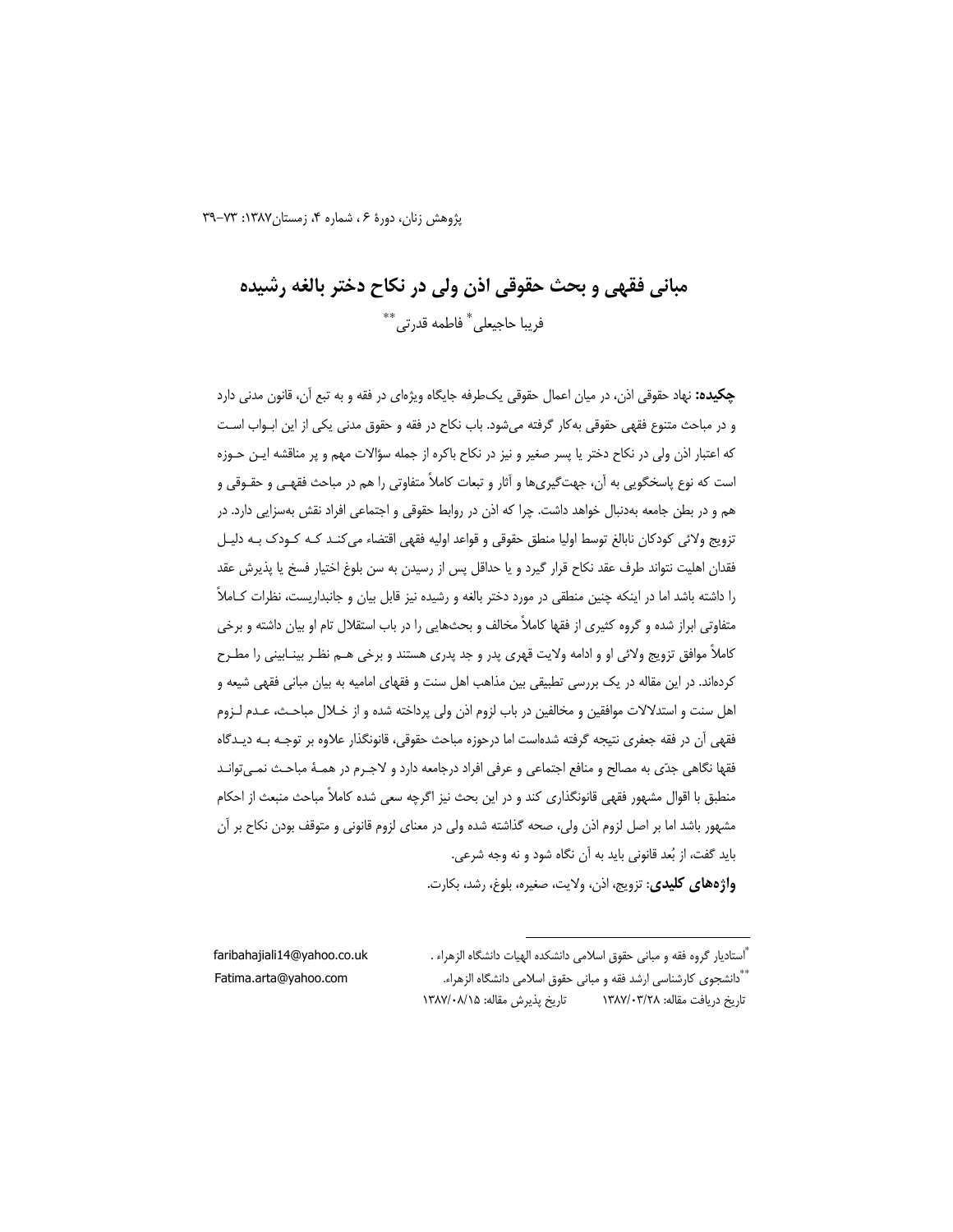### مقدمه

حقوق زن در اسلام و درک جایگاه او در نظام فکری اسلام نیازمند اهتمام و توجه است. در این میان، احکام اجتماعی و خانوادگی مربوط به زنان، امروزه، علاوه بر یک مسئله داخلی و ملّی، به یک موضوع بین|لمللی تبدیل شده است و بسیاری از کسانی که به تصوّر خود بنای ایراد گرفتن به اسلام و اثبات غیرعادلانه بودن احکام آنرا دارند، احکام مربوط به زنان را دستاویز قرار دادهاند. گام اول در رابطه با این اشکالات و ایرادات در توضیح و یا توجیه اَنها، بیتردید رسیدن به قضاوتی روشن در مورد درستی یا نادرستی اَنها است. یکی از این نمونهها، مسئله لزوم اجازه پدر براي ازدواج دختران است. البته سابقه اعمال نفوذٍ ولي در عقد نكاح و اجازه او در عرف جامعه ایرانی به سالیانی بس دور می رسد. قانون مدنی در زمینه حقوق خانواده، کوشیده است از نظر فقه امامیه پیروی کند. بدیهی است فهم درست و موضع گیری صحیح نسبت به دستورات ایراد شده در مواد قانونی مربوط به نکاح دختران مستلزم تحلیل حقوقی و بررسی دلایل جانبداران و منتقدان آن میباشد.

این مقاله در راستای نیل به هدف مذکور در سه بخش تنظیم شده است، در بخش اوّل با بررسی مبانی فقهی لزوم اذن ولی به طرح دیدگاههای مختلف فقها اعم از شیعه و سنی و بیان ادله هر کدام اکتفا شده است و در بخش دوم، در یک بررسی مبنایی به بیان ماهیت اذن ولی در نگاه قائلین به لزوم اذن ولی در نکاح پرداخته و سعی شده است دیدگاه صحیح و جامع و منطبق با مبانی فقه شیعه انتخاب شود. در بخش سوم، مسئله لزوم اذن ولی را در بیان قانون و حقوق مدنی دنبال کرده و با بررسی مواد قانونی مربوط به اذن ولی در نکاح و تطبیق أن با مبانی فقهی، در مواردی با ارائه پیشنهاداتی در خصوص اصلاح مواد قانونی مربوطه سعی شده است تا از میان تمامی اختلاف نظرهای موجود، به پاسخی قاطع و روشن و مستدل دست یابیم.

طرح مسئله

یکی از موضوعهایی که در این اواخر به شدت مورد تردید و پرسش قرار گرفته، اذن ولی و قلمرو آن در ازدواج است. در دو دههٔ اخیر با افزایش ظواهر مدرنیته و تغییر شیوهٔ زندگی از سنتی به مدرن، نظام خانواده در ایران دستخوش تغییراتی شده است. بهعنوان نمونه این سؤال از جانب دختران و پسران بسیار مطرح میشود که چرا دختر باکره در ازدواج خود نیاز به اجازه پدر و یا جدّ پدری دارد؟ به تصور برخی، قوانین جمهوری اسلامی ایران به پدر اجازه میدهد تا بدون در نظر گرفتن علایق و تمایلات دختر، هر گونه که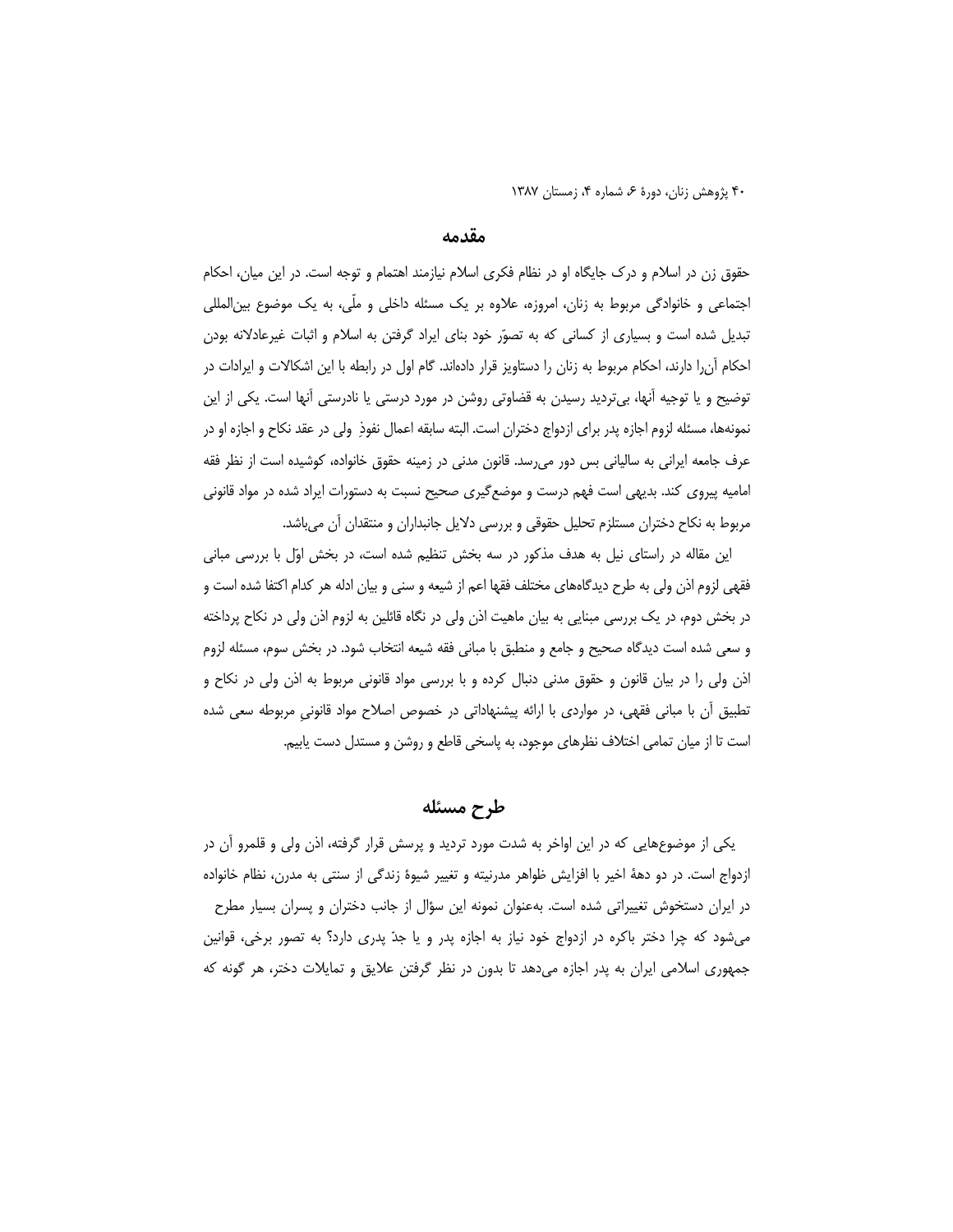خود تشخیص میدهد در مورد ازدواج و زندگی آینده او تصمیمگیری نماید و مطابق قانون، دختر در این زمینه مستقل نیست. برخی دیگر این گونه بیان نمودهاند که این قانون، صرفاً از باب احترام به پدر است و لذا این سؤال را مطرح می کنند که چگونه است که پسران ملزم به رعایت چنین احترامی نسبت به پدر خویش نشدهاند و یا اینکه چرا احترام به مادر در این مسئله رعایت نشده است.

پدر و مادر به علت علاقه و محبت به فرزند، معمولاً مصالح و خوشبختی او را در نظر گرفته و به علت تجربه و پختگی شان، بهتر می توانند خصوصیات افراد را ارزیابی و عاقبت ازدواج را پیش بینی کنند. اما باز هم همچنان این سؤال قابل طرح است که در صورت کمال و بلوغ و رشد دختر أیا باز هم اذنی را که فقها به آن اشاره کردهاند و رویه قانون مدنی نیز مبتنی بر آن است، ضروری است و اگر دختر بالغ باکره رشیده همچنان تحت ولايت قهري سابق قرار دارد، از چه بابي است و اينكه چرا نسبت به پسران چنين حساسيتي وجود ندارد. انساني که در تمام تصرفاتش آزاد است و هیچ سلطهای از جانب دیگران، چه نزدیک و چه دور بر او نیست چگونه در امر ازدواج، اذن ولي را بايد با خود داشته باشد. آيا ازدواج نسبت به ساير امور خصوصيت ويژهاي دارد؟

از طرفی ازدواجهای نابسامانی که بهدور از شناختهای عمیق و تنها با توجه به صلاحدید دختران و پسران و بدون توجه به جایگاه خانواده و بهویژه پدر در فرهنگ جامعه ایرانی صورت گرفته است و نقش و موقعیت والدین در بسامان کردن روابط لرزان آغاز زندگی، نادیده گرفته شده است؛ قابل مشاهده است که در پایان هم خسارات و زیانهای معنوی و مادی فراوانی به جای میگذارد. آمارها از افزایش طلاق در کشور به خصوص در نسل جوان خبر میدهند که به اعتقاد بسیاری از روانشناسان مسائل اجتماعی، یکی از علل افزایش طلاق، ازدواجهای زود هنگام و بدون برخورداری از حمایت خانوادهها میباشد. بنابراین برای سامان بخشیدن به وضع موجود و حفظ مصالح اجتماعی و جلوگیری از تبعات جبرانiپذیر آن بهنظر می سد که پرداختن درست و دور از پیش(اوری به مسئله اعتبار اذن ولی، هم در روشن نمودن حیطه مسئولیتهای ولی و تبیین درست از أنچه باید صورت گیرد، بسیار راهگشا خواهد بود. برای تحقق این منظور به واقع |ین سؤالات قابل طرح و بررسی دقیق هستند که:

اولاً، ولي در نكاح چه كسي است؟ ثانیاً، حیطه نفوذ و تصرف ولی در نکاح تا چه حدی است و در مورد چه دختری مطرح میشود؟ ثالثاً، در صورتی که دختران بدون اذن ولی به نکاح مبادرت کنند از دیدگاه شرع و قانون چگونه خواهد بود؟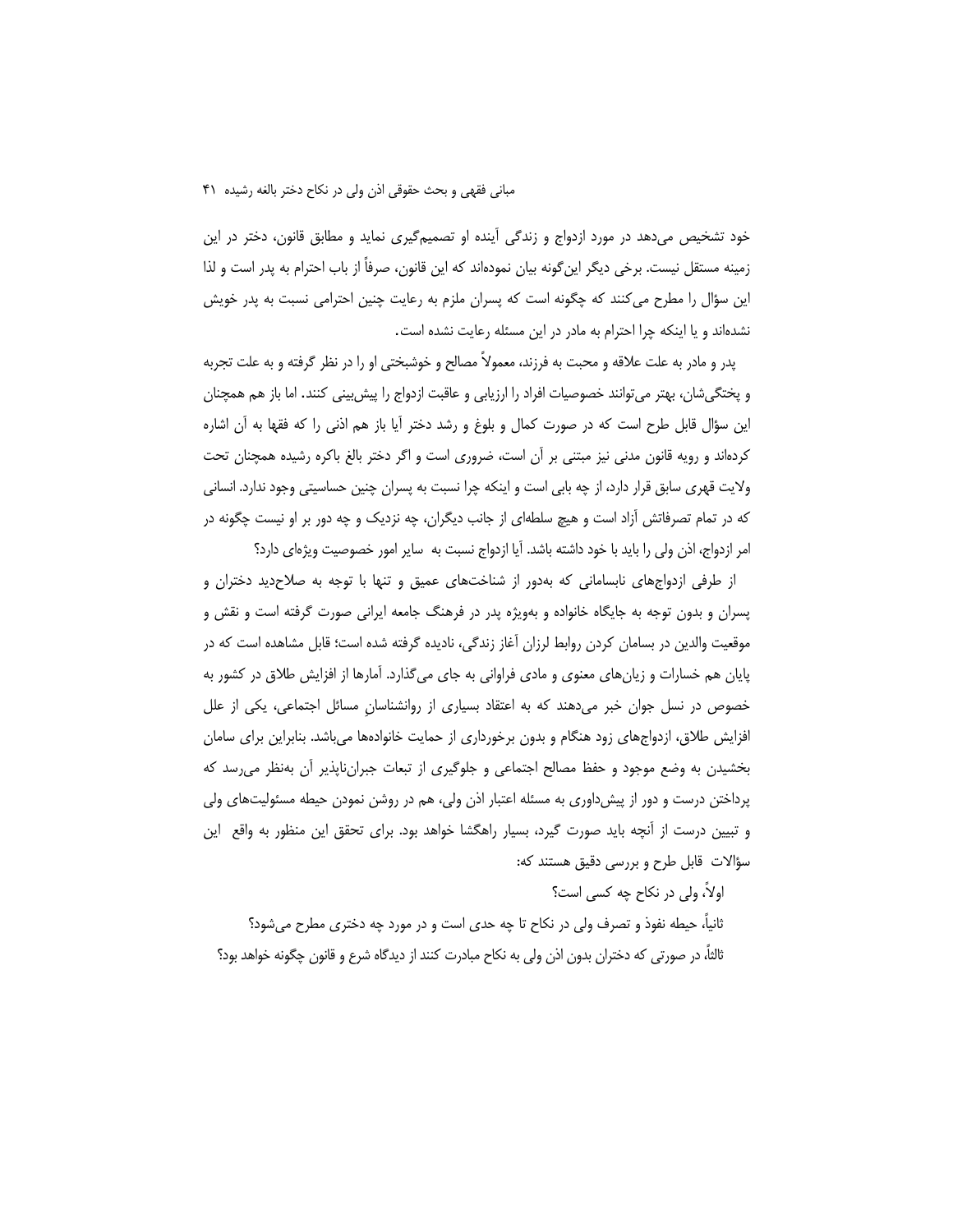رابعاً، رشد و بلوغ دختر چه تأثیری در لزوم یا عدم لزوم اذن ولی خواهد داشت و صلاحیت پدر برای اذن دادن چگونه قابل احراز است؟

با توجه به اهمیّت نهاد حقوقی اذن در میان اعمال حقوقی یکجانبه، در عمل میبینیم که قانون مدنی تنها به بیان برخی از احکام و آثار آن اکتفا نموده و امتیاز آن را از نهادهای حقوقی دیگر تبیین ننموده است و برخی تعارضات همچنان در مواد قانونی وجود دارد بهگونهای که قانون مدنی بارها اذن و اجازه را بهجای یکدیگر بکار میبرد. بنابراین بررسی حقوقی و فقهی مسئلهٔ اعتبار اذن ولی در نکاح، میتواند تا حدود زیادی به روشن شدن جايگاه واقعي آن در جامعه كمک کند.

بخش اول : مباني فقهي لزوم اذن ولي در نكاح

برای بیان مبانی فقهی لزوم اذن ولی، ابتدا لازم است بحثی را مطرح کنیم که بهطور کلی از دیدگاه مذاهب اسلامی چه کسانی در نکاح ولایت دارند و حیطهٔ ولایت آنها تا چه حد است و بر چه کسانی میتوانند اعمال ولايت كنند.

### سخنی در اولیاء عقد نکاح

طبق نظر امامیه اسباب ولایت در نکاح سه چیز است: قرابت؛ ملک و حکم. آنچه علامه حلی در کتاب خود اًورده در پاسخ به این سؤال که بهطور کلی چه کسانی ولایت دارند، چهار گروه را ذکر کرده که شامل: پدر، جد پدری، وصی و حاکم شرع است. اما با توجه به مقتضای سخن ما که در صدد بررسی استمرار ولایت قهری پدر و جد پدری بر بالغه رشیده و بررسی ماهیت اقتضائات آن در امر نکاح هستیم؛ همچنین با توجه به اینکه بالغه رشیده در صورت عزل ولی یا نبود او، تحت هیچ ولایتی نیست؛ بنابراین تنها به بررسی تطبیقی رابطهٔ ولایت پدر و جد پدری ً بر صغیر و صغیره ً و در ادامه بر بالغه رشیده بسنده می کنیم:

#### ۱- پدر دختر

الف) دیدگاه فقهای اهل سنت: در بررسی دیدگاه اهل سنت در مورد ولایت پدر بر صغیر و صغیره و مجنون و مجنونه، مشاهده می کنیم که میان شافعیه (الفیروزابادی، بی¤: ۳۰/ ۴۰)، حنابله (ابن رحال، ۱۹۸۶: ۵/ ۴۳–۴۴)، مالکیه و حنفی ها اتفاق نظر وجود دارد (مغنیه، ۱۹۹۸: ۳۲۲) منتهی شافعیه و حنابله (ابن قدامه، ١٩٧٢: ۶/ باب الزواج) و مالكيها (النيشابوري، بيتا:٢۶۵) ولايت پدر را به صغيره باكره اختصاص دادهاند و صغیره ثیّبه را مستقل میدانند.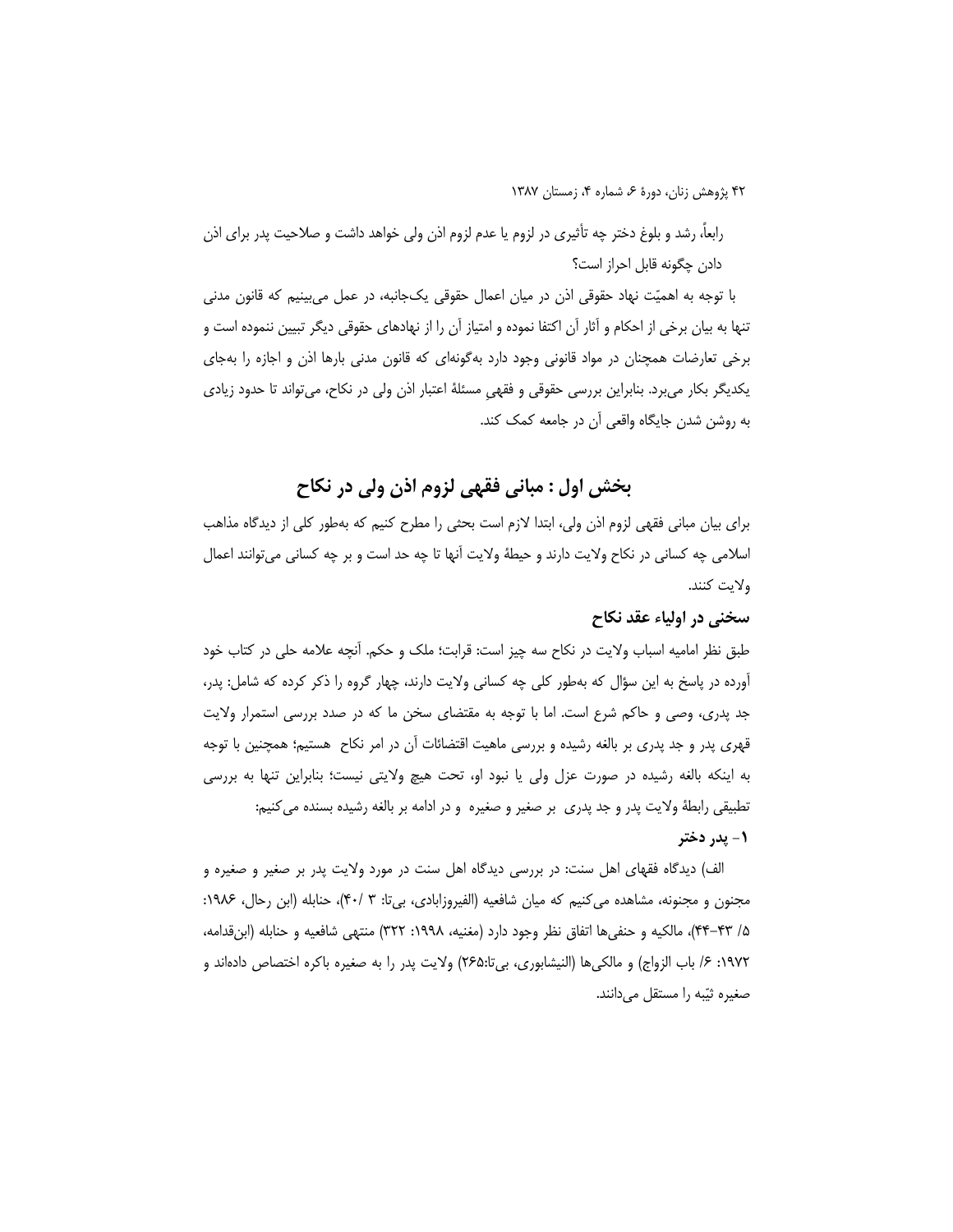ب) دیدگاه فقهای امامیه: بنابر نظر غالب فقهای امامیه، ولایت پدر بر صغیر و صغیره مطلق میباشد (علامه حلي، بيiت: ١١) و عقد صغير را – خواه مميز و خواه غير مميز و چه براي خود و چه به وكالت از دیگری-غیر صحیح و باطل میدانند. زیرا برای عبارت صغیر چه در نکاح و چه در عقود دیگری اعتباری نمي شناسند (المحقق الحلي، ١۴٠٣: ٢/ ٧٠ و٢١٨؛ البحراني، بي¤ا: ٢٣/ ١٧٢و ١٧۵) و حتى برخي بر اين نظر ادعای اجماع کردهاند (النجفی، بی¤ا: ۲۹ /۱۴۲) بهگونهای که محقق حلّی در کتاب خود اًورده است که ولايت پدر و جد پدري بر زن نابالغ هر چند بکارتش رفته باشد، به وطي يا غير ان، نافذ است (محقق حلي، ۱۴۰۳: ۴۴۷). به همین دلیل است که در نابالغ و فاسدالعقل، لفظ نکاح اعتبار ندارد. همچنین در مست، که معانی الفاظ را درک نمی کند و فرد سفیه نیز ملحق به این افراد است و محجور میباشد. بنابراین نظر اظهر عدم صحت عقدى است كه توسط اين افراد منعقد مىشود (محقق حلى، ١۴٠٣: ۴۴۷: الطباطبايي اليزدى، بيتا: كتاب نكاح، مبحث اولياء عقد، مسئله ٧؛ الموسوىالخميني، تحريرالوسيله، كتاب نكاح، بخش اولياء عقد، مسئله ۷: شهید ثانی، ۱۳۸۴: ۴۷؛ نراقی، ۱۴۰۵: ۲/ ۴۶۳؛ محقق ثانی، ۱۴۱۰ : ۳۰۴/۲ و ۳۰۶) در واقع طرف عقد اگر نکاحی صورت گیرد ولی است. البته در رابطه با نکاح سفیه برخی از حقوقدانان معتقدند که سخن فوق را جز در مورد توافق درباره مهریه، نباید پذیرفت، زیرا عقد نکاح دارای دو جنبه ممتاز است: ۱– اتحاد زن و شوهر به منظور ایجاد خانواده است که غیر مالی است. ۲– توافق در میزان مهر، عقدی است مالی و تابع قواعد عمومی معاملات. تمام أثار مالی ناشی از نکاح، به حکم قانون بر افراد حمل میشود و از این جهت هیچ فرقی بین یک فرد رشید و سفیه وجود ندارد؛ سفیه نیز به همان اندازه باید نفقه بپردازد که یک شخص رشید می پردازد و سایر آثار… ( کاتوزیان، ۱۳۷۱ : ۱/ ۸۵ – ۸۶) قانون مدنی نیز بهطور ضمنی نکاح سفیه را مجاز میشمرد زیرا در ماده ۱۰۶۴ ق.م شرایط اهلیت زوجین بیان شده است ولی اشارهای به لزوم رشد نكرده و گفته است: «عاقد بايد عاقل و بالغ و قاصد باشد» ولي نسبت به دومين جنبه ممتاز نكاح، که توافق در مورد میزان مهر است، سفیه آزاد نیست و نفوذ اراده او به اجازه ولی و قیم بستگی دارد؛ زیرا این توافق بهطور مستقیم با اموال او ارتباط داشته و میزان مهر نیز با رضای زوجین معین میشود، نه صرفا به حكم قانون (همان: ٨۵–٨٧).

در مقابل دیدگاه مشهور بیان شده در رابطه با ولایت ولی بر صغار در امر نکاح، برخی نکاح صغیر ممیز را باطل نمی دانند. به نظر این گروه نکاح صغیر ممیز به لحاظ این که دلیلی بر فقدان اراده حقوقی او وجود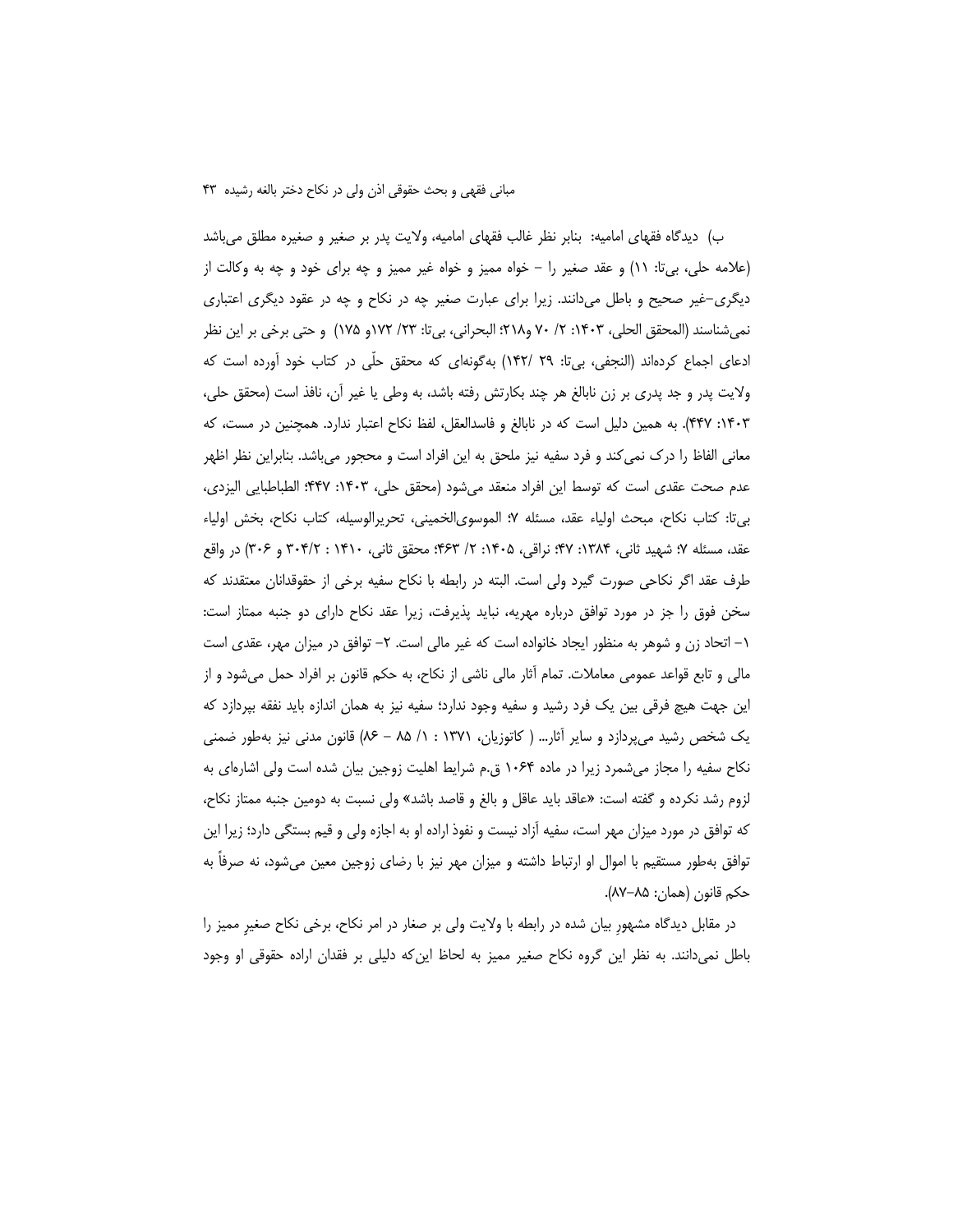ندارد، در صورتیکه به اذن ولیِّ انجام گیرد صحیح و نافذ و در غیر آن صورت موقوف به اجازه یا رد ولیّ مي باشد كه در صورت تنفيذِ وليّ نافذ خواهد بود (الموسوى الخميني، تحريرالوسيله: ٢/ ٢۴٩).

همچنین در مورد عقدی که ولی می تواند برای نکاح صغیر و صغیره منعقد کند نظرات متفاوت است؛ در قول مشهور عقدِ ولي براي صغير و صغيره لازم و نافذ تلقى شده است و بنابراين پسر و يا دختر صغير پس از بلوغ نسبت به عقد انجام شده توسط وليِّ، حق خيار ندارد. همچنين اصل لزوم و استصحاب نيز اين نظر را تأييد مي كند (المحقق|لحلي، ١۴٠٣: ٢/ ٢٢٠؛ النجفي، بي¤: ١٧٢/٢٩ و ١٧٣؛ الموسوى الخميني، تحرير الوسيله: ٢/ ٣٩٣). با اين حال برخي از فقها بر اين باورند كه آن دو پس از بلوغ، داراي حق خيارند(خويي، ۱۳۹۶: ۲/ ۳۰۰). پارهای از فقیهان در این مسئله نظریه سومی را ارائه کرده و در این مورد قائل به تفصیل شدهاند (مرواريد، سلسلة الينابيع الفقهيه: ١٠٨/ ١٠۵ و ١٠۶/ ٣٩٣/١٩). به نظر ايشان، صغير به دليل آن كه با نکاح، نسبت به مهر و نفقه متعهد میگردد، پس از بلوغ در قبول یا ردّ نکاح حق خیار دارد و بنابراین در صورت فسخ نیازی به جاری کردن صیغه طلاق ندارد، در حالی که صغیره چنین تعهدی بر دوش نمی گیرد و در نتيجه، نكاح نسبت به او لازم خواهد بود (مرواريد، سلسلة الينابيع الفقهيه: ١٩ / ٣٩٣).

همچنین در صورتی که ولیّ در اذن به نکاح صغیر یا صغیره مصلحت او را نادیده بگیرد، با توجه به دو دیدگاه مطرح در رابطه با اطلاق و عدم اطلاق ولایت او نسبت به نکاح صغیر و صغیره، در صحت و عدم صحت عقد مذکور دو نظریه وجود دارد: گروهی از فقها، معتقدند عقد مذکور به کلی باطل است و اجازه صغیر یا صغیرہ پس از بلوغ موجب صحت اًن نمیگردد (الطباطبایی الیزدی، بی¤: ۷۰۱/۲) برخی دیگر بر این باورند که چنین نکاحی صحیح است، ولی بهصورت فضولی واقع شده و موقوف بر أن است که صغیر یا صغیره پس از بلوغ آن را اجازه دهد، یا رد کند، که در صورت اجازه، عقد صحیح و در صورت رد باطل مي باشد (شهيد ثاني، شرح لمعه: ۶۲/۲؛ الموسوىالخميني، تحريرالوسيله: ٣٩٣/٢).

در رابطه با ولایت پدر بر بالغه رشیده بین فقهای مذاهب اربعه و فقهای امامیه اختلاف نظر وجود دارد که بهطور مجزا و مفصل به آن خواهیم پرداخت.

### ۲- جد پدري اگر چه بالارود

دیدگاه فقهای امامیه: در رابطه با ولایت جد پدری در میان فقیهان شیعی از مخالفی نام برده نشده، جز ابن|بی عقیل که با ولایت جد مخالف است (الخویی، بی تا : ۲۴۸/۲).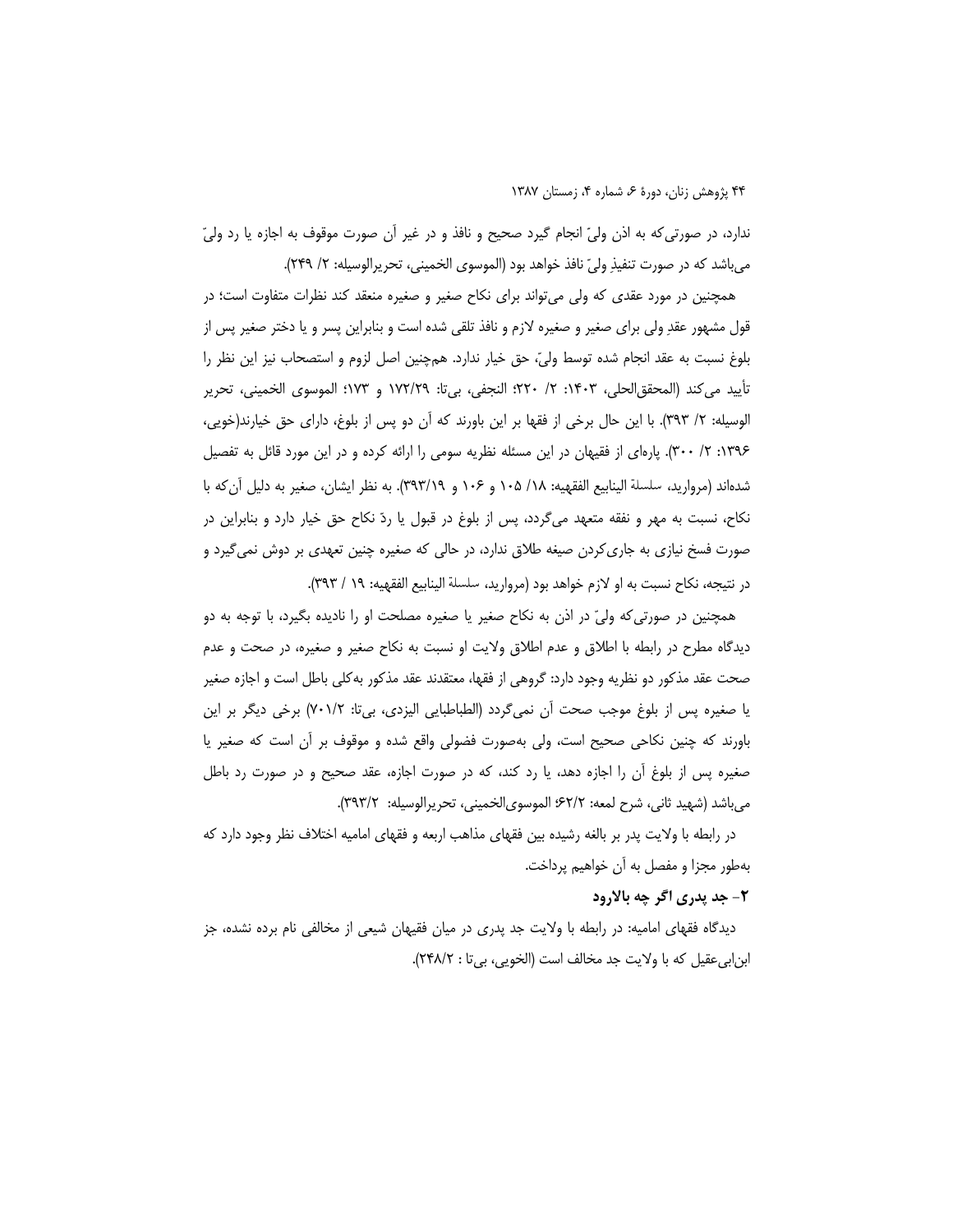یکی از مباحثی که در ولایت جد مطرح میشود این است که آیا شرط ولایت او زنده بودن پدر است؟ که در اين رابطه نظرات متعدد است: در يک نظر أن گونه که برخي از علماء مانند شيخ صدوق (الصدوق، ۱۴۰۴: ۲۸) بيان مي كنند، ولايت جد منوط به ولايت پدر مي باشد. در من لايحضر الفقيه آمده است كه اگر مولىعليه هم پدر دارد و هم جد، جد تا زمانی که پدر حیات دارد، بر صغیر و صغیره ولایت دارد زیرا او مالک فرزند و مال اوست و چون پدر از دنیا رفت جد دیگر حق ندارد و اقدام او در حکم فضولی است (همان: ۲۸–۲۹) شیخ صدوق در این قول به روایتی استناد کرده که البته در سند آن، دو واقفی وجود دارد و دلالت آن نیز به مفهوم است.

بنا بر نظر دیگری ولایت جد منوط به حیات پدر نیست و او میتواند هم در زمان حیات پدر و هم پس از ان، اعمال ولایت کند و بر این اساس در صورت انجام امر ازدواج توسط هر دو، ازدواجی که زودتر انجام گرفته صحیح و دیگری اثری ندارد و در صورت وقوع هر دو عقد در یک زمان به نظر فقها اقدام جد پدری مؤثر و عمل پدر بدون اثر است (محقق حلی، ۱۴۰۳: ۴۴۷؛ شهید ثانی، ۱۳۸۴: ۸۵؛ الموسویالخمینی، تحریر الوسيله: ۴۵۵، مسئله ٣؛ محقق ثاني، ١۴١٠: ١٠٣؛ الطباطبايي اليزدي، بي¤: كتاب نكاح، فصل اولياء عقد، مسئله۹). در میان اخبار و روایات نیز آمده که زراره میگوید به امام صادق(ع) عرض کردم: دختری است که پدرش میخواهد او را به عقد مردی درآورد و جدش هم میخواهد او را به عقد دیگری درآورد. امام(ع) فرمود: «جد سزاوارتر است در این امر مادام که ضرری متوجه دختر نشود؛ مشروط بر آن که پدر دختر پیش از جد، دختر را تزویج نکرده باشد (الطوسی، ۱۴۰۱ : ۷/ ۳۹۰، ح ۶). علاوه بر این روایت، حکم مذکور این گونه تحلیل شده که ولایت جد قویتر از ولایت پدر است؛ چون ولایت جد شامل پدر نیز میشود، در صورتی که در پدر نقصانی مثل جنون باشد اما پدر هیچگاه بر جد ولایت نمی،یابد( شهید ثانی، ۱۳۸۴: ۸۵). در نظر سوم برخی فقها معتقدند که در صورت حیات پدر برای موافقت در رابطه |زدواج تنها باید به او رجوع شود و فقط در صورت فوت پدر است که جد پدری اختیار اجازه دادن برای نکاح را دارد (ابن قدامه، ۱۹۷۲:  $.$ ( $Y$ ۴۶/۷

#### سخني در باب ولايت مادر

مشهور فقیها بر این عقیدهاند که مادر پس از وفات شوهر ولایتی بر فرزندان صغیر خود ندارد و صاحب جواهر در این قول از تذکره علامهحلی و مجمع الفائدة و البرهان محقق اردبیلی نقل اجماع کرده است دلیل ان را روایات متواتر در مسئله اولياي عقد ميداند (النجفي، ٢٣٣/٢٩ به بعد) صاحب مجمع الفائدة و البرهان مي گويد: ولا نجد دليلاً غيره صريحاً؛ ما دليل روشني غير از همان اجماع نمي يابيم (مقدس اردبيلي ، ١۴٠٩ : ٩/ ٢٣١).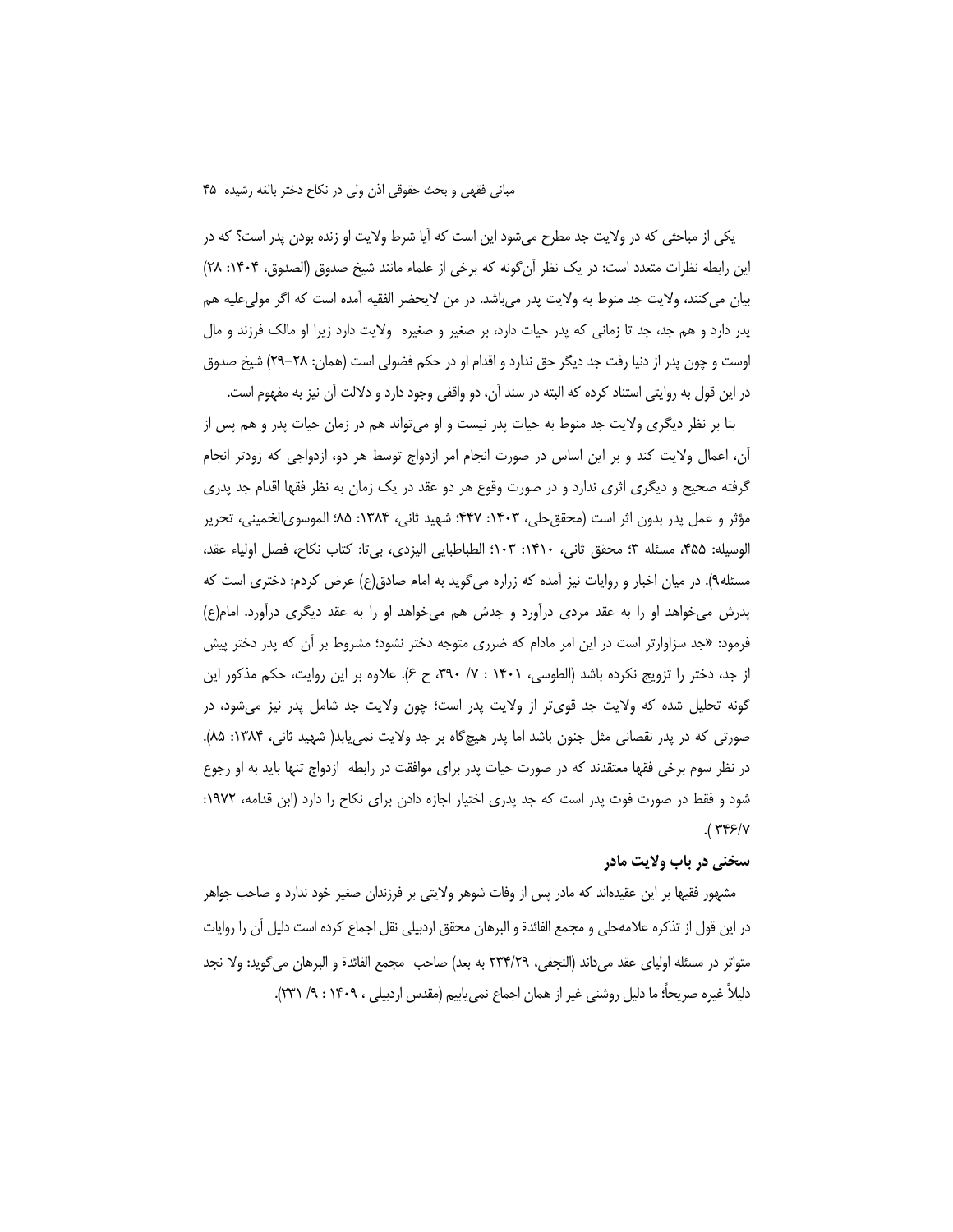قول مقابل اینان متعلق به برخی از شافعیها است که معتقد به ولایت مادر هستند (به نقل از تذکرة الفقهاء، ١۴/ ٢۴٣)، و ابن جنيد نيز همين عقيده را دارد (حاشيه مرحوم كركي بر شرح لمعه).

سخن موافقان ولايت مادر در تشكيک ادله مخالفان:

۱– دلیل اجماع: تشکیکی که موافقان بر این ادله دارند این است که این اجماع در کتب قدما مانند انتصار، خلاف، غنيه و غير أنها ديده نمي شود، بلكه در كتب متأخرين هم ظاهراً غير از كتاب تذكره ادعاى اجماع نشده است، وگرنه مثل صاحب جواهر كه معمولاً متعرض موارد نقل اجماع مىشود، آن را نقل مى كرد و به تذکره و مجمع البرهان بسنده نمی،نمود. صاحب جواهر حتی بیان کرده است که بعید نیست که اذن مادر در تزویج دخترش را جایز بدانیم و دلیل این سخن را روایتی از پیامبر بیان می کند (نجفی، بیتا: ۲۹/ ٢٣۴ به بعد) كه در آن پيامبر به نعيم بن النخاع امر كرد كه اذن مادر دختر را در نكاح او لحاظ كند با اين عبارت كه «اتمردهن في بناتهن» (احمد بن حنبل، ١۴١١ : ٢ /٩٧) و غير از أنكه اجماع مذكور به خودي خود دلیلیت نداشته و صرفاً کاشف از رأی معصوم است، همچنین دارای اشکال صغروی و کبروی نیز میباشد. زیرا ابن جنید از فقهایی است که قائل به ولایت مادر بوده و از نظر کبروی نیز اجماع از نوع مدرکی است که در علم اصول قابل اعتنا نمیباشد و مفید ظن و گمان ولو ظٰن نوعی به وجود چنین فتاوایی در میان همه اصحاب نمی باشد و ادعای حصول ظن نوعی که مناط حجیت خبر ثقه است، کاری بس دشوار است.

٢– دلیل روایی: موافقین ولایت مادر، دلالت این روایات را بر این که بهطور صریح به حرمت ولایت مادر اشاره کردهاند، قابل قبول نمیدانند. نکته قابل تأمّلی که بیان میکنند این است که در موضوعات و احکام عرفی– عقلایی، هیچ ضرورتی ندارد که به دنبال دلیل شرعی باشیم؛ زیرا جعل برخی احکام در عصر تشریع به خاطر مخالفت با عرف موجود امكان نداشته است بنابراين بايد بگوييم تنها در صورت فهميدن انحصار از روایات پدر و جد پدری است که امکان جعل ولایت برای مادر میسّر نیست، لکن از روایات پدر و جد پدری انحصار فهميده نمي شود و لذا جعل ولايت مادر امكان پذير است(صادقي،١٣٨١).

برخی از موافقان ولایت مادر نه تنها ولایت مادر را تأیید میکنند بلکه معتقد بر تقدم ولایت مادر بر جدّ پدري هستند و دلايلي را بيان ميكنند از جمله: عموم آيه (…و أُولُوا الأَرْحَام بَعْضُهُمْ أَوْلَى بِبَعْض فِي كِتَاب الله…) ( انفال، آیه ۷۵) که حجت و دلیل محکم و متقنی است. در این آیه دلیلی برای استثنای زنان، از مؤمنین و نیکوکاران برای اهتمام به امر ولایت وجود ندارد، ضمن آنکه این آیه ناظر بر ولایت بر اساس مرتبه خویشاوندی است و همه اذعان دارند که مادر از جدّ پدری نسبت به طفل خود اولی است. چرا که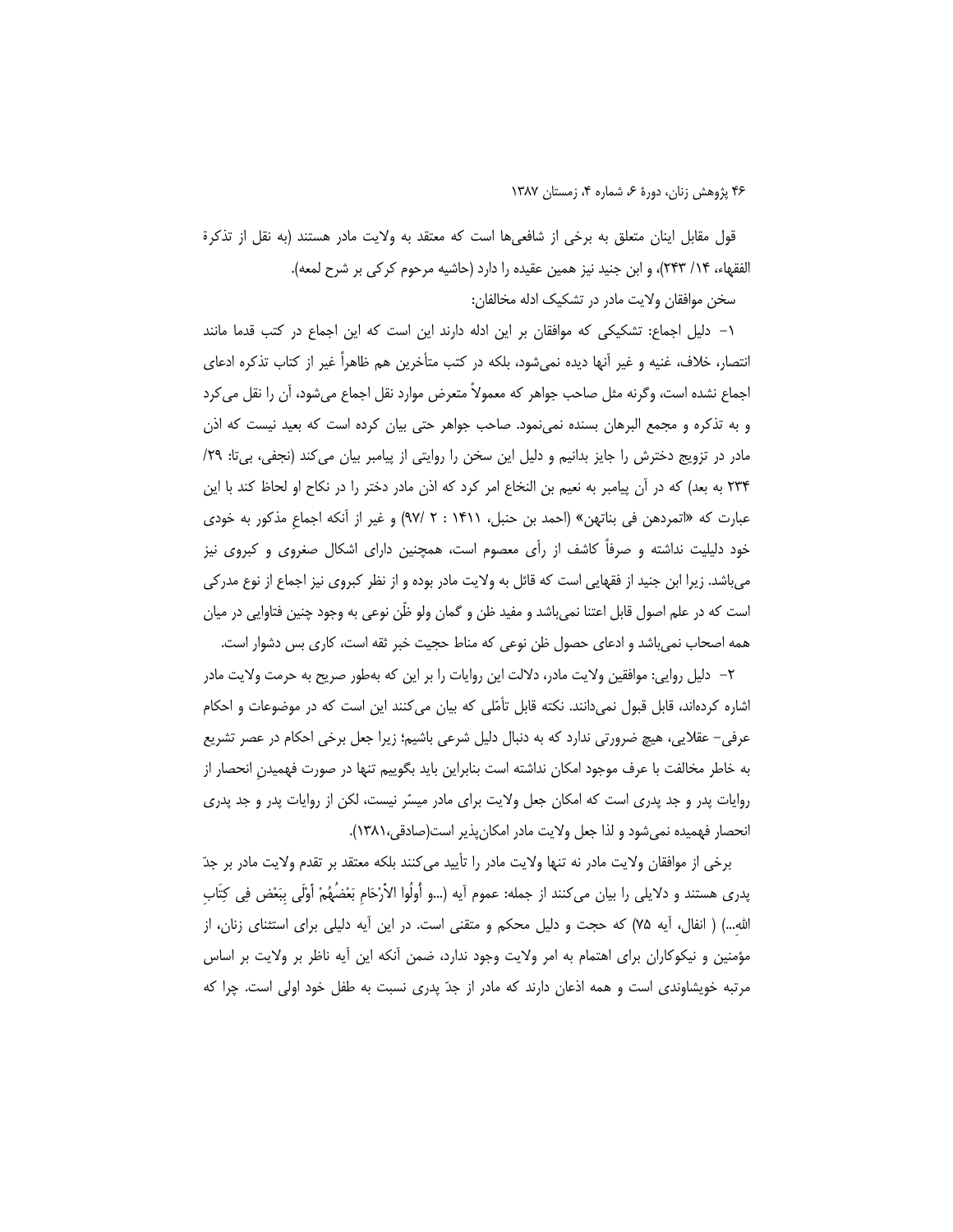خویشاوندی و رَحِم بودنش به فرزند نزدیکتر است. اینکه گفته میشود آیه اختصاص به مسئله ارث دارد ــ که ناشی از غلبه تمسک به اُن در مسائل ارث میباشد ــ سخنی نادرست و ناتمام است، چون متعلق اَیه عام است و اختصاص آن به ارث، خلاف ظاهر و نوعی تفسیر به رأی محسوب میشود (اقتباس از قیمومت مادر برگرفته از نظريات فقهي آيتالله العظمى صانعي؛ تقريرات درس خارج).

لازم بهذکر است که در قانون حمایت خانواده، مصوب سال ۱۳۵۳، برای مادر در کنار پدر و جدّ پدری جعل ولایت شده بود و حداقل مادر و جدّ پدری در یک ردیف قرار داشتند لیکن به موجب لایحهٔ قانونی الغای مقررات مخالف با قانون مدنی این مادهٔ قانونی در سال ۱۳۵۸ نسخ شد.

### افرادی که در امر نکاح مولی علیه هستند

مطابق أنچه که درکتب فقهای متأخر و متقدّم می¤وان دید، چهارگروه به عنوان مولیعلیه معرفی شدهاند: صغیر و صغیره، مجنون و مجنونه، سفیه و بالغه رشیده که با توجه به مقتضای مقاله تنها دیدگاه اجمالی فقها و نقد و بررسی ادله ایشان را در مورد صغیر و صغیره و بالغه رشیده، از نظر میگذرانیم:

### ۱- صغیر و صغیره

صغیر به واسطه حجر در امور مالی و معاملات، تحت ولایت است و نکاح جزءِ عقودی است که هم جنبه مالی و هم غیر مالی را توأمان دارد. همچنین صغیر به واسطه سفاهت نیز تحت ولایت قهری و مجبر قرار می گیرد.

الف) دیدگاه فقهای مذاهب اربعه: فقهای مالکیه ولایت بر صغیر را برای أب و وصی او و حاکم ثابت میدانند (ابن رحال، ۱۹۸۶: ۴۷–۴۷ و ابن قدامه، ۱۹۷۲: ۲۵۳/۶) اما حنابله آن را مختص پدر میدانند (ابن رحال، ۱۹۸۶: ۴۳/۵-۴۴) فقهای حنفیه ولایت بر نابالغ را، برای جمیع عصبات حتی عمو، برادر جایز می دانند و معتقدند که تنها زمانی که به بلوغ رسید تحت ولایت دیگری نخواهد بود (طوسی،۱۳۹۰: ۲۱۳/۴). شافعي ها در اين مسئله ديدگاهي مطابق اماميه دارند (ابن قدامه، ١٩٧٢: ۴/ باب الحجر).

ب) دیدگاه فقهای امامیه: امامیه ولایت بر صغیر و صغیره را تنها از آن پدر و جدّ پدری میداند (علامه حلَّى، بيتا : ۵۸۷/۲). ايشان در اين قول به ادلهاى استناد مى كنند، از جمله:

۱– روایات: روایاتی وجود دارد که به پدر و جد اجازه داده است که دختر نابالغ خود را شوهر دهند. به عنوان مثال در وسائل|لشيعه آمده است: محمد بن حسن بإسناده عن احمد بن محمد بن عيسى، عن الحسن بن على ابن يقطين، عن أخيه الحسين، عن على بن يقطين قال: سألتُ أبا الحسن أتزوّج الجارية و هي بنت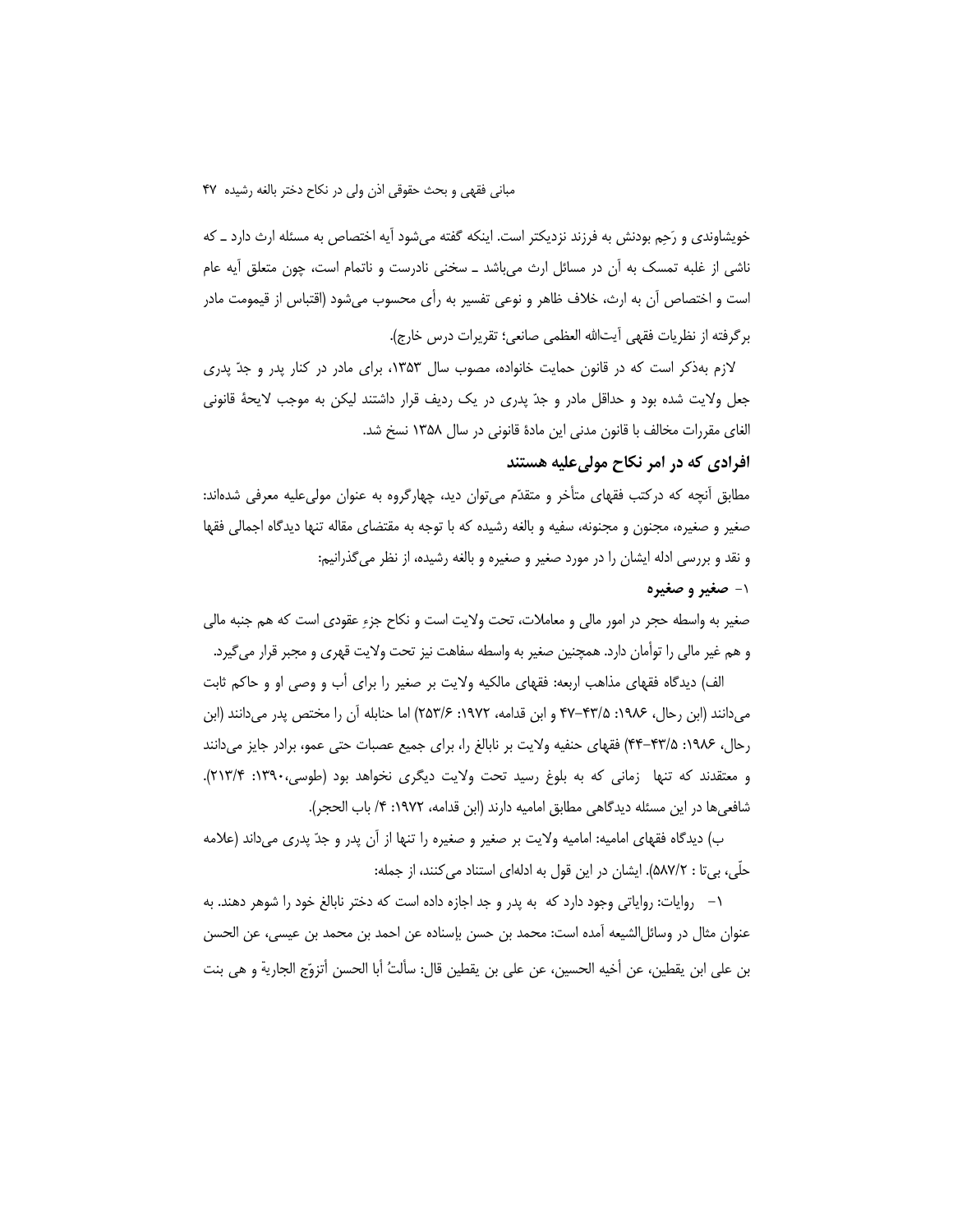ثلاثٌ سنين أو يزوِّج الغلام و هو ابن ثلاث سنين و ما أدنى حدّ ذلك الذي يزوِّجان فيه فاذا بلغت الجارية فلم ترض فما حالها؟ قال: لابأس بذلك أذا رضي أبوها أو وليِّها (حرِّعاملي، ١٣۶٧: ٢٧۶/١۴، باب ۶ از ابواب عقد نكاح و اولياء العقد ، ح ٧).

در این مورد روایاتی که به طور صریح و یا ضمنی به جواز و ولایت در نکاح ولی اشاره داشته باشند فراوان است (حرِّعاملي، ۱۳۶۷ : ۲۷۶/۲۰، باب ع ح ۳ و ۲۰/ ۲۷۵، باب ع ح ۱ و ۲۷۷/۲۰، ح ۸ و ۲۷۸/۲۰، ح ۹).

٢– اجماع: در مورد ولايت بر صغير و صغيره، ادّعاى اجماع شده است (شهيد ثاني، ١٣١٩: ١٨٨/١).

البته فقهای امامیه نفوذ ولایت را منوط به این میدانند که ضرری متوجه صغیره و صغیر نباشد و گرنه اگرچه عقد صحیح است اما بعد از بلوغ برای آنها حق فسخ ایجاد میشود (مغنیه، ۱۹۹۸: ۳۲۰ به بعد). حتی برخی نداشتن مفسده را، در ضمن اعمال ولایت، هم شرط نفوذ و هم شرط صحت تزویج پدر و جدّ پدری میدانند و بیان میکنند که اگر ولی، مولی علیه را به کسی که دارای عیب است تزویج کند صحیح و نافذ نیست، چه عیب موجب خیار فسخ باشد یا موجب خیار نباشد مثل شاربالخمر یا بد زبان. مگر اینکه مصلحتی وجود داشته باشد که تزویج او را لازم کرده است. اما در این مورد نیز، اگر عیب ًاز جمله عیوبِ مجوز فسخ نكاح باشد، بعد از رفع محجوريت، حق فسخ وجود دارد (الموسوى الخميني، ١٣٧١: ٢۵۴: شهيد ثاني، ١۴١٩: ٢/ ٤٢؛ محقق داماد،١٣٨١: ٥٠ به نقل از عروة الوثقى محمد كاظم يزدي) و قول جواز فسخ بعد از بلوغ، قول مشهور در مسئله می باشد (الحرالعاملی،۱۳۶۷: باب۶ از ابواب نکاح حدیث ۷ و ۸). برای صغير در زمان قبل از بلوغ، حق فسخ قائل نشدهاند (علامه حلي، ١۴١٨: ١۴ و محقق حلي ١۴٠٣، ٢٤٨). صاحب جواهر ادله اثبات خيار فسخ را دو چيز ميداند: ١– به موجب قاعده لاضرر ٢– اطلاق ادله بر فسخ به سبب عيوب.

در قانون اساسی در ماده ۱۱۸۰ نیز این بیان کلی وجود دارد که طفل صغیر تحت ولایت قهری پدر و جد پدری خود میباشد و همچنین است طفل غیر رشید و یا مجنون در صورتی که عدم رشد یا جنون او متصل به صغر باشد.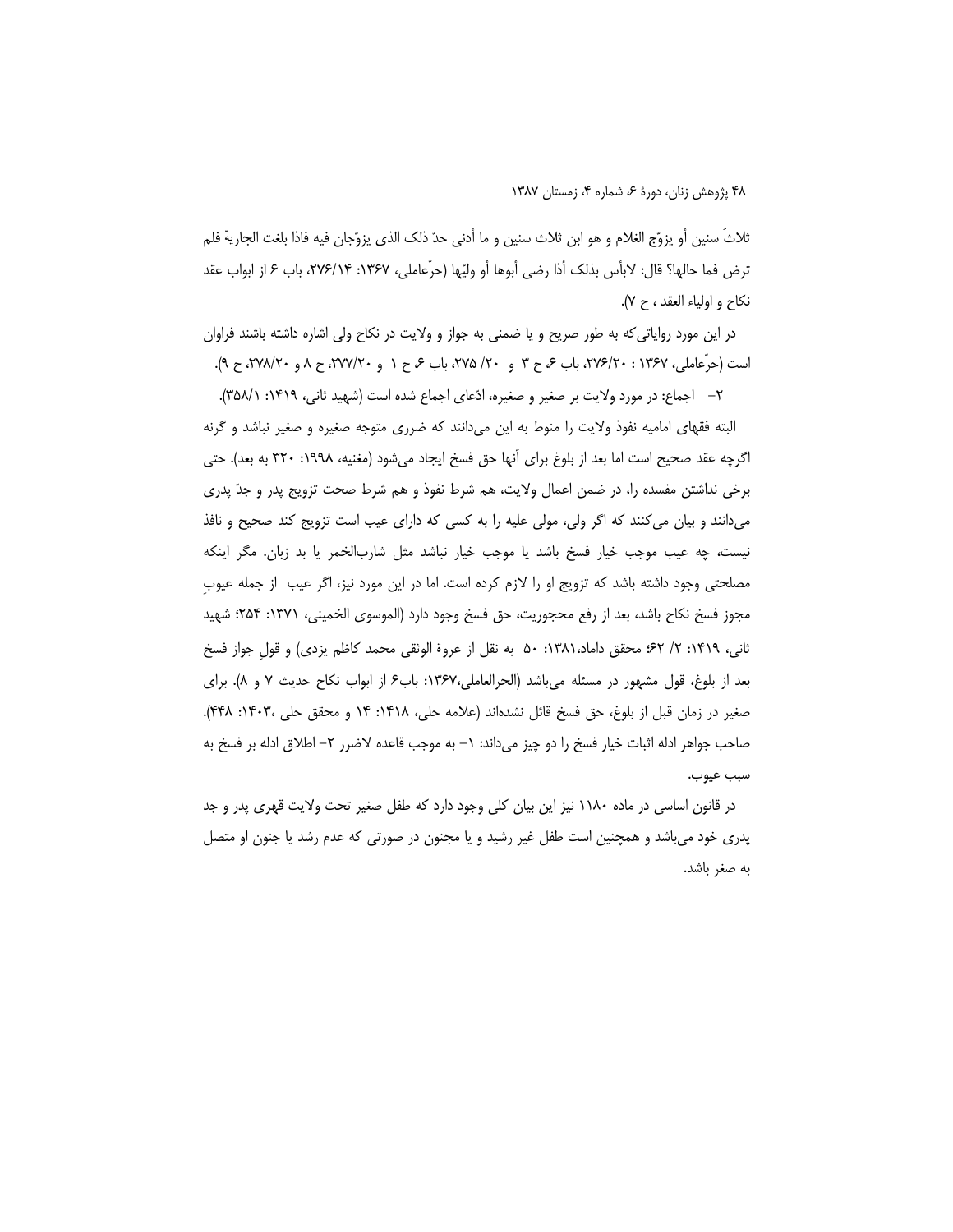2- بالغه رشيده

افراد بالغه رشیده را در دو عنوان باید مورد بررسی قرار داد. چرا که بالغه رشیده با قید باکره و ثیّبه دو حکم متفاوت در مسئله ولايت ولى خواهند داشت؛

الف) ثیّبه: در فقه دختری را که به حد بلوغ و رشد رسیده است و در اثر نزدیکی با او بکارتش از بین رفته، اصطلاحاً ثنَّته مے نامند.

در بررسی دیدگاه فقهای اهل سنت میتوان گفت که فقهای حنفی قائل به استقلال ثیّبه در امر نکاح هستند و در اين باب به أحاديث صريحي كه در اين زمينه آمده استناد مي كنند: الثَّيبُ أحقُ به نفسها مِن ولياه (ابنِ قدامه،١٩٧٢: ۴/ باب حجر)؛ هي أملك بنفسها تولَّى أمرها مَن شاءت فَلا بأس به بعد أن تكونَ قد نكحت زوجا قبلَ ذالكَ (الطوسي، ١۴٠١: ٧ /٣٧٩).

البته شافعیه ولی را نسبت به زن در امر نکاح کاملاً مستقل میدانند و فرقی بین صغیره و کبیره باکره و ثيبه نمي گذارند (علامه حلي، بي تا: ٢/ ۵۸۵–۵۸۷). حنابله و مالکيه، ثيّبه ١٫ کاملاً مستقل نمي دانند بلکه معتقد به ولايت مشترك او با ولى هستند (مغنيه،١٩٩٨: ٣٢٠ به بعد).

**فقهای شیعه** به اجماع زنی را که در اثر نزدیکی با او بکارتش از بین رفته برای ازدواج بعدی مستقل میدانند و معتقدند که نظر و اجازه پدر در ازدواج او نقشی ندارد (شعرانی، بی تا: ۱۷۳).

ب ) باكره:

فقهای اهل سنت در این مسئله قائل به دو نظر می باشند:

۱– دختر همچنان تحت ولایت پدر و جدّ پدری است و ولی می تواند مستقلاً دختر باکره رشیده خود را به عقد ازدواج دیگری در آورد.

۲– پدر و جد پدری، ولایتی بر باکره رشیده ندارند و او خود می تواند مستقلاً اقدام به نکاح نماید.

دیدگاه اول، منتخب فقهای مالکی و شافعی و حنبلی ِ است چرا که همان گونه که اشاره شد |أنها مطلقاً زن را در امر نکاح محجور میدانند، هر چند عاقل و رشید باشد و چند بار هم شوهر کرده باشد (مغنیه، ١٩٩٨: ٣٢٠- ٣٢۴: جناتي، بيi: ٢۶۶). شيخ طوسي در كتاب خلاف در اشاره به عقيده شافعيه بيان مي كند: زمانی که دختر آزاد بالغه، رشیده شد هر عقدی را میتواند انجام دهد، غیر از نکاح که در این مورد ولی او بايد اقدام كند (طوسى،٢١٨٢: ٢۵/۴). همچنين حنابله عقد بالغه رشيده را براى خودش صحيح نمىدانند و علاوه بر احادیثی که در دیدگاه استقلال تام ولی به آنها استناد می شود، به مفهوم حدیث «لاتنکح الیتیمة الاّ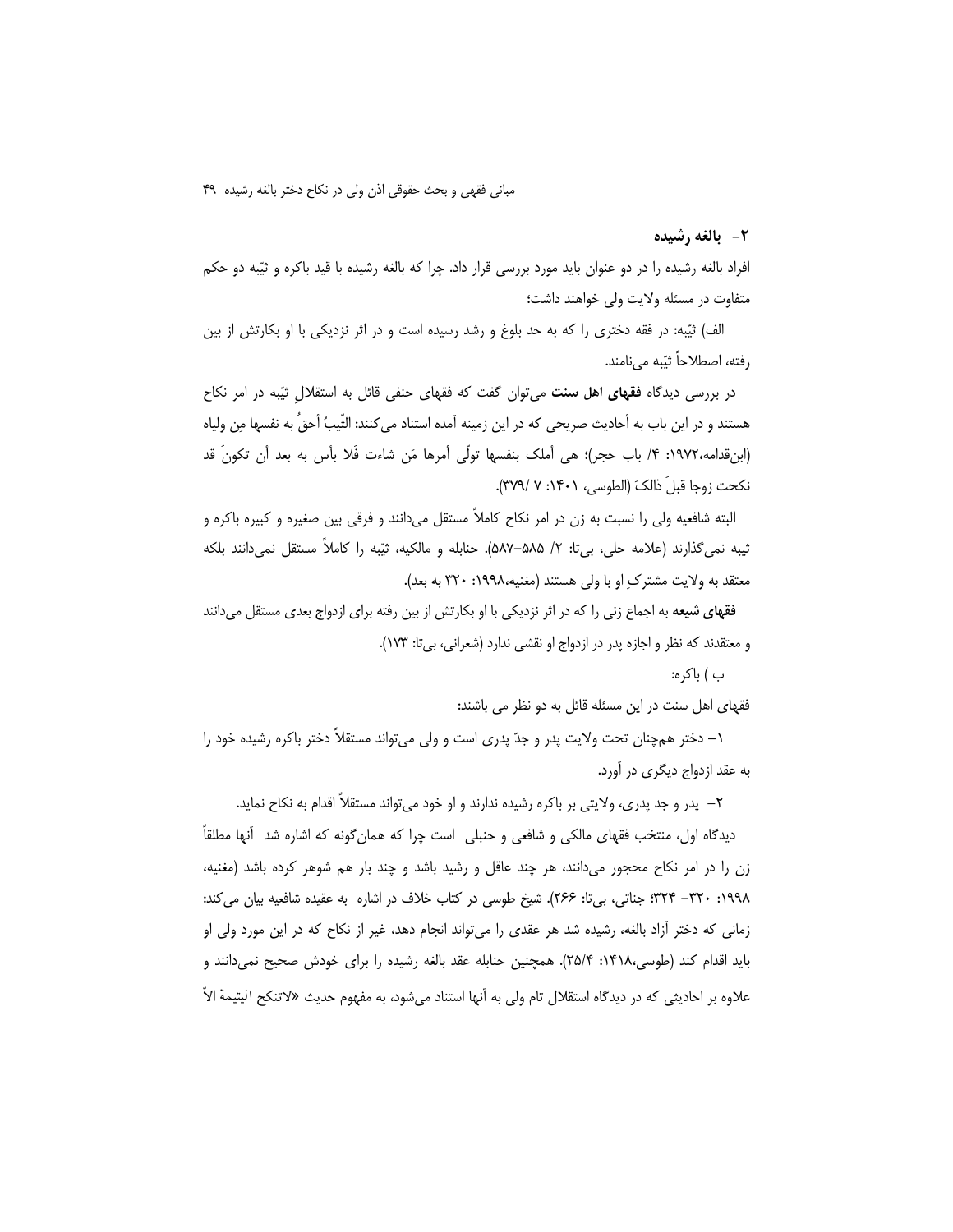باذنها» (قرطبی اندلسی، ۱۴۲۵: ۴۵/۲) و یا حدیث دیگر «تستأمر الیتیمة فی نفسها» استناد کرده و برای واژه «اليتيمة» مفهوم وصف مي€يرند و بنابراين معتقدند كه اذن ولي، زماني كه دختر، پدر داشته باشد در صحت عقد معتبر است (همان: ٢ /۴۵).

ادلهای که در این نظر فقها به آن استناد می کنند، دو آیه از آیات قرآن است(سوره نور آیه ۳۲ و سوره بقره آیه ۲۲۱) و معتقدند که در این آیات انکاح (انشای عقد نکاح) به مرد نسبت داده شدهاست (الزحیلی،۴۰۹: ۱۸۷/۷: الجزيري،١٣١١: ٢٩ / ٢٩ به بعد).

دیدگاه دوم به فقهای حنفی نسبت داده شده است. ایشان معتقدند که زن مطلقاً بدون اذن ولی می تواند شوهر کند حتی دختران دوشیزه شوهر نکرده که پدر دارند. نراقی درکتاب خود عقیده ابوحنفیه و شاگرد او ابو یوسف را نقل کرده است (نراقی،۴۰۵۰: ۴۷۹).

ادلهای که فقهای حنفی در این عقیده به آن استناد می کنند، آیه ۲۳۲ سوره بقره است (البته در دلالت این آیه مناقشاتی بیان شده که در جای خود به آن می $\mathbf{y}_i$ دازیم). همچنین پارهای از روایات، من جمله روایت «الايم احق بنفسها من وليها» (النيشابوري، بيii: ٢٢٣ و المغنيه، ١٩٩٨ : ٣٢٢) ايشان احاديثي را كه در لزوم اذن ولي وارد شده مثل «لانكاح الا بولي» و ….را حمل به اولويت و رجحان مي كنند و همچنين بيان می کنند که فرقی بین امور مالی و غیر مالی نیست و چون دختر در امور مالی مستقل است در امور غیر مالی نیز مستقل است؛ البته این استقلال مشروط است به اینکه با هم کفو خود ازدواج کند و به کمتر از مهرالمثل نباشد که در غیر این صورت ولی حق اعتراض دارد (جناتی، بی¤: ۲۶۸ و مغنیه، ۱۹۹۸: ۳۲۴). نراقی نیز دركتاب خود به عقيده ابوحنفيه و ادله ايشان اشاره كرده است (نراقى، ١۴٠۵: ٣٧٩). فقهای امامیه در رابطه با حیطه ولایت ولی در نکاح باکره رشیده سه دیدگاه را بیان کردهاند: ۱– استمرار ولایت پدر و جدّ پدر*ی* 

معدودی از فقها دیدگاه اول را انتخاب کرده و قائل به استمرار ولایت پدر و جدّ پدری در نکاح دختر باکره رشیده هستند از جمله می توان از نظر شیخ طوسی در النهایه (طوسی،۱۳۹۰: ۴۶۵) وصدوق در المقنع و الهدايه (صدوق،١٣٧٧: ۶۸) و من لا يحضرالفقيه (صدوق،١۴٠۴: ٣/ ٢۵٠ ذيل حديث ١١٩٣) نام برد. ايشان در این نظر به روایات و اصل استصحاب و وجود مصلحت استناد کردهاند (که در ادامه مقاله در رابطه با بي|ساس بودن ادله أنها، مطالبي خواهد أمد). در من لايحضر الفقيه احاديثي وجود دارد دال بر وجوب اذن ولي در جواز تزويج دختر باكره با داشتن يدر (صدوق ، ۱۴۰۴ : ۲۶).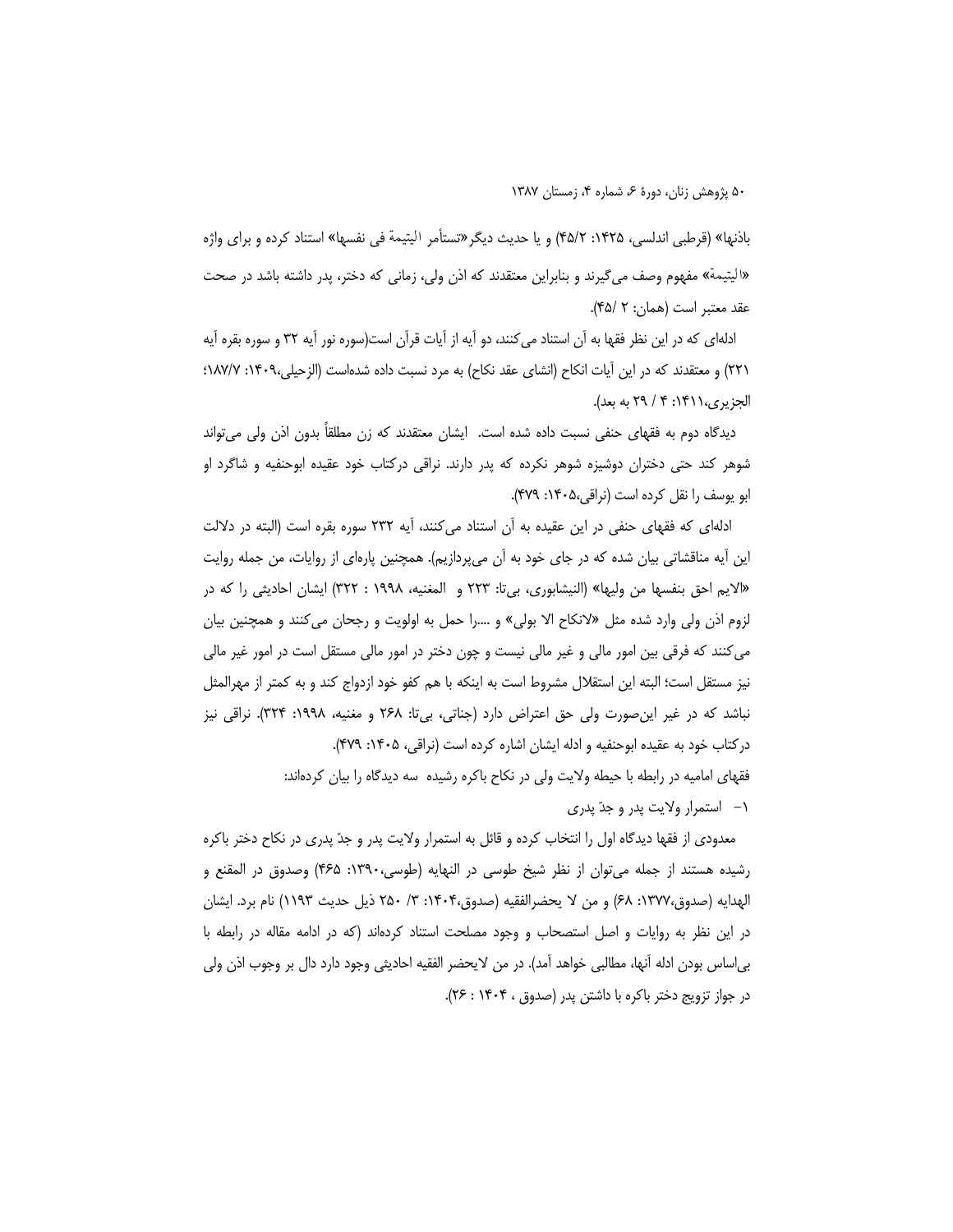۲– تشریک در ولایت

در نظریه تشریک در ولایت، تشریک، به این معنی است که هیچ یک از دختر و پدر به تنهایی اختیار و أزادي و استقلال در نكاح ندارند و تنها با موافقت يكديگر مي¤وانند در ازدواج تصميم بگيرند. اين قول نيز مانند دیدگاه قبلی، قول غیر مشهور در نزد فقهای امامیه است که شیخ مفید، در مقنعه (مفید، ۱۴۱۷: ۵۱۰) و ابوالصلاح حلبي در كتاب كافي في الفقه معروف به كافي (حلبي،١۴٠٣: ٢٩٢) و صدوق در كتاب «من لا يحضر الفقيه»(صدوق،١۴٠۴: ٢۵٠/٣ ذيل حديث ١١٩٣) و⊣ز فقهاى معاصر– صاحب العروةالوثقى (طباطبايي،١۴٢٠: ۵۲۸) و صاحب تحريرالوسيله (الموسوىالخميني، بي¤: ٢۵۴/٢) به أن قائل شدهاند و شيخ طوسی در کتاب تهذیب این قول را احتمال داده (همچنین در ذیل حدیث ۱۵۳۸ احتمال دیگری را بیان کرده و تنها در عقد دائم قائل به لزوم اذن ولی شده است) و بسیاری از فقها و مراجع معاصر نیز غالباً به صورت احتیاط و برخی به عنوان فتوا لزوم اذن ولی را بیان کردهاند.

برای این قول به روایاتی استناد میشود که در أنها آمده جایز نیست دختر بالغه باکره رشیده را بدون رضاي او عقد كنند: «اذا كانت الجارية بين أبويها فليس لها مع أبويها امر و اذا كانت قد تزوجت لم يزوجها الاّ برضي منها» (الطوسي، ١۴٠١: ٧ /٣٨٠ ) و يا رواياتي كه بيان مي كند با كراهتِ دختر، عقد صحيح نيست (شهید ثانی ۱۴۱۹: ۱/ ۳۵۸؛ آشتیانی،تقریرات حاج شیخ عبد الکریم حائری و نراقی، ۱۴۰۵: ۴۵۹/۲).

در رابطه با علت این احتیاط و لازم دانستن اجازه پدر در فتوای فقها باید گفت که علت آن، روایاتی است که از ائمه(ع) وارد شده و مشعر بر این است که دختر باکره نباید بدون اذن پدرش ازدواج کند و یا امر ازدواج دختر به دست پدر است و یا با وجود پدر، دختر را اختیاری نیست (الطوسی، ۱۴۰۱: ۷/ لا ینقض النکاح الاب، ح١۵٣٣و لاتزوج ذوات الاباء من الابكار الاباذن ابائهن ح١٥٣١؛ الصدوق،١۴٠۴: ح٣٣٩٠) كه در واقع اين گروه سعی کردهاند که بین روایتها و روایات معارضی که مستند قائلین به عدم اشتراط اذن ولی است جمع کنند. ٣– استقلال تامّ بالغه رشيده در امر نكاح

از این قول، به عنوان قول مشهور بین متاخَّرین فقهای امامیه یاد شده است و علامه حلی از این نظر به عنوان قول مشهور در مسئله ياد ميكند (العلامهالحلي،١۴١٨؛ شعراني، بي¤: ١٧۵). علاوه بر متأخرين، گروهی از قدماء از جمله شیخ مفید در کتاب احکام|لنساء (مفید، بی¤ا: ۳۶ / ۹)، و ابن ادریس (الحلی، ۱۴۰۸: ۵۳۴/۲)، سلار (علامهحلی،۱۴۱۲: ۵۳۴) و ابن جنید که علامه در کتابالمختلف (همان: ۵۳۴) از قول او نقل كرده، نيز اين قول را در كتابهاى خود اختيار كردهاند و در كتاب «الفقه على مذهب الخمسه» قول استقلال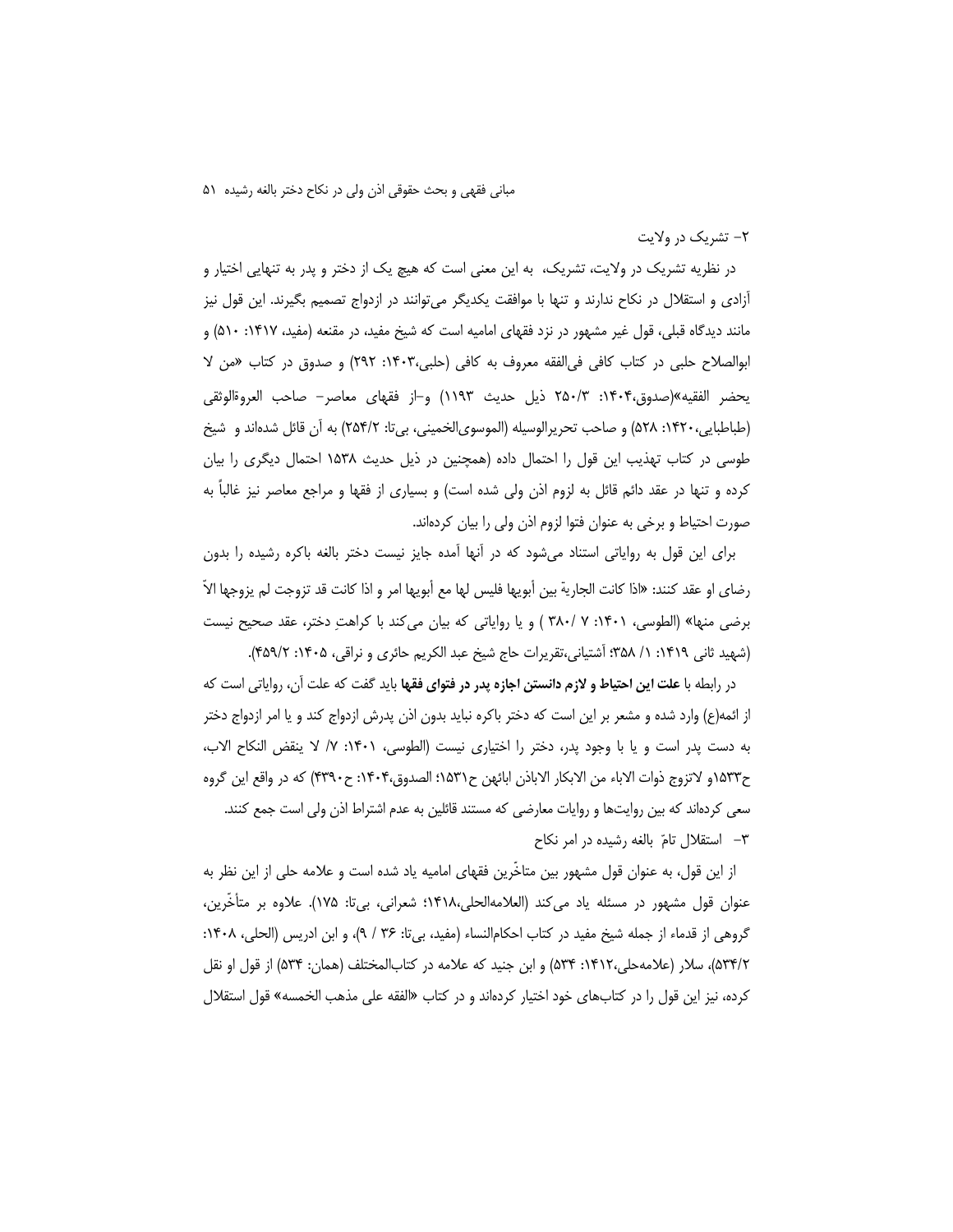دختر بالغه رشيده -باكره و ثيِّبه- بهعنوان قول اكثر اماميه أورده شده است (مغنيه،١٩٩٨: ٣٢۴). همچنين تصريح شده است كه ازدواج او بهطور مستقل نافذ و صحيح است (سيد على طباطبايي، ١۴٢٠: ٩٥/١٠).

ابتدا به بررسی ادله قائلین به استقلال تام بالغه باکره رشیده میپردازیم و در مرحله بعد، در یک بررسی مبنایی در ماهیت اذن ولی، به نقد دیدگاههای بیانشده خواهیم پرداخت:

# بررسی ادله قائلین به استقلال تام باکره و عدم اشتراط اذن ولی

با بلوغ و رشد دختر، دیگر پدر و جدّ پدری بر او ولایت قهری ندارند، منتها بحث اذن مطرح است.

قبل از بیان دلایل موافقین عدم اشتراط در رابطه با ماهیت اذن و تفاوت اذن و اجازه باید گفت: رضاء امری باطنی است که به صورت اذن و اجازه ابراز میشود و اجازه اظهار رضایت بعد از وقوع عقد یا ایقاع است اما اذن ابراز رضایت، قبل از وقوع آن است و در بیشتر بابهای فقهی اعم از عبادات، عقود، ایقاعات و احکام به عنوان شرط صحت یا جواز بیان میشود (هاشمی شاهرودی، ۱۳۸۲: ۱/ ۳۳۱و ۲۳۸). ١- آيات: در استناد به آيات قرآن مي بينيم كه تنها به يک آيه استناد شدهاست: «وإذا طلَّقتم النِّساء فبلغن أجلهنّ فلاتعضلوهنّ أن ينكحن ازواجهنّ إذا تراضوا بينهم بالمعروف» (بقره /٢٣٢).

جالب اینجاست که مخالفین استقلال تام بالغه رشیده، نیز به همین أیه استناد کردهاند. در خصوص این أيه، علامهطباطبايي در پاسخ به قائلين اشتراط در صحت عقد ميفرمايد: «أيه دلالت ندارد بر اينكه عقد بدون ولي صحيح نيست زيرا اولاً اگر واژهٔ «لاتعضلوهن» دلالت بر عدم تأثير ولايت نداشته باشد، دلالتي بر تأثير أن نيز ندارد. ثانياً دليل ندارد كه خطاب مخصوص اولياء زن باشد بلكه ظاهر اين است كه مخاطبين اعم از اولیاء میباشند و منظور از این نهی، ارشاد به مصالح و منافعی است که در رجوع بعد از طلاق وجود دارد (طباطبایی،۱۴۱۱: ۳۳۵/-۳۳۷) همچنان که صاحب مجمع|لبیان مخاطب آیه را مردانی می داند که زنان خویش را طلاق دادهاند و آنگاه برای جلوگیری از ازدواج مجدد آنها هنگامی که عده، رو به پایان است رجوع می کنند و به این وسیله با سرنوشت زن بازی می کنند (طبرسی، بی تا: ۵۷۱).

گذشته از این، آیه مربوط به زنان ثیّبه است و در رابطه با لزوم اذن ولی در نکاح باکره، ساکت است (مکارم شیرازی،۱۳۷۵: ۲/ ۱۲۸). پس چه برای اشتراط و چه برای عدم اشتراطِ اذن ولی، نمی توان به این آیه استناد کرد.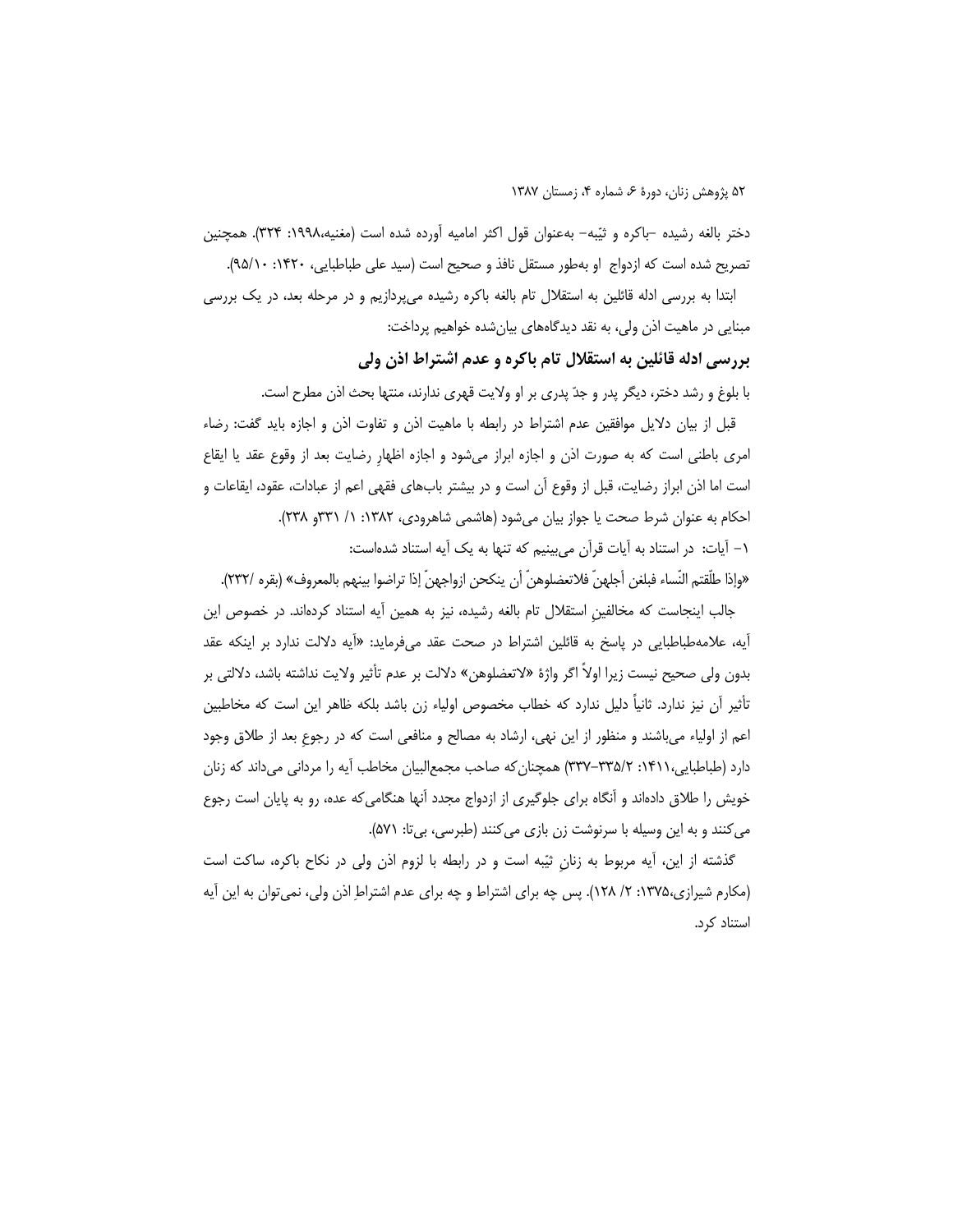۲– روایات: در مورد روایات می,بینیم که قائلین به استقلال تام دختر بالغه رشیده، به روایات زیادی اشاره کردهاند و در رابطه با دلالت روایاتی که مخالفانشان به آنها استناد کردهاند، تشکیک کرده و لزوم اذن در این روایات را، حمل بر وجوب تکلیفی می کنند.

و اینک نمونهای از روایات مورد استناد ایشان:

– روايتي از ابنءباس كه از پيامبر نقل كردهاست: «لاتنكح الأيم حتىّ تستأمر و لاتنكح حتى تستأذن» این حدیث در کتابهای مختلف شیعه و سنی ذکر شده (النجاری، ۱۴۱۹: ۱۵در باب نکاح، ح ۴۸۴۳: الترمذي، ١۴١۵: ٢٣/۵، باب استثمار بكر و ثيب ٢٣) و دركتب «الاقناع» و «الفقه على مذاهب الخمسه» نيز در بيان ادله قائلين به مشروعيت استقلال باكره همين حديث را ذكر كردهاند (النيشابوري،بي تا: ٢٢٣؛ مغنيه، ١٩٩٨: ٣٢٢). الأيم كسى است كه «لازوج له» و اين بهطور مطلق است، چه زن باشد و چه مرد، چه باكره باشد و چه ثيّبه.

– روايت سعد بن مسلم از امام صادق و روايت زراره از امام باقر (حرعاملي، ۱۳۶۷: باب ۹ از ابواب عقد نكاح، حديث ۶).

– روايت معروف به حسنه فضلاء كه سه نفر از روّات از امام باقر نقل كردهاند و در وسائل|لشيعه آمده است (ابواب عقد نكاح حديث ١): «المرأة التي قد ملكت نفسها غير سفيهه و لامولى عليها أن تزوَّجها غير ولي جائز» که دلالت دارند که زن بدون اذن ولی می تواند ازدواج کند زیرا اختیار وی با خود اوست.

– روایت ابنءباس که به گفته شهید ثانی، اگر سند این روایت صحیح باشد روشنترین دلیل در این زمینه است و در بسیاری از کتب حدیث اهل سنت همچون سنن ابنِ ماجه و بیهقی نقل شده است (ابنِ ماجه، ١٣٩۵: ١ /باب استثمار البكر و الثيب، ح١٨٧٠؛ بيهقي، ١٣۵۵: ٧ /١١٨).

«حدّثنا اسماعيل بن موسى السدى عن مالك بن انس عن عبدالله بن فضل الهاشمي عن نافع بن جبير بن معطم عن ابن عباس: الأيم اولى بنفسها من وليها و البكر تستأمر في نفسها»

– روايت عبد الرحمن بن ابي عبدالله (الحر العاملي، ١٣۶٧: ١۴/ باب ٣) و منصور بن حازم از امام صادق كه در أن أمده است: «تستأمر البكر و غيرها و لاتنكح الاّ بأمرها».

- روايت ابي مريم از ابي عبدالله (همان: ٢٠٢ ح ٧).

محقق حلی در کتاب شرایعالاسلام درباره خلاف ابنءقیل که موافقین اشتراط اذن ولی به أن تمسک میکنند، میگوید که مستند آن روایت ضعیفی است که فقها آن را حمل بر صحت میکنند و از مجموع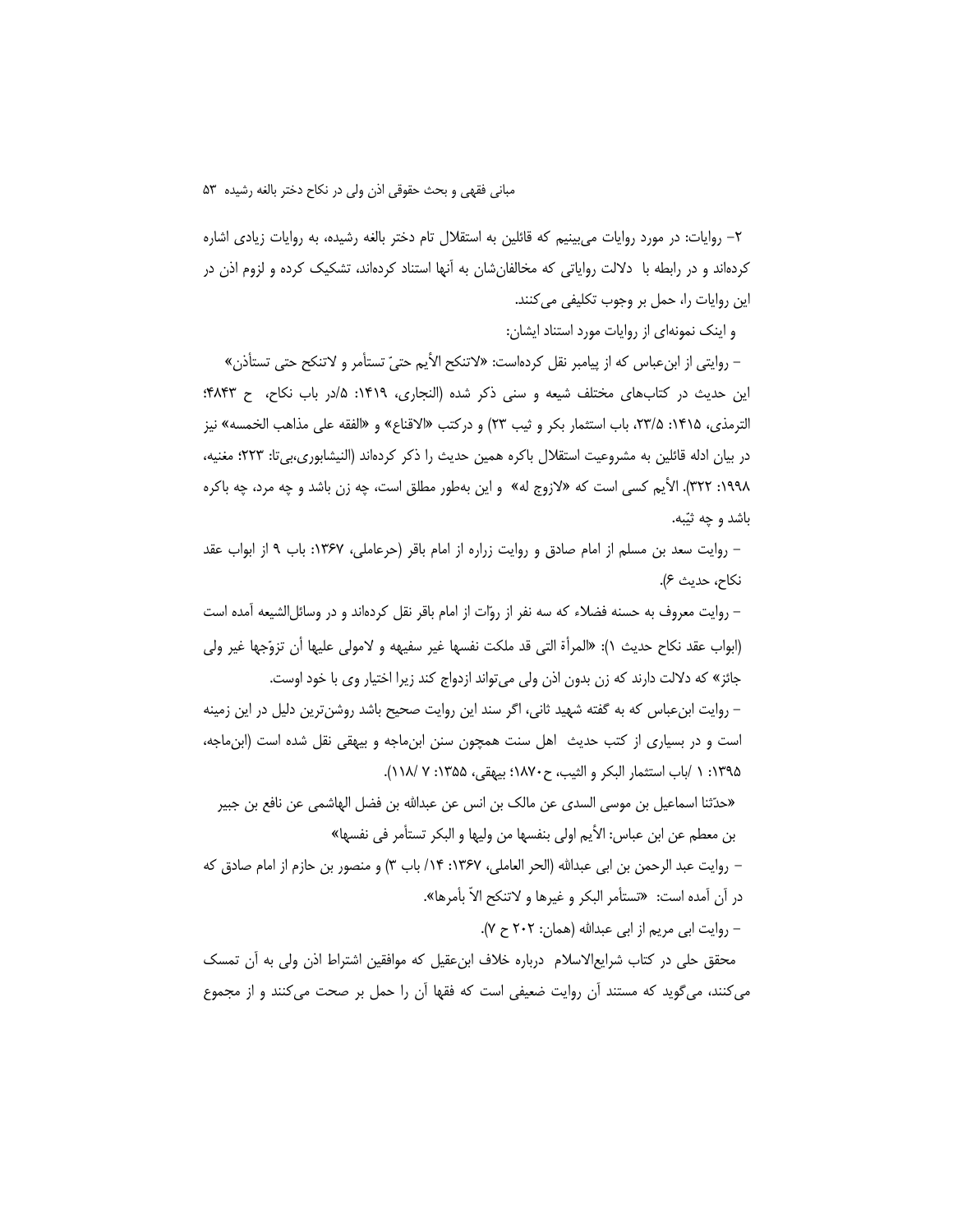مستندات موجود نتیجه می¢یرد که اذن گرفتن زن از پدر، برای زن خواه بکر باشد خواه نباشد مستحب است (الحلبي، ۱۴۰۳: ۴۴۳) و شهيدين (شهيد ثاني، ۱۴۰۳: ۴۵۰) و فقهاي بزرگ ديگري چون ميرزاي قمي در جامع الشتات (قمي،١٣٧١: ۴۴٠، ۴۷٠، ۴۷۴) صاحب جواهر (نجفي، بي تا: ١٧۵/٢٩) و نراقي (نراقي،١۴٠۵: ۴۷۹) روایات وارده در زمینه لزوم کسب نظر پدر در امر ازدواج را حمل بر استحباب و رجحان گرفتن نظر او میدانند.

ما در بحث بعدی در یک نگاه تطبیقی با بررسی ماهیت اذن ولی به نقد مبانی انتخاب شده در هر دیدگاه مے پر دازیم.

٣– اجماع: سيد مرتضى در دو كتاب الانتصار (علم الهدى، بي¤: ۶۷ و ۲۴۶) و ناصريات، بر قول نفوذ و صحت ازدواج دختر بالغه رشیده بدون اذن ادعای اجماع کرده است و اجماع ایشان را صاحب جواهر نیز در كتاب خود نقل نموده است (جواهرالكلام، ٢٩/ ١٧۵).

۴– عقل: انسانی که در تمام تصرفاتش أزاد است و هیچ سلطهای از جانب دیگران چه نزدیک باشند و چه دور بر او نیست، چگونه در امر ازدواج تحت ولایت ولی قهری سابق خود قرار میگیرد، ولایتی که با بلوغ بهطور كامل ساقط شدهاست. با توجه به اینکه نمی توان قاطعانه بین ازدواج و سایر امور تفاوت گذاشت و ویژگی خاصی را لحاظ کرد؛ می¤وان به وحدت مناط موضوع نکاح و سایر معاملات– نکاح هم مانند سایر معاملات جزء عقود است– تمسک کرد که تناسب موضوع و حکم ۖ ایجاب می کنند که عقلاً وجود هیچ گونه ولایتی در این مورد پذیرفتنی نباشد. در این مورد احادیثی نیز وجود دارد که این حکم عقلی را تأیید می کند از آن جمله:

«على بن اسماعيل الميثمي عن فضاله بن ايوب عن موسى ابن بكر عن زراره عن ابي جعفر(ع) قال: اذا كانت المرأة مالكه امرها تبيع و تشترى و تعتق و تشهد و تعطى من مالها ما شاءت فان أمرَها جائز تزوج أن شاءت بغير اذن وليها، و در ادامه حديث ميفرمايد: و إن لم يكن كذلك فلا يجوز تزويجها الَّا بأمر وليها» (الطوسي، ١۴٠١: ٧/ باب ٣٣، ح ١۵٣٠). مي بينيم در اين روايت بحث عدم لزوم اذن در نكاح به عدم لزوم اذن در سایر معاملات تشبیه شدهاست. همچنین در خود روایت به یک قیاس تمثیلی استناد شده است و چون از جانب معصوم بیان شده، حجیت آن در این موضوع قطعی است و مشاهده می شود **در این حدیث به** واقع نقش بلوغ و رشد و اقتضاى عقلى أن مورد توجه قرار گرفتهاست.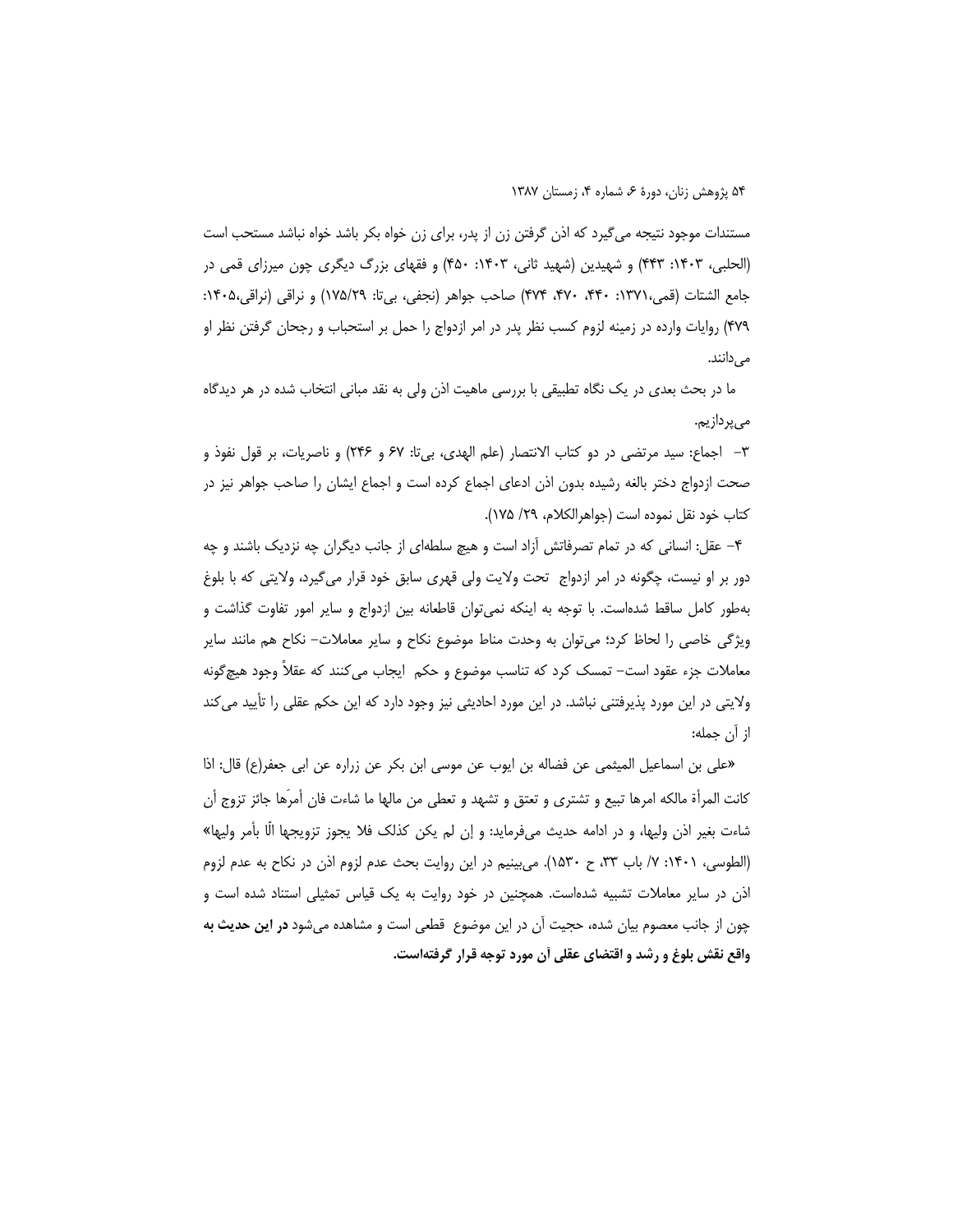همچنین اصل استقلال اشخاص اقتضاء می کند که هر کس بتواند حقوق خود را استیفا کند و دلیل مخصّصی وجود ندارد که دلالت بر لزوم کسب اجازه کند.

تشکیک قائلین به استقلال تام باکره رشیده، در ادله مخالفین

مخالفین بیان می کنند که روایات مورد استناد موافقین اشتراط اذن ولی از لحاظ سند اعتبار ندارد و از لحاظ دلالت هم نميٍّوان گفت صريحاً دلالت بر ادامه ولايت قهري ولي و ممنوع يا باطل بودن نكاح بدون اذن ولي دارد. و نهي وارده مي¤واند بر كراهت ازدواج دختر بالغه باكره يا نهايتاً بر حرمت دلالت كند و دلالتي بر بطلان نكاح نخواهد داشت (نجفى، بي تا: ٢٩/ ١٨٣ و٢٢٩-٢٣٠).

در رابطه با استصحاب هم بيان مي كنند؛ استصحاب ولايت پدر با وجود بلوغ دختر موجب ندارد چرا كه بلوغ دختر موجب تغییر موضوع حکم ولایت ولی در زمان صغر، شدهاست.

همچنین حتی با پذیرش ولایت او قیود متعددی در اعمال ولایت وجود دارد که در صورت نادیده گرفته شدن از جانب ولی منجر به سقوط ولایت ولی خواهد شد، از جمله: اگر پدر مطابق مصلحت دخترش تصمیم نگیرد و یا غایب باشد و یا با همکفو دخترش مخالفت کند و در این خصوص ادعای اجماع نقل شده است (نجفی، بیتا: ٢٩/ ١٧۵). همچنین یک قید محدودکنندهتر نیز وجود دارد و آن اینکه، مخالفت ولی و عدم اذن او تنها در صورتی پذیرفته میشود که عدم کفویت وجود داشته باشد و با توجه به بحثی که در رابطه با ملاک کفویت بیان خواهیم کرد می بینیم که معیار و محدودهٔ تحقق و ثبوت عدم کفویت در شرع مقدس بسیار تنگ در نظر گرفته شده است و در بیشتر مواقع کفویت وجود دارد و در این شرایط اگر پدر اظهار عدم كفائت كند اين يک ادعا محسوب مىشود و وظيفه اثباتى به عهده او خواهد بود که تفصيلات مربوط به اين باب را در آینده بیان خواهیم کرد.

با توجه به اقوال طرح شده در مسئله و ادله هر کدام، به نظر میرسد قول سوم که دختر بالغه رشیده را در امر ازدواج مستقل، و ولايت ولي را ساقط مي<اند و اجازه او را شرط صحت نكاح نمي<اند، با اصول سازگارتر و به صواب نزدیکتر است. زیرا کسی که به سن بلوغ و رشد رسیده از تحت ولایت خارج است و اختیار اعمال و اقوال خود را دارد و می تواند هر گونه معاملهای را انجام دهد و هر قراردادی را منعقد سازد و دلیلی ندارد کسی که در همه امور و معاملات می¤واند دخالت و تصرف نماید، صرفاً بدین جهت که هنوز باکره است، او را مختار در عقد ازدواج ندانیم و اجازه ولی را در صحت عقد نکاح شرط قرار دهیم. به ویژه اینکه پدر نمیٍتواند نسبت به پسری که کفو دختر است منعی ایجاد بکند که در بحث سقوط ولایت ولی، به ان میپردازیم. چنان که دیدیم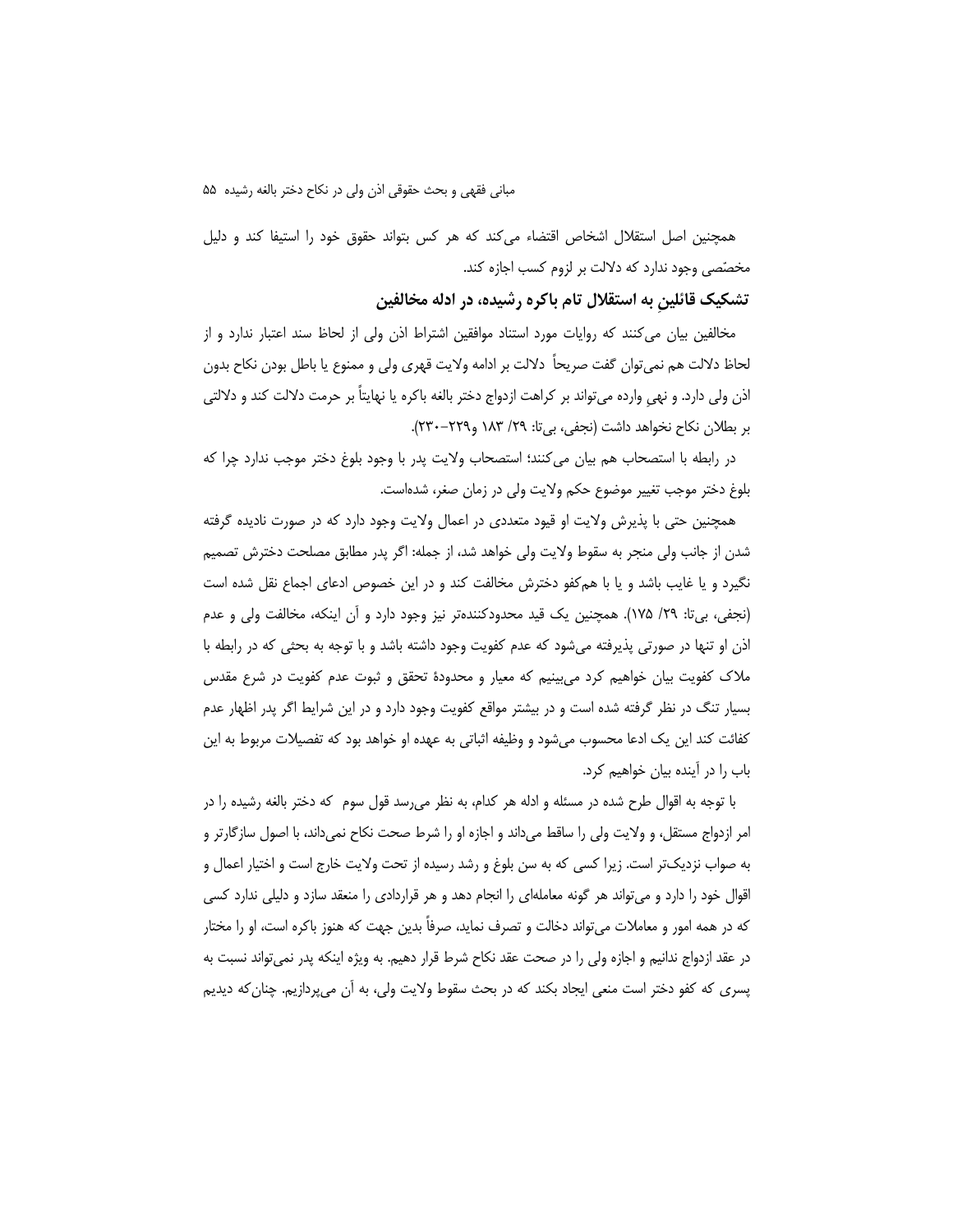تقریباً اکثریّت فقها نیز بر همین عقیدهاند و فقهایی هم که اذن پدر را شرط میدانند، عمدتاً مطلب را به صورت احتیاط واجب بیان کردهاند و به دلیل وجود روایات معارض و اشکالاتی که به ادله قائلین به اشتراط اذن ولی وارد دانستهاند، فتوا ندادهاند. در حالی که به اتفاق تمامی فقهای امامیه (شیخ طوسی، ۱۴۰۱: ۷ /۳۸۱) بر این قول ادعای اجماع شده است که اراده دختر بر تزویج، یکی از شرایط صحت عقد می باشد و بدون رضایت او، قطعاً عقد باطل است. ادله آنها روایات متعدد در کتب حدیثی که در باب رضایت دختر و عدم اكراه او درعقد نكاح آمده (الحرالعاملي،١٣۶٧: ١۴/ ابواب اولياء عقد، باب ٩، ح ١ و ح ٢؛ طوسى،١۴٠١: ٧ /ح ۱۵۳۶). وجود اجماع بر این قول و بیان آن بهعنوان قول مشهور در نزد فقهای امامیه (جواهرالکلام، ۲۹/ ۱۷۵) و با وجود تشکیکات وارده در ادله دیگر اقوال، بهترین گزینه برای انتخاب صحیح قول به استقلال کامل دختر بالغه و رشیده در امر نکاح است.

# بخش دوم: اذن ولي، وجوب تكليفي يا صحت وضعي

در خصوص نحوه اعتبار اذن ولی در حدوث عقد ازدواج دختر باکره و اثر چنین اذنی نظرات مختلفی بیان شده است که این مبحث از مباحث مهم و تعیین کننده در باب اشتراط و لزوم اذن ولی است.

بین دو مفهوم وجوب تکلیفی و صحت وضعی، تفاوت زیادی وجود دارد. اگر گفته شود احادیثی که بر لزوم اذن گرفتن از ولی تصریح دارند، دلالت می کنند بر اینکه دختر، وجوب تکلیفی دارد که از نظر پدر متابعت کند، همچنان که بسیاری از متأخرین که قائل به استقلال دختر در امر نکاح شدهاند و اذن ولی را احوط یا مستحب دانستهاند؛ دلالت احادیث را در تعیین حکم تکلیفی دانستهاند. بنا بر این نظر اگر نکاحی بدون اذن ولی اتفاق بیافتد، نافذ است و نمی توان حکم به بطلان آن داد، بر خلاف زمانی که نظر و رضایت پدر را شرط صحت نكاح بدانيم.

الف) دیدگاه فقهای امامیه: با توجه به سه دیدگاهی که فقهای امامیّه دربارهٔ حیطه نفوذ و اعمال ولایت ولی در نکاح بالغه رشیده بیان کردهاند، به بررسی تبیین ماهیت اذن در هر دیدگاه، میپردازیم:

۱– دیدگاه استمرار ولایت بر باکره: در میان فقهای امامیه آنان که قائل به ثبوت ولایت بر باکره هستند، برخي قائل به بطلان عقد بدون اذن ولي هستند و اذن ولي را شرط صحت ميدانند (مفيد، بي¤: ٧٨) و براي اين منظور به احاديث استناد مي كنند؛ از جمله: «لاتتزوج ذوات الاباء من الابكار الا باذن ابيها (الكليني،١٣۶۵: ٢٩١/٥، حديث٢و٣٩٣ حديث١؛ الطوسى،١٤٠١: ٧/ حديث ١٥٣١و ١٥٣٢؛ الطوسى،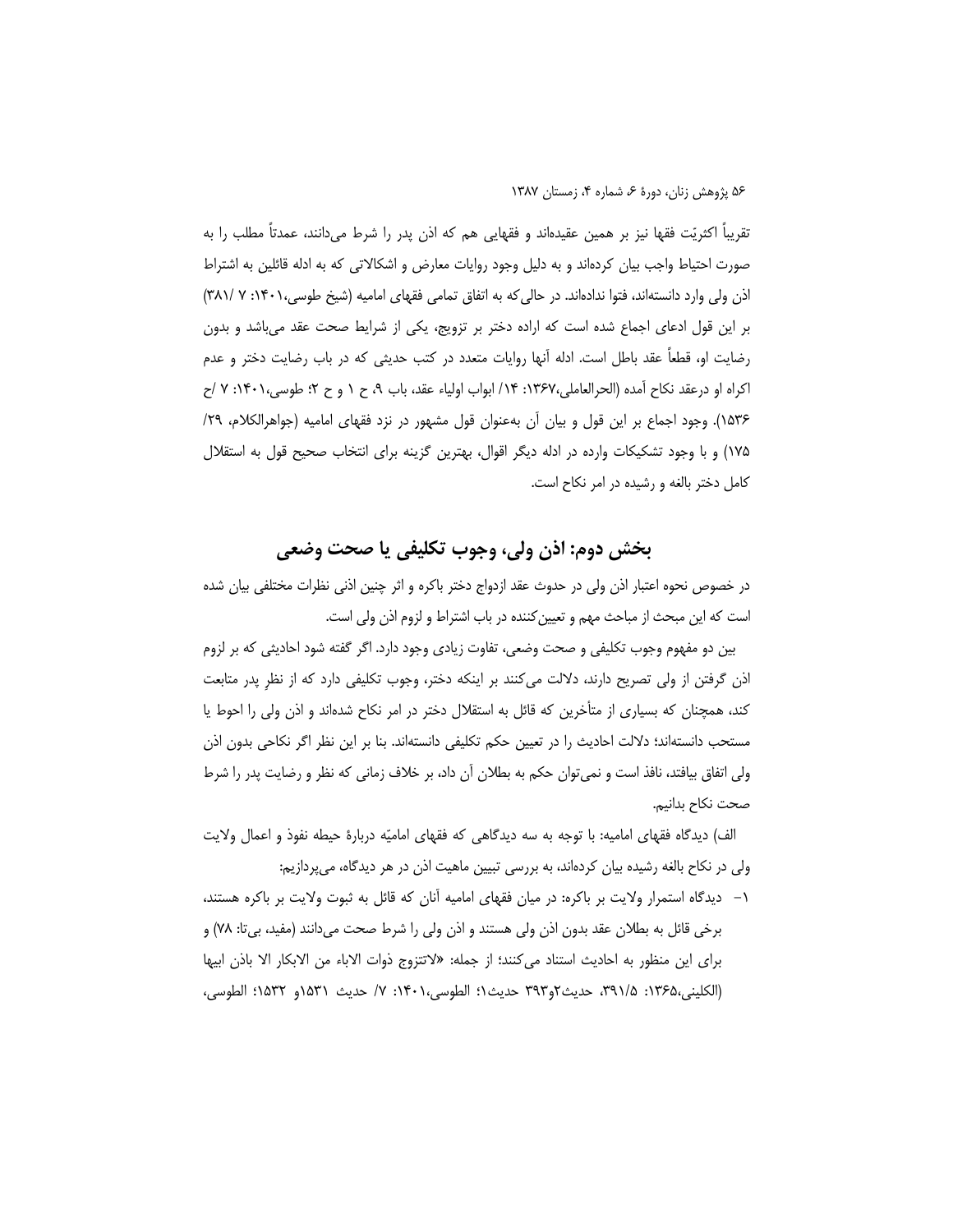۱۳۶۳: ۳/ حدیث ۸۴۵ و ۸۴۶). البته در بین أنان کمتر کسی به صراحت، نظر به بطلان عقد دادهاست و بسیاری قائل به صحت چنین عقدی هستند (علامهحلی؛ بی¤: ۲/ ۵۸۵؛ النجفی، بی¤: ۱۸۳/۲۹ و ۱۷۵؛ آیتالله گلیایگانی، بی تا: ۱۵۱/۲ و ۱۵۹).

٢- ديدگاه تشريک در ولايت ولي: فقهايي که قائل به تشريک ولايت هستند، معتقدند چنانچه هر يک به تنهایی اقدام نمودند، نکاح صحیح است اما نافذ نیست و نفوذ آن منوط به اجازه دیگری خواهد بود و پس از أخذ اجازه از زمان عقد نافذ میشود (مفید، بی¤ا: ۳۶/ در مجموعه مصنفات مفید؛ شهید ثانی، ۱۴۱۹: ۱/ ۳۵۸؛ اَشتیانی، بیتا:۲۰؛ نراقی،۴۰۵-۱۴۵۹).

البته اگر واقعا از تشریک در ولایت چنین برداشتی وجود داشته باشد این خلاف اجماعی است که در آن رضایت دختر و اذن او را شرط صحت نکاح میدانند و حتی خود قائلین به تشریک ولایت أن را بیان کردهاند (برای نمونه مفید،۱۴۱۰: ۵۱۰ قائل به اجماع شدهاست). البته در این که چرا اذن پدر را شرط نفوذ دانسته اما در مورد اذن دختر، أن را شرط صحت دانستهاند، می¤وان گفت احادیث زیادی در باب تأثير اذن دختر، با عباراتِ « تستأمر البكر و غيرها و لاتنكح الا بأمرها» و يا «... و اذا كانت قد تزوجت لو يزوجها الا برضي منها» (الطوسي،١۴٠١: ٧/ حديث ١۵۳۵ و ١۵۳۶) وجود دارد و بيان مي كند اگر اذن و رضایت دختر اخذ نشود، تزویج واقع نمیشود. اما در رابطه با ماهیت و نحوه اذن ولی چنین عباراتی وجود ندارد. آیا قول به تشریک در ولایت با توجه به نقشهای متفاوتی که دختر و ولی او در نکاح دارند، به واقع حاصل جمع روایات متعارض در باب استقلال پدر و استقلال ولی است؟ و ایا در اينجا شرايط جمع روايات حاكم است؟

٣– ديدگاه استقلال تام دختر و عدم اشتراط اذن ولي: اين فقها كه اكثريت فقهاي اماميّه را تشكيل ميدهند نكاح بدون اذن ولي را صحيح مي<انند (العلامه|لحلي، بيتا: ٢/ ۵۸۵؛ الطوسي، ١٣۵١: ۴/ ١۶٣؛ النجفي، بي¤ا: ٢٩/ ١٨٣ و ١٧۵؛ شهيد ثاني، ١۴١٩: ١٣۵؛ الطوسي، ١٣١٨: ٢٥٣/٤).

شهید ثانی نیز در مسالک|لافهام در این خصوص می *گ*وید: ممكن است از روايات استفاده حرمت ازدواج دختر بدون اجازه يدر شود، اما اين امر موجب بطلان عقد نکاح نمیشود، زیرا نهی در غیر مبادرت دلالت بر فساد نمی کند (شهید ثانی، ۱۴۱۹: ۱۳۵) و حداکثر، قول به وجوب تكليفي، گرفتن اذن از پدر اثبات ميشود نه صحت وضعي. قول به وجوب تكليفي نيز به دلیل وجود روایات معارض و دشواری استنباط قطعی از روایات، خواهد بود.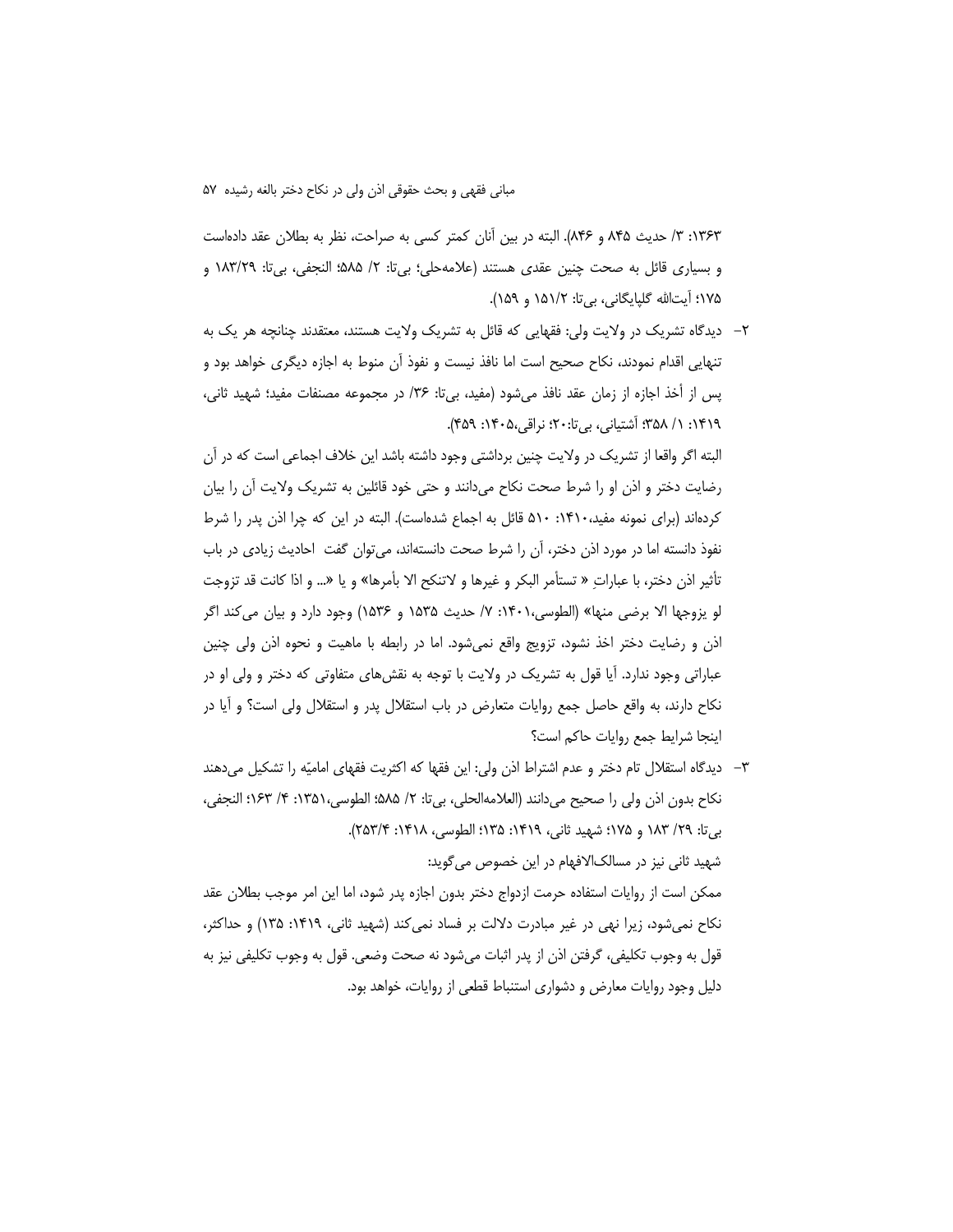ب) دیدگاه فقهای اهل سنت: اشاره شد که فقهای اهل سنت نیز دربارهٔ حیطه نفوذ و اعمال ولایت ولی در نکاح بالغه رشیده دو قول مطرح کردهاند:

- ۱– دیدگاه استقلال تام ولی: مالکیه، شافعیه و حنابله، معتقدند که اذن ولی شرط صحت است و شاید به همین دلیل است که در امر نکاح دختر به ولی استقلال تام دادهاند و همان گونه که در بحث از حیطه ولایت ولی در نظر ایشان بیان کردیم در استقلال ولی هیچ تفصیلی قائل نشدهاند و آنچه بهعنوان دلیل برای این مدعا بیان می کنند علاوه بر احادیثی که دلالت بر لزوم اذن ولی داشت به آیه ٢٣٢ سوره بقره نیز استناد می کنند که قبلاً به تفصیل به بررسی دیدگاه ایشان و ادله آنها پرداختیم (قرطبی اندلسي، ١٤٢۵: ٢/٥٩: مغنيه، ١٩٩٨: ٣٢٠- ٣٢۴: جناتي، بيii: ٢۶۶ و الزحيلي، ١٠٩٢: ٧/ ١٨٧: الجزيري،١۴١١: ۴ /٢٩ به بعد).
- ٢– ديدگاه استقلال تام دختر: ابوحنيفه معتقد است كه اذن ولي شرط صحت نمي باشد و دلالت آيه مورد استناد دیدگاه مقابل را بر اشتراط اذن قبول ندارد. همچنانکه می بینیم در کتاب «دروس فی فقه المقارن» آمده است: ابويوسف مي گويد– او شاگرد ابوحنيفه است– و محمد: «نكاح به اذن ولي نياز دارد اما اذن شرط نكاح نيست بهگونهاي كه بدون أن واقع نشود .....» (جناتي، بي¤: ٢٧١). بنابراين با جستجو در کتب فقهی مختلف می¤وان گفت بر اینکه نظر پدر شرط صحت عقد نکاح باشد، دلیل محکمی وجود ندارد به علاوه اّنچنان که بعداً خواهیم دید، با توجه به اینکه در صورت ممانعت ولی از ازدواج دختر با كفو خود، ولايت او ساقط و اجازەاش لازم نيست، عملاً دليل و خصوصيتى براى وجوب أخذ اجازۂ ولی باقی نمی ماند.

بخش سوم: دیدگاههای حقوقی در مورد چگونگی نکاح بدون اذن ولی حقوقدانان دیدگاههای متفاوتی را دربارهٔ چگونگی نکاح دختری که بدون اذن ولی مبادرت به نکاح میکند، بیان مى كنند:

الف) گروهی از حقوقدانان چنین نکاحی را صحیح میدانند. چرا که وقتی کسی از نظر شرعی و قانونی اهلیت تمتع و اهلیت استیفاء داشته باشد، می تواند طرف حق و تکلیف واقع شود و عقودی همچون بیع، اجاره و سایر عقود را منعقد سازد. بنابراین چرا نتواند مستقلاً در امر ازدواج خود تصمیم بگیرد.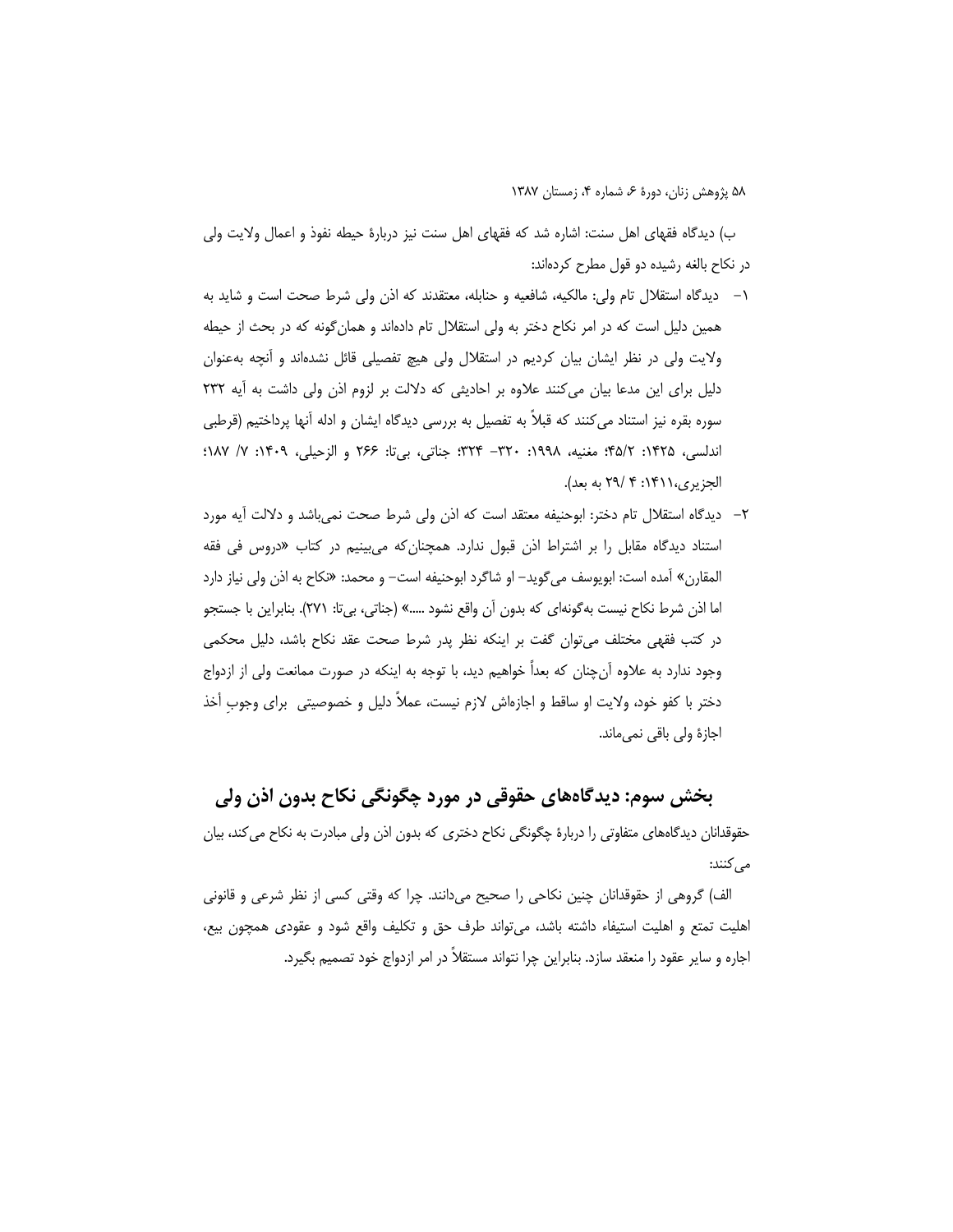در ماده ۲۱۱ قانون مدنی اهلیت افراد را با سه شرط محقق میداند: ۱– بالغ ۲–عاقل ۳– رشید. اشخاص فاقد این سه ویژگی محجور محسوب میشوند(ماده ۲۱۲ قانون مدنی). لذا ازدواج افراد واجد اهلیت قانونی، بدون اجازه پدر صحیح است و اجازه پدر شرط کمال است که اگر هم نباشد خللی به صحت شرعی عقد ازدواج وارد نمی شود (شهنایی، ۱۳۸۵: ۲۳/۱ – ۲۴).

حال اگر پدر دادخواست ابطال چنین ازدواجی را به دادگاه تقدیم نماید وظیفه اثباتی به عهده اوست چرا که ولایت او با بلوغ و رشد دختر از بین رفته و اصل، عدم ولایت اوست پس او باید برای تقاضای ابطال خود دليل اقامه كند.

هیچ کس بر دیگری ولایت ندارد اما شارع استثنائاتی را قرار داده است، از جمله ولایت قهری پدر بر اولاد صغير و محجورش.

لذا هیچ دادگاهی نمیٍتواند نکاح واقع شده را صرفاً به دلیل عدم کسب اجازه از ولی ابطال کند و این امر خلاف احتیاط است. به همین جهت در این مورد گفتهاند احتیاط آن است که دختر و پسر با طلاق از یکدیگر جدا شوند (دادنامه شعبه اول تجديد نظرخواهي دادگاه مدني خاص تهران مورخ ۵۹/۶/۱۲ ).

ب) برخی از حقوقدانان، معتقدند که اذن ولی شرط صحت نکاح است (محقق داماد، ۱۳۸۱: ۵۶) اما با توجه به آنچه در تبیین نظر گروه اول گفته شد، سخن این گروه نمیتواند مبنای درستی داشته باشد؛ زیرا قانون اساسی از نظریه تشریک در ولایت و قول به احتیاط پیروی کرده که در آن نکاح بدون اذن هر کدام از ولی و مولی علیه صحیح است اما نافذ نیست و نفوذ آن منوط به اجازه دیگری خواهد بود، این در حالیست که حوزه ولایت ولی محدود به رعایت مصلحت دختر است و او حق ندارد اذن ندهد و تنها در صورت عدم کفویت است که حق دارد از دادن اذن امتناع کند. میدانیم که در صورت عدم کفویت چه او اذن بدهد و چه ندهد نكاح منعقد نمىشود. بنابراين عملاً اذن او هيچ اثر شرعى نخواهد داشت و كاملاً تشريفاتي و از باب احترام و استحباب امر است.

در رابطه با موضع گیری قانون مدنی در این زمینه، نکته دیگری که میتوان اضافه کرد و مشعر بر مدعای ما است، این است که در مسئله عضل، اگر دختر برای اثبات عضل ولی و کسب اذن از دادگاه برای نکاح بدون اذن، به دادگاه مراجعه نکند و مستقلاً خودش اقدام کند؛ دادگاه نکاح او را صحیح میداند اما ثبت قانونی نمی شود و در این حالت دادگاه بین صحّت نکاح و ثبت آن تفاوت قائل شده است و بنابراین چنین نکاحی تنها نفوذ قانونی ندارد. در این باب تفصیلاتی وجود دارد که در آینده به آن می پردازیم.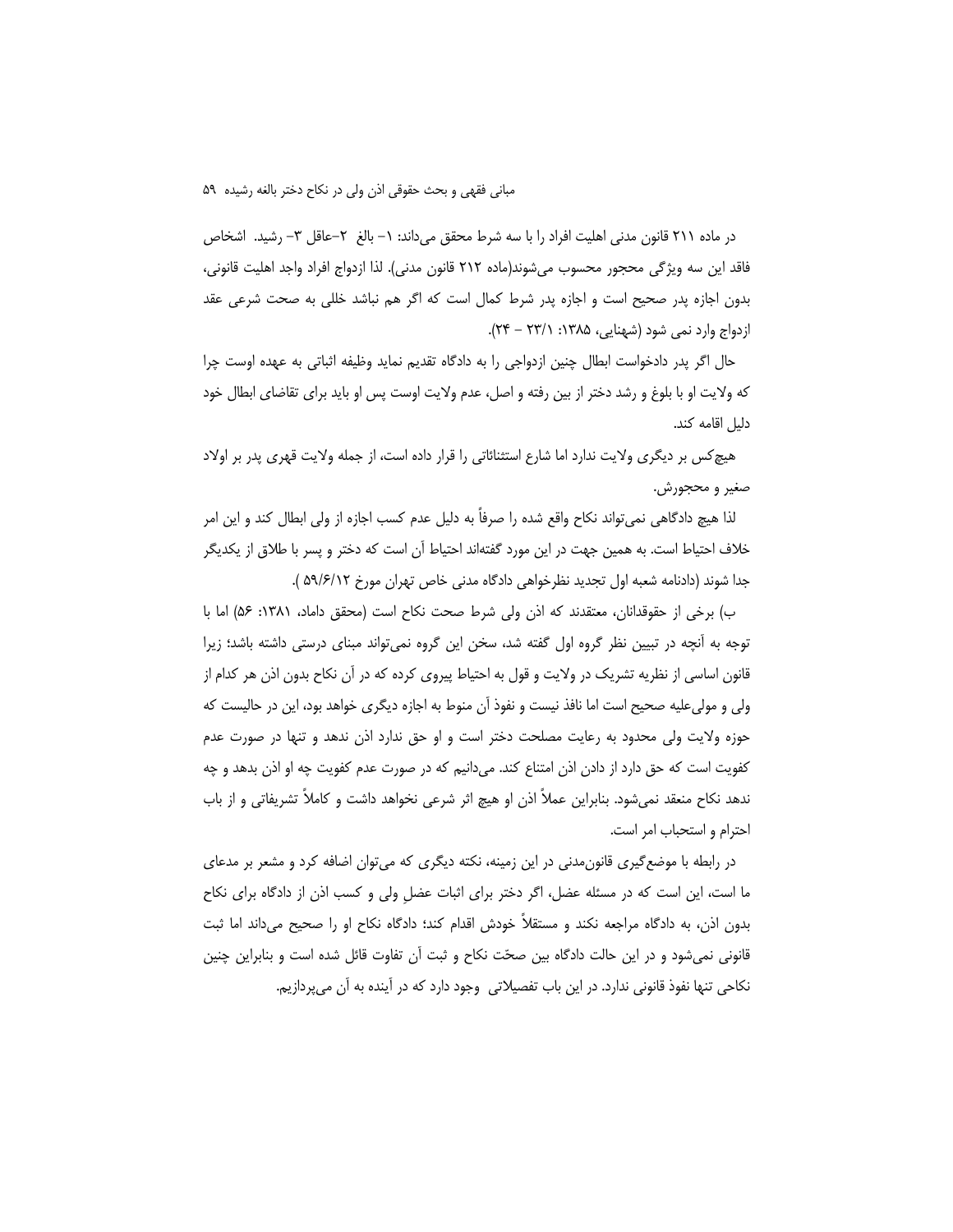### موضع قانون مدنی در لزوم اذن ولی در نکاح

در حقوق موضوعه، نظریه تشریک ولایی پذیرفته شده است. ماده ۱۰۴۳ قانون مدنی از نظریهٔ رایج فقهای معاصرکه غالباً اذن ولی را احوط میدانند، پیروی نموده است و با نظر به مصالح عرفی و اجتماعی اجازه پدر یا جدّ پدری را در نکاح دختر بالغه باکره (رشیده) لازم دانسته است. دختری که به موجب قانون اجازه پدر یا جد پدر را برای نکاح لازم دارد، دختری است که: اولاً : باكره بوده و تا به حال ازدواج منجر به آميزش نكرده باشد؛ ثانياً : امكان دسترسي به پدر يا جدّ پدري وجود داشته باشد ( ماده قانوني ۱۰۴۴). بیان تفصیلی شرط اول

وفق نظر فقهای قائل به تشریک در ولایت، اگر دختری ازدواج کرده ولی هنوز باکره است و در این حال به هر علتی از شوهر خود جدا شد و باز قصد ازدواج دیگری داشت، چون باکره است، برای ازدواج دوم نیز احتیاج به اجازه پدر دارد. همچنان که در اصلاحیه سال ۱۳۷۰ عبارت «دختری که هنوز شوهر نکرده» به «دختر باکره» تبدیل شد. زیرا عبارت قبلی این توهّم را ایجاد می کرد که اگر دختری شوهر کرده باشد و قبل از دخول جدا شده باشد، به علت صدق عنوان شوهر کردن بر او، برای ازدواج بعدی نیازی به اجازه پدر نخواهد داشت و صرف خواندن خطبه عقد در سقوط اذن كافي است. براي رفع اين شبهه در اصلاحيه، عنوان «دختر باكره» ذكر شده است.

در کتب حدیثی ما به همین مطلب اشاره شدهاست که ولایت پدر نسبت به باکره به صرف عقد ساقط نمی شود بلكه بايد بكارت به نكاح شرعي از بين برود تا ولايتِ نكاح، ساقط شود. در واقع در فقه ملاك لزوم اذن، باكره بودن دختر، عنوان شده است (الطوسي،١٤٠١: ٧/ حديث ١۵٣١ و ١۵٣۶؛ صدوق، ١۴٠۴: ۵/حديث ٣٣٩١).

آنچه از قرائن برمی[ید این است که طریق زوال بکارت نیز برای صدق عنوان غیر باکره مورد توجه است و موضوعیت دارد. در فقه دختری که در اثر پریدن یا عمل جراحی و امثال آن بکارتش زایل شده در حکم باكره است و براي ازدواج اذن پدر را لازم دارد (نراقي،١۴٠۵: ٢۶١/٢).

اگر بکارت دختر در اثر زنا یا شبهه زایل شده باشد؛ عنوان باکره که مبنای لزوم کسب اجازه پدر بود، در اثر آمیزش وجود ندارد. در عین حال برخی از فقها معتقدند که چون وقوع نزدیکی ناشی از نکاح صحیح، موجب سلب عنوان باکره از دختر، و سقوط اجازه ولی میگردد، پس در این شرایط نیز دختر در حکم باکره است و باید برای نکاح از ولی خود اجازه بگیرد (طباطبایی یزدی، بیتا: ۲/ ۶۵/۵، مسئله ۲).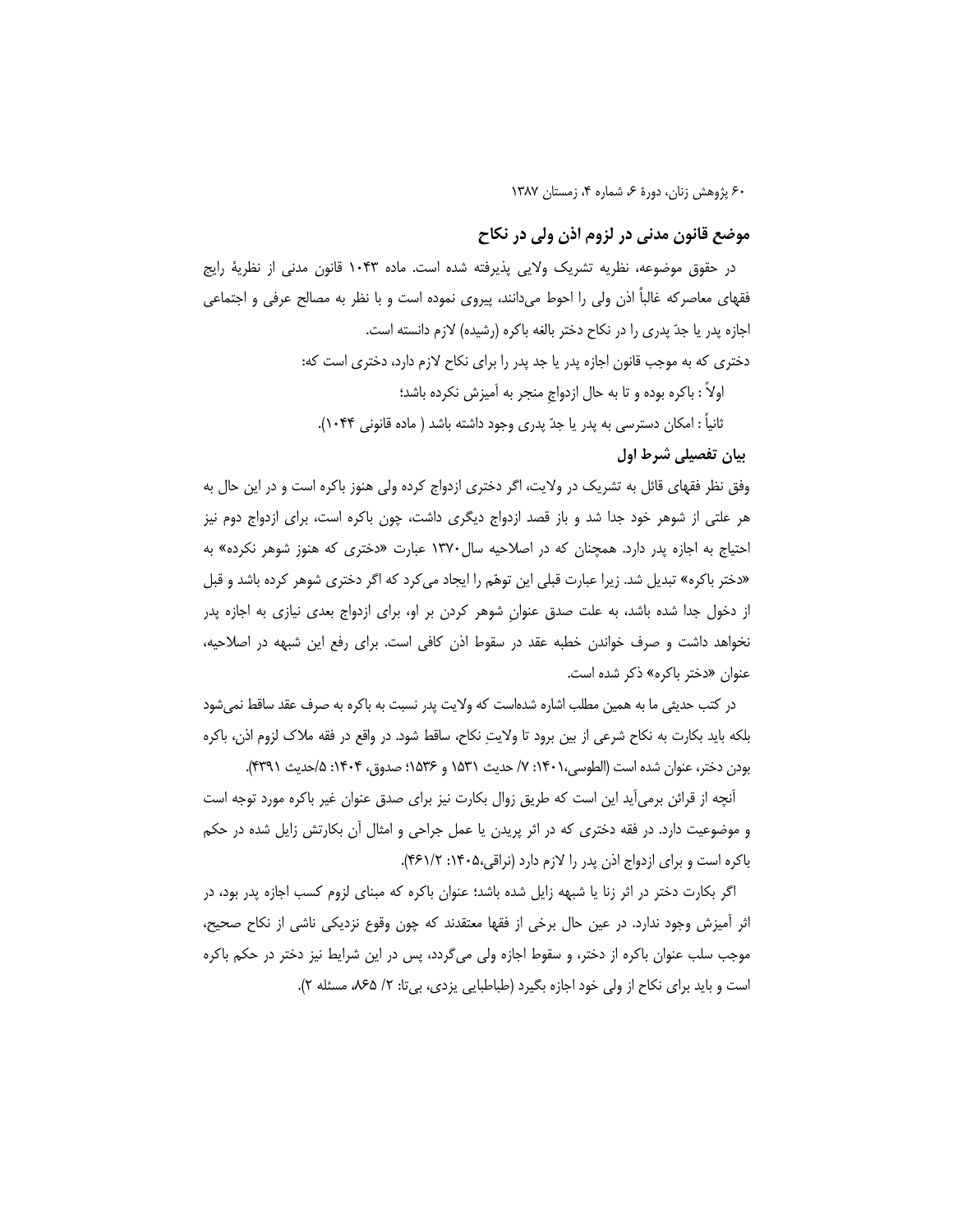احادیث موجود در این زمینه نیز عموماً طریق زوال بکارت را ذکر میکنند، دالّ بر اینکه بیوگی|ی که در استقلال زن معتبر است، آن است كه به نكاح صحيح شرعي ازاله بكارت شده باشد (صدوق،١٣٧٧: ۵ /٢٩).

البته در این خصوص بین قضات محاکم اختلاف نظر وجود دارد و برخی در یک رویکرد مخالف نسبت به آنچه بیان شد، معتقدند که دخول، مطلقاً (مشروع باشدیا غیر مشروع) سبب سقوط ولایت پدر می،شود. هیئت عمومی دیوان عالی کشور ردیف ۶۲ در تاریخ ۱۳۶۳/۳/۲۹ به دلیل وجود همین اختلاف آراء قضایی در مسئله، رأى ذيل را بهعنوان رأى وحدت رويه صادر كرد: «با توجه به نظر اكثر فقها و به ويژه نظر مبارك حضرت امام (مدظله|لعالی) در حاشیه عروة|لوثقی و همچنین با عنایت به ملاک صدر ماده ۱۰۴۳ قانون مدنی [یعنی مفهوم مخالف ماده ۱۰۴۳ قانون مدنی، که «نکاح دختر باکره» را مطرح کرده است و ماده قانونی مذکور در آن ظهور دارد] مشروعيت دخول قبل از عقد، شرط صحت عقد و يا شرط سقوط ولايت پدر نيست و دخول مطلقاً (مشروع باشد يا غيرمشروع) سبب سقوط ولايت پدر مي شود (مجموعه قوانين سال ١٣۶٣، ص ۴۴). نقدی در باب ملاک بکارت در قانون (برای ثبوت ولایت) و تطبیق آن با ملاک رشد

الف) معناي لغوي رشد

ابنفارس (قرن پنجم هجريقمري) و صاحب مصباح المنير ميiويسد: اين واژه در مقابل واژه «غي» است. غي در اصل به معناي «فرو رفتن در جهل است» (الفيومي، بي¤: ۴/ ٣٩٩ و ۴۵٧). برخي از معاجم با توجه به معنای وضعی و کاربردی رشد، آن را اینگونه تعریف کردهاند: رشد عبارت است از رسیدن به حقیقت امر و رشید نیز به کسی گفته میشود که تدابیر او در بستری استوار به غایت و کمال مطلوب رسد ( هیکل، ۱۳۶۳: ۴۸۲/۱). در متون اسلامی نیز رشد به معنای جسمانی به کار نرفته است، لذا در توصیف برخی از افرادی که به رشد نرسیدهاند، گفته شده است: «... کبیرهٔ غیر رشیده» (الحرالعاملی،۱۳۶۷: ۲۱۴/ ۲۱۳) و امامخمینی در این باره دارد که: «دختری که به حد بلوغ رسیده و رشیده است، یعنی مصلحت خویش را تشخیص میدهد» (رساله امام (ره)، مسئله ۳۷۶).

ب) رشد و بلوغ ٍ و اقتضائات أن در قانون مدنی:

ابتدا باید به این سؤال پاسخ داد که بلوغ و رشد چه نسبت و ارتباطی با هم دارند و دلیلیّت هر کدام برای دیگری به چه میزان است.

در ماده ۱۲۰۸ آمده است: «غیر رشید کسی است که تصرفات او در اموال و حقوق مالی خود عقلایی نباشد». أنچه از این تعریف دانسته میشود این است که «غیررشید» کودک یا نوجوانی است که ممکن است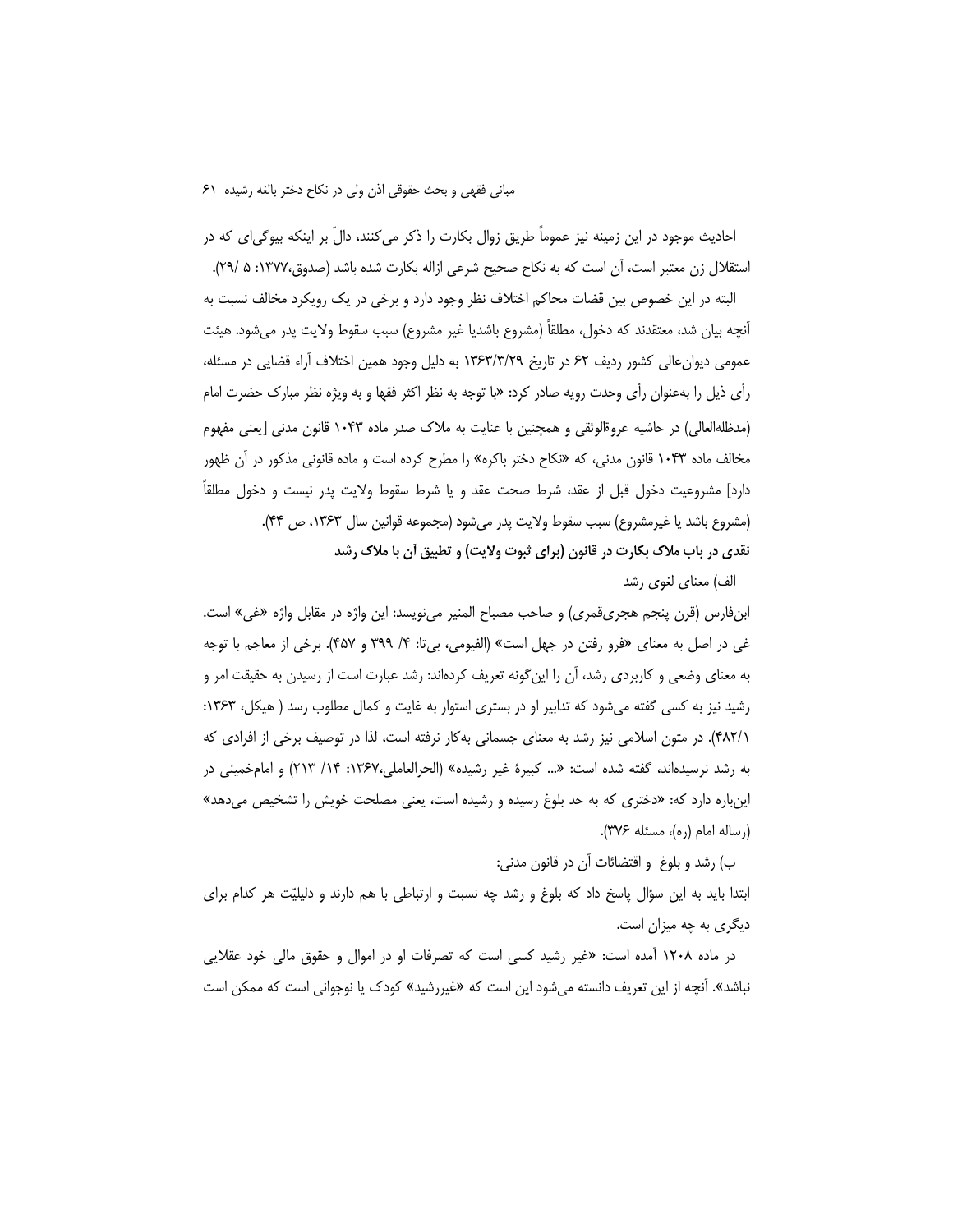حتی از سن بلوغ، عبورکرده باشد اما به مرحلهٔ عقل و درایت نرسیده باشد. با این بیان مضمون ماده ۱۲۰۸ با مضمون ماده ۱۲۱۰ راجع به رشد متعاملین مصوب ۱۳۷۰/۸/۱۴ که هنوز هم معتبر است، در تناقض قرار می گیرد؛ ماده ۱۲۱۰ قانون مدنی میگوید: «هیچکس را نمی¤وان بعد از رسیدن به سن بلوغ به عنوان جنون یا عدم رشد محجور نمود، مگر أن كه عدم رشد يا جنون او ثابت شده باشد.» مفهوم اين مادهٔ قانونی أن است كه کودکان دختر به محض رسیدن به نُه سال کامل قمری «هشت سال و نَه ماه خورشیدی» و نوجوانان پسر به محض رسیدن به پانزده سال کامل قمری «چهارده سال و هفت ماه خورشیدی» هم بالغ هستند و هم رشید. در نتیجه می توانند در اموال و حقوق مالی خود تصرف کنند. در واقع این ماده بلوغ را به عنوان اماره رشد در نظر گرفته است. اما بلافاصله در تبصره دو ماده مذکور در رویکردی متفاوت، میبینیم که همهٔ افراد صغیری را که بالغ شدهاند غیر رشید میشناسد، مگر آن که رشد آنها در دادگاه ثابت شود و رسیدن صغار به سن بلوغ را دلیل رشد نمیداند و این خلاف مضمون ماده ۱۲۱۰ میباشد. ما در مواد دیگری نیز داریم که سن بلوغ تعیین کنندهٔ رشد نیست و به عنوان دو مقولهٔ مجزا به آن نگاه شده است؛ مثلاً در ماده ۱۱۸۰ آمده است که طفل صغیر تحت ولایت قهری پدر و جد پدری خود میباشد. همچنین طفل غیررشید یا مجنون – در صورتی که عدم رشد یا جنون او متصل به صِغَرّ باشد– و اکنون بالغ شده باشد.

با اين مقدمه اكنون وارد محل بحث مي شويم:

در ماده ۱۰۴۳ آمده که دختر باکره اگرچه به سن بلوغ رسیده باشد باز هم نکاحش منوط به اذن ولی است. قائلین به عدم ولایت در نکاح دختر بالغه بیان میدارند که وقتی دختر به سن بلوغ رسید، دیگر در دوران «حجر» به سر نمی برد و ولایت بر وی معنا ندارد و با توجه به اصل در مسئله که هیچ کس بر دیگری ولايت ندارد، دليلي وجود ندارد كه ولايت پدر در ازدواج دختر را به عنوان استثناء از اين اصل در نظر بگيريم.

در ماده ۱۰۴۳ به رشد دختر اشاره نشده است اما بهنظر می سد آنچه مهم است بلوغ فکری و رشد فکری دختر است که باعث ساقط شدن ولایث قهری میشود. چنان که در ماده ۱۱۸۰ هم اشاره کردیم که دختر و پسر در هر سنی هم که باشند در صورتی که غیر رشید باشند باز هم تحت ولایت باقی هستند. در واقع در ماده ۱۰۴۳ بکارت دختر است که بهعنوان دلیل لزوم اذن گرفتن دختر عنوان شده و صرفاً به وجود یک تغییر فیزیکی استناد شده است در حالی که کنکاش در نظریات شهیدین در کتاب لمعه و روضه بیانگر این واقعیت است که باکره بودن به عنوان اماره و نشانهای از عدم رشد و بلوغ فکری و اجتماعی مطرح بوده است و از این رو می بینیم فقهای بزرگ در نکاح دختر رشیده با احتیاط فتوی دادهاند.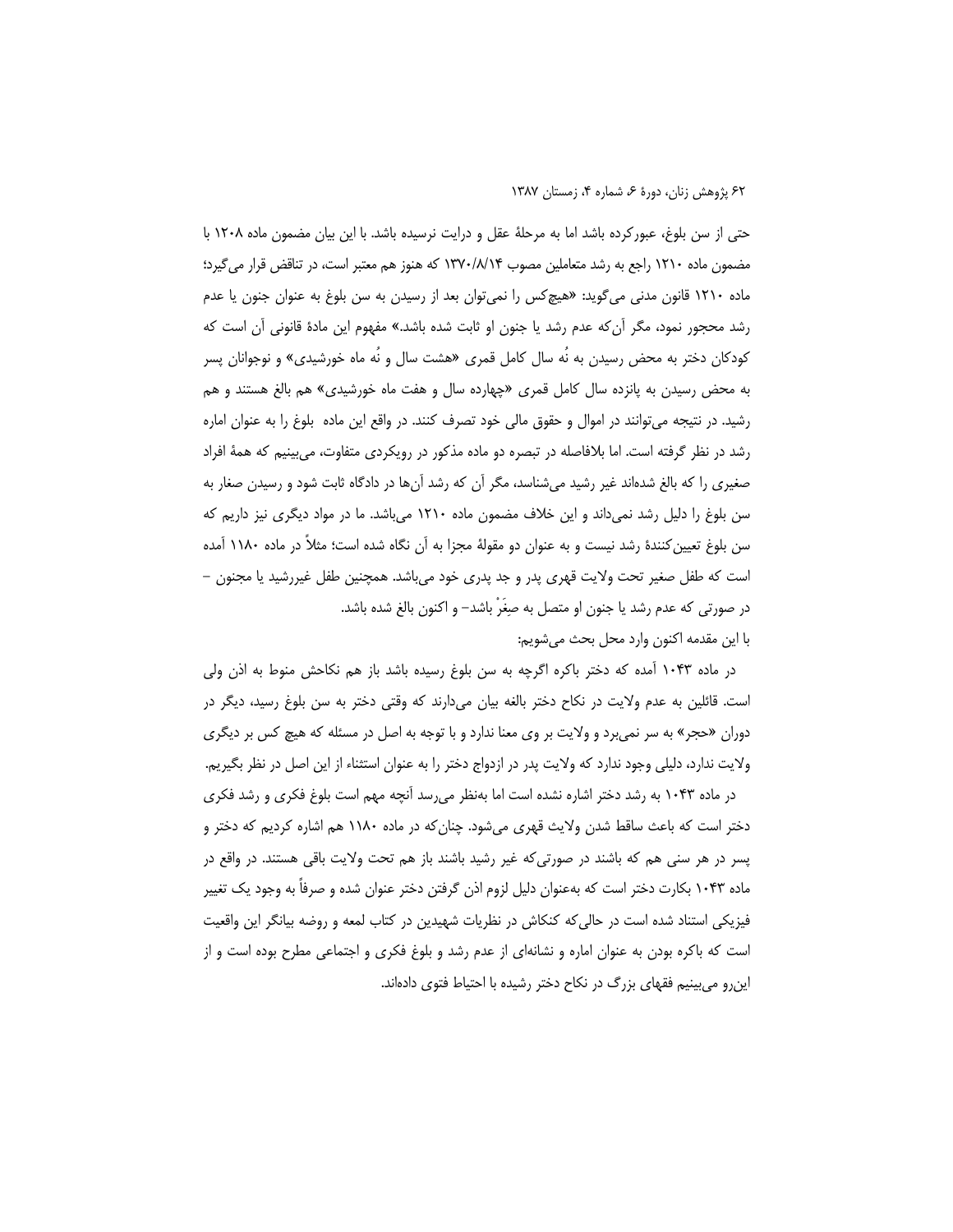در قانون به اهمیت و اقتضائات عنوان «رشد در نکاح» اشاره نشده و تنها در بحث امور مالی رشد مورد توجه قرار گرفته است. با استناد به برخی از روایات میبینیم که رشد دختر نیز به عنوان مقولهای قابل توجه و تأثير گذار در احكام مربوط به نكاح باكره ديده شده است. از جمله صحيحه فضلاء يا حسنه، كه او از امام باقر نقل كردهاست كه امام فرمودند: «المرأة التي قد ملكت نفسها غير السفيهه و لا المولى عليها ان تزويجها بغير ولي جائز» (الحرالعاملي،١٣۶٧: باب ٣ از ابواب عقد نكاح، ح١). همچنين روايت زراره از امام باقر (همان: باب ۹ از ابواب عقد نكاح، ح ۶ ؛ نجفى، بيتا: ۲۹ /۱۷۶) را مي توان نام برد.

ج) بررسی ارتباط سن بلوغ با سن ازدواج در قوانین جدید:

اولین قانون مدون ازدواج در ایران در سال ۱۳۱۰ به تصویب رسید که در آن مسئلهٔ سن قانونی ازدواج مسکوت باقی گذارده شده بود. فقط در مادهٔ سوم آن پیش بینی شده بود که مزاوجت با کسی که استعداد جسمانی برای ازدواج پیدا نکرده ممنوع است و هر کسی با کسی که هنوز استعداد جسمانی نداشته ازدواج کند، به یک تا سه سال حبس تأدیبی محکوم خواهد شد.

در سال ۱۳۱۳ کتاب دوم قانون مدنی فصل دوم خود را به مبحثی در پیوند با قابلیت صحی برای ازدواج اختصاص داد. منظور از قابلیت صحی برای ازدواج، دارا بودن استعداد جسمانی زن و شوهر آینده، برای روابط جنسی و عواقب مترتبه بر اًن می باشد. به این صورت قانون مدنی یکی از شرایط نکاح را قابلیت صحی برای زوجین قرار داده است و در مادهٔ ۱۰۴۱، قانون گذار برای اولین بار سن ازدواج را بدین شرح توضیح داد:

«نکاح اناث قبل از رسیدن به سن پانزده سال تمام و نکاح ذکور قبل از رسیدن به سن هجده سال تمام ممنوع است. معذلک در مواردی که مصالحی اقتضا کند با پیشنهاد مدعیالعموم و تصویب محکمه، ممکن است استثنائاً معافیت از شرط اعطاء شود؛ ولی در هر حال این معافیت نمی تواند به اناثی داده شود که کمتر از سیزده سال تمام و به ذکوری که کمتر از پانزده سال تمام دارند».

در سال ۱۳۵۳ أنگاه که قانون حمایت خانواده مصوب سال ۱۳۴۶ مورد اصلاح قرار گرفت مسئلهٔ سن ازدواج از جمله مواردی بود که بازنگری شد. در بازنگری مادهٔ ۲۳ قانون حمایت از خانواده، سن ازدواج برای دختران از پانزده به هجده و برای پسران از هجده به بیست افزایش داده شد. با تصویب این قانون که قانون خاص بود، مادة ١٠۴١ قانون مدنى مصوب سال ١٣١٣ نسخ شد (كاتوزيان، ١٣٧١: ١/ ۶٨).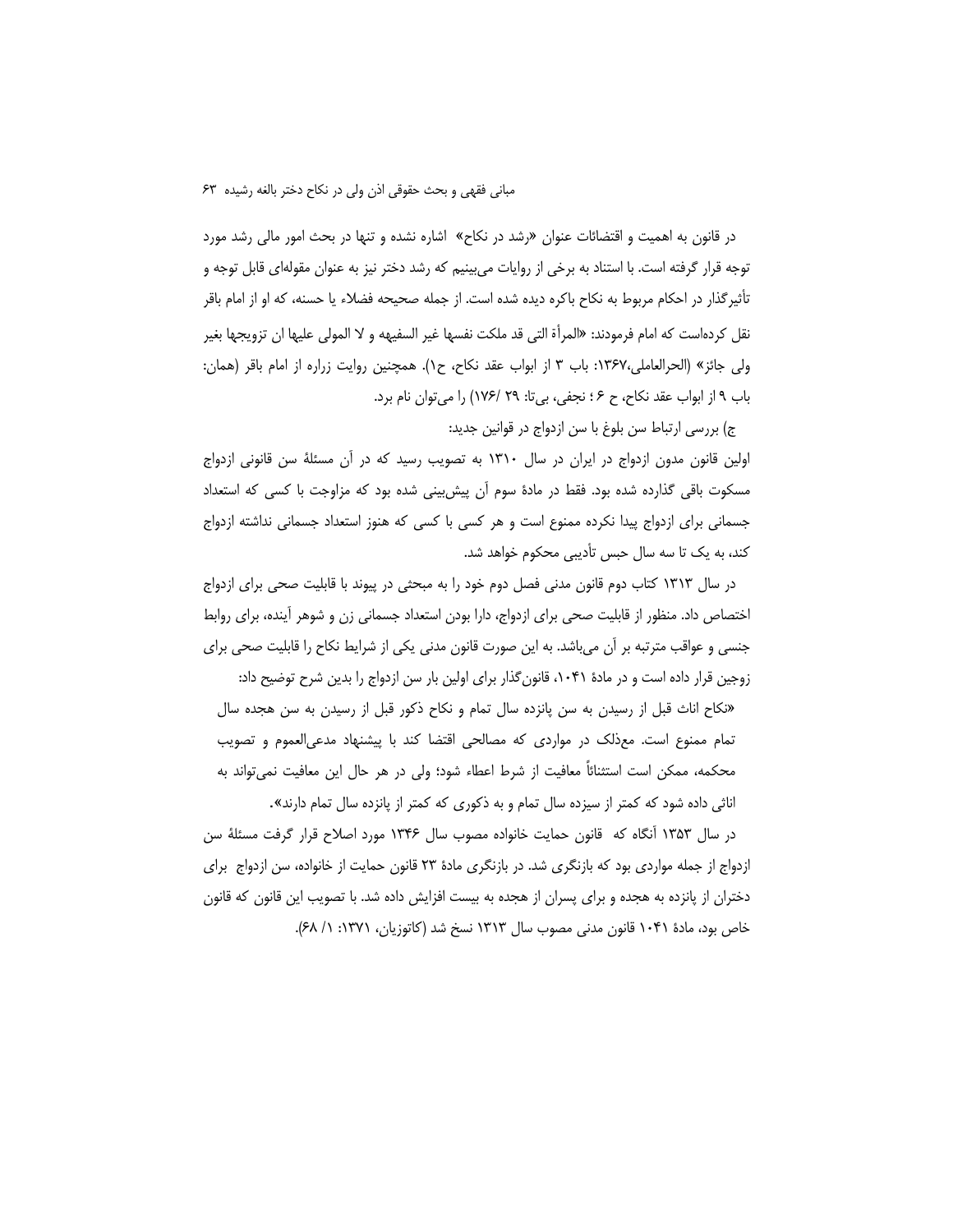پس از پیروزی انقلاب اسلامی در سال ۱۳۵۷، قانون حمایت از خانواده قدرت اجرایی خود را از دست داد. در سال ۱۳۶۱ قانونگذار اسلامی موادی از قانون مدنی ایران– از جمله مادهٔ ۱۰۴۱ قانون مدنی در باب سن قانونی ازدواج را مورد اصلاح و بازنگری قرار داد. بدین ترتیب، این ماده پس از بازنگری به این شکل بازنویسی شد:

«نكاح قبل از بلوغ ممنوع است» همچنين تبصرهٔ ذيل اين ماده بيان مي كند: «عقد نكاح قبل از بلوغ با اجازهٔ ولی صحیح است به شرط رعایت مصلحت مولی علیه».

گرچه در این ماده سن قانونی ازدواج صریحاً ذکر نشده است، ولی سن ازدواج همان سن بلوغ قانونی مطرح شده است. در نتیجهٔ این تغییر و بازنگری، از سال ۱۳۶۱ سن قانونی ازدواج دختران بار دیگر به هشت سال و نه ماه شمسی و پسران به چهارده سال و هفت ماه شمسی تقلیل داده شد که این عدد با توجه به نظر مشهور فقهاى اماميه سن بلوغ قرار داده شده است (البحراني، بيir: ٣٣٩/٢٠؛ العاملي، بيir: ٢٤٠/٥؛ همچنین به منظور دیدن آرای مخالف با دیدگاه مشهور ر.ک به مهریزی، بیتا: ۱۵۰ به بعد). مبنای این قول مشهور روايات معتبر در اين باب است (النجفي، بي¤: ٢٨/٢۶؛ الطوسي، ١٤١٨: ٢١٢/٢؛ الحلي، ١٤٠٨: ٣۶٧/١).

البته در قائل بودن سن تعبدی برای نکاح که همان سن بلوغ باشد بین علما اختلافاتی وجود دارد که ذکر دلایل هر کدام و تفصیل مطلب باعث اطاله کلام است(در این زمینه مراجعه کنید به مقالات: تحقیقی دربارهٔ سن بلوغ، آيتالله سيد محمدحسن مرعشي؛ متى تصوم الجارية، آيتالله معرفت؛ سن بلوغ براي دختران، سيد محمدموسوی بجنوردی؛ که همگی در کتاب بلوغ دختران به کوشش مهدی مهریزی گردآوری شده است).

در سال ۱۳۸۰ مجمع تشخیص مصلحت نظام مادهٔ ۱۰۴۱ قانون مدنی را به شرح زیر اصلاح کرد (اصلاحی ٧٩/٩/٢١ و ٨١/٤/١ مجمع تشخيص مصلحت نظام):

« عقد نكاح دختر قبل از رسيدن به سن سيزده سال تمام شمسي و پسر قبل از رسيدن به سن پانزده سال شمسی منوط است به اذن ولی به شرط رعایت مصلحت مولی علیه با تشخیص دادگاه صالح» که ابتدائاً بایستی سه امر ١– اذن ولی. ٢– رعایت مصلحت و ضرورت. ٣– تنفیذ دادگاه وجود داشته باشد. این ماده که متأثر از عقاید فقهای امامیه است اگر چه بارها اصلاح و تعدیل شده چون امری خلاف اصل را در بر دارد به صورت محدود و مضيق تفسير ميشود. البته نكته بسيار جالب توجه اينكه در نتيجه نهايي از اين مباحث پیشنهاد تغییر قانون از نُه به پانزده یا هجده سالگی است، که هیچ آیه و روایتی به آن اشاره ندارد.

با در نظر گرفتن ماهیت اذن پدر(وجوب تکلیفی یا صحت وضعی) در ازدواج باکره و همینطور مباحث فقهی فقهای بزرگ چه در خصوص ولایت و شرایط مولیءلیه و تعارض ادله در ولایت پدر بر دختر رشیده و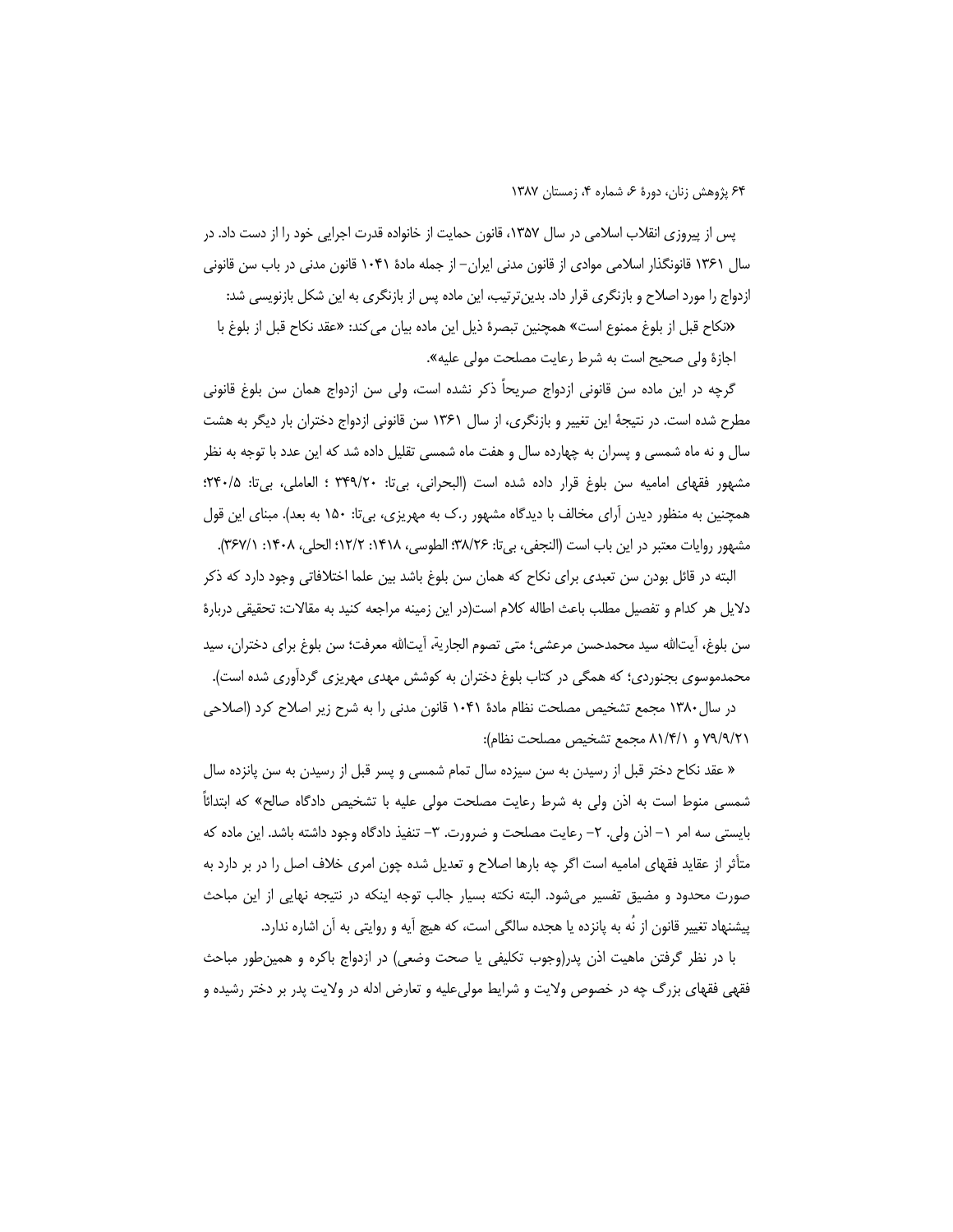ادله خروج مولى عليه رشيده از تحت ولايت قيم يا ولى و چه مباحث عرفى و شرعى موجود در اين زمينه، پیشنهاد اصلاح این ماده قانونی برای رفع تعارضات موجود مطرح میشود:

«پیشنهاد اصلاح ماده ۱۰۴۳: نكاح دختر بالغه غیر رشیده منوط به اذن پدر یا جد پدری اوست.» بیان تفصیلی شرط دوم:

همان گونه که اشاره شد در دو ماده ۱۰۴۳ و ۱۰۴۴ قانون مدنی می توان رویکرد قانون و ضوابط و شرایط را در مورد نكاح باكره بالغه ملاحظه كرد. از جمله اين ضوابط بيان شروطي است كه موجب لزوم ولايت بر دختر بالغه باکره و تشریک در ولایت میشود. در شرط اول عنوان و وصف باکره بودن قید شده در ماده ۱۰۴۳ قانون مدنی مورد بررسی و کنکاش قرار گرفت در شرط دوم به مباحث مطرح در ماده ۱۰۴۴ میپردازیم. ماده ۱۰۴۴ قانون مدنی اصلاحی سال ۱۳۷۰ بیان می کند:

«در صورتی که پدر یا جد پدری در محل حاضر نباشند و استیذان از آنها نیز عادتاً غیرممکن بوده باشد و دختر نيز احتياج به ازدواج داشته باشد، وي مي تواند اقدام به ازدواج نمايد».

در تبصره این ماده آمده است: ثبت این ازدواج در دفترخانه منوط به احراز موارد فوق در دادگاه مدنی خاص مىباشد. طباطبايىيزدى، در اين زمينه مىنويسد: «يسقط اعتبار إذنه اذا كان غايباً لايمكن الاستيذان» (الطباطبايي يزدي، بي تا: ٢/ ٧٠٠، مسئله ١).

البته در این ماده قانونی قبل از اصلاحیه ۱۳۷۰ محجوریت پدر را هم شرط سقوط ولایت معرفی کرده بود و با توجه به این نکته که به اجماع تمام فقهای امامیه قیم و وصی ولایتی در نکاح دختر بالغه رشیده ندارند، در اصلاحیه ۱۳۷۰ این عبارت حذف شد. با این حال، در سقوط اعتبار اذن ولی به هنگام حجر یا فوت او، تردیدی وجود ندارد. از این رو نویسندگان حقوقی پیش از اصلاح سال ۱۳۷۰، با توجه به سابقه فقهی، حکم این موضوع را استنباط می کردند (امامی، ۱۳۸۲: ۲۸۷/۴ و محقق داماد،۱۳۸۱: ۵۶). این مطلب به عنوان یک قاعده کلی در ماده قانونی ۱۱۸۲ نیز مورد اشاره قرار گرفته است.

بررسی قیود جواز اعمال ولایت ولی و ضرورت توجه به صلاحیت و شرط کمال پدر

اگر پدر مطابق مصلحت دخترش تصمیم نگیرد و یا غایب باشد و یا با هم کفو دخترش مخالفت کند در این خصوص از جانب فقها در سقوط ولايت ولى در نكاح ادعاى اجماع نقل شده است (نجفى، بيir: ٢٩/ ١٧۵). بنابراین در اعتبار اذن او توجه به شروط کمال در پدر بدیهی خواهد بود. در قانون مدنی نیز این مهم مورد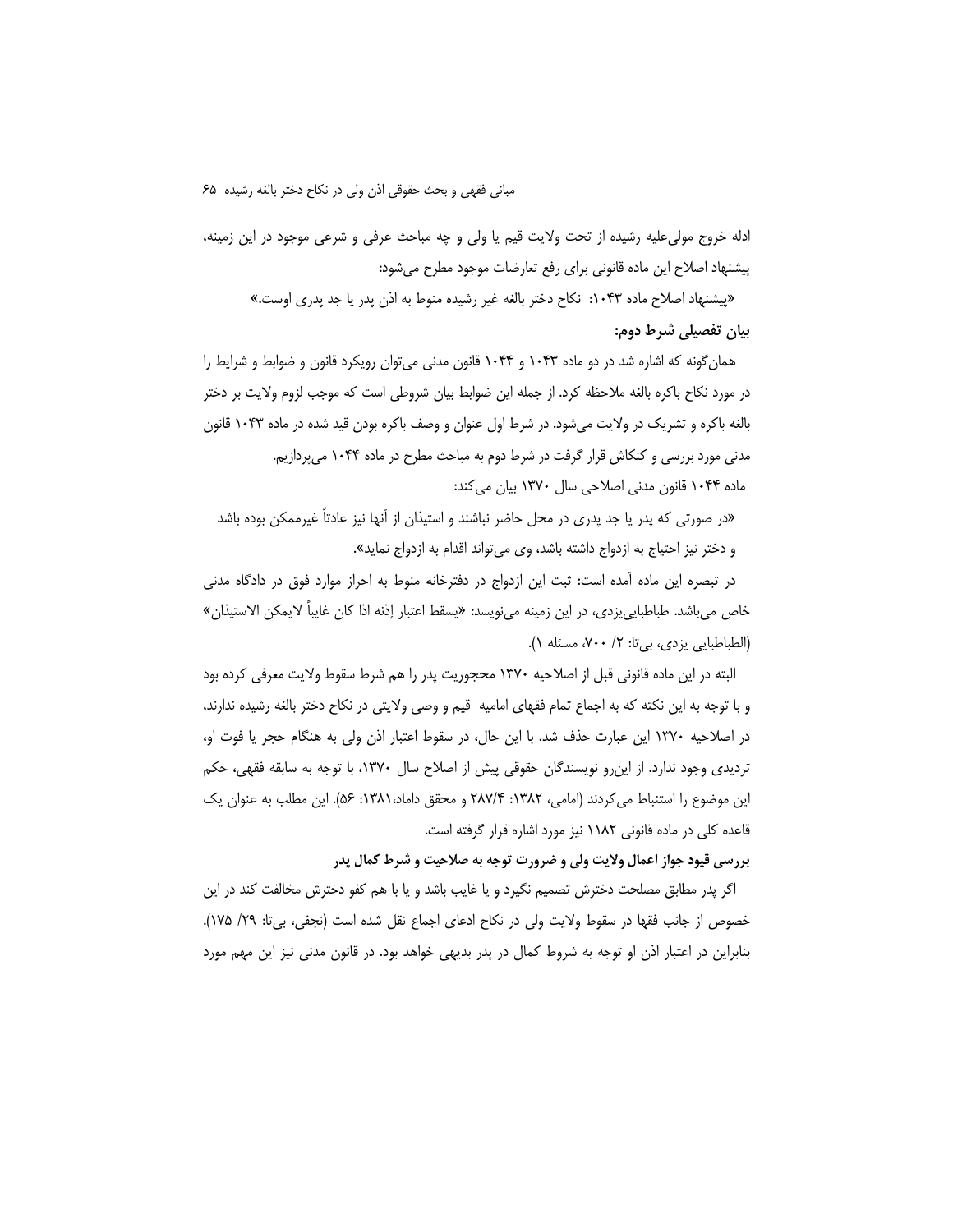توجه قرار گرفته و در ماده ۱۰۴۴ در ضمن شروطی به بررسی محدوده اعمال ولایت ولی و قیود جواز اختیارات او پرداخته شده است.

با توجه به آنچه که در ماده ۱۰۴۴ آمده است میبینیم که در پارهای از موارد، اعتبار اذن ولی در قانون مدنی ساقط میگردد و دختر باکره می¤واند بدون اذن پدر یا جد پدری خویش اقدام به ازدواج کند؛ چنین ازدواجي به حكم قانون صحيح و نافذ است.

- این قیود محدود کننده عبارتند از:
- ۱– ولی باید در قید حیات باشد.
- ٢– ولي بايد حاضر باشد، اگر ولي مسافر يا غايب بود، ولايت او ساقط و اذن وي غيرلازم ميگردد. مورد اول و دوم در ماده قانونی ۱۰۴۴ مورد تصریح قانونگذار قرار گرفته است.
- ٣– ولي خود بايد اهليت داشته باشد؛ اگر ولي و سرپرست خود محجور باشد يا مجنون باشد، حق دخالت ندار د.

تا پیش از اصلاح سال ۱۳۷۰، مادهٔ ۱۰۴۴ قانون مدنی با صراحت سقوط اعتبار اذن ولی را در مورد حجر بیان می کرد. اما از ماده ۱۰۴۳ نیز می توان شرط مزبور را استنباط نمود. چرا که در ماده ۱۰۴۳، اجازه را باید شخص پدر یا جد پدری بدهد و اگر پدر یا جد پدری دختر به علتی تحت قیمومیت باشد، اجازهٔ قیم او لازم نخواهد بود.

- ۴- ولی باید در ازدواج دختر مصلحتشناسی کند، زیرا اختیار او محدود به مصلحت دختر است.
- ۵– ولی باید در رعایت مصلحت، دلسوز باشد؛ ممانعت بی جهت بهموجب قانون ولایت ولی را ساقط می کند که با توجه به مفهوم مخالف ماده ۱۰۴۳ می توان به این ملاک رسید.

ذیل ماده ۱۰۴۳ قانون مدنی مقرر میدارد: … و هرگاه پدر یا جد پدری بدون علت موجه از دادن اجازه مضايقه كند، اجازه او ساقط و در اين صورت دختر مي¤واند با معرفي كامل مردي كه ميخواهد با او ازدواج نماید و شرایط نکاح و مهری که بین آنها قرار داده شده است، پس از اخذ اجازه از دادگاه مدنی خاص به دفتر ازدواج مراجعه و نسبت به ثبت ازدواج اقدام نمايد.

در فقه امامیه اگر ولی، دختر را از ازدواج با کسی که کفو اوست منع کند ولایت او ساقط میشود و دختر می تواند مستقلاً با مرد دلخواه خود ازدواج نماید. ممانعت ولی از ازدواج دختر با کفو خود را اصطلاحاً عضل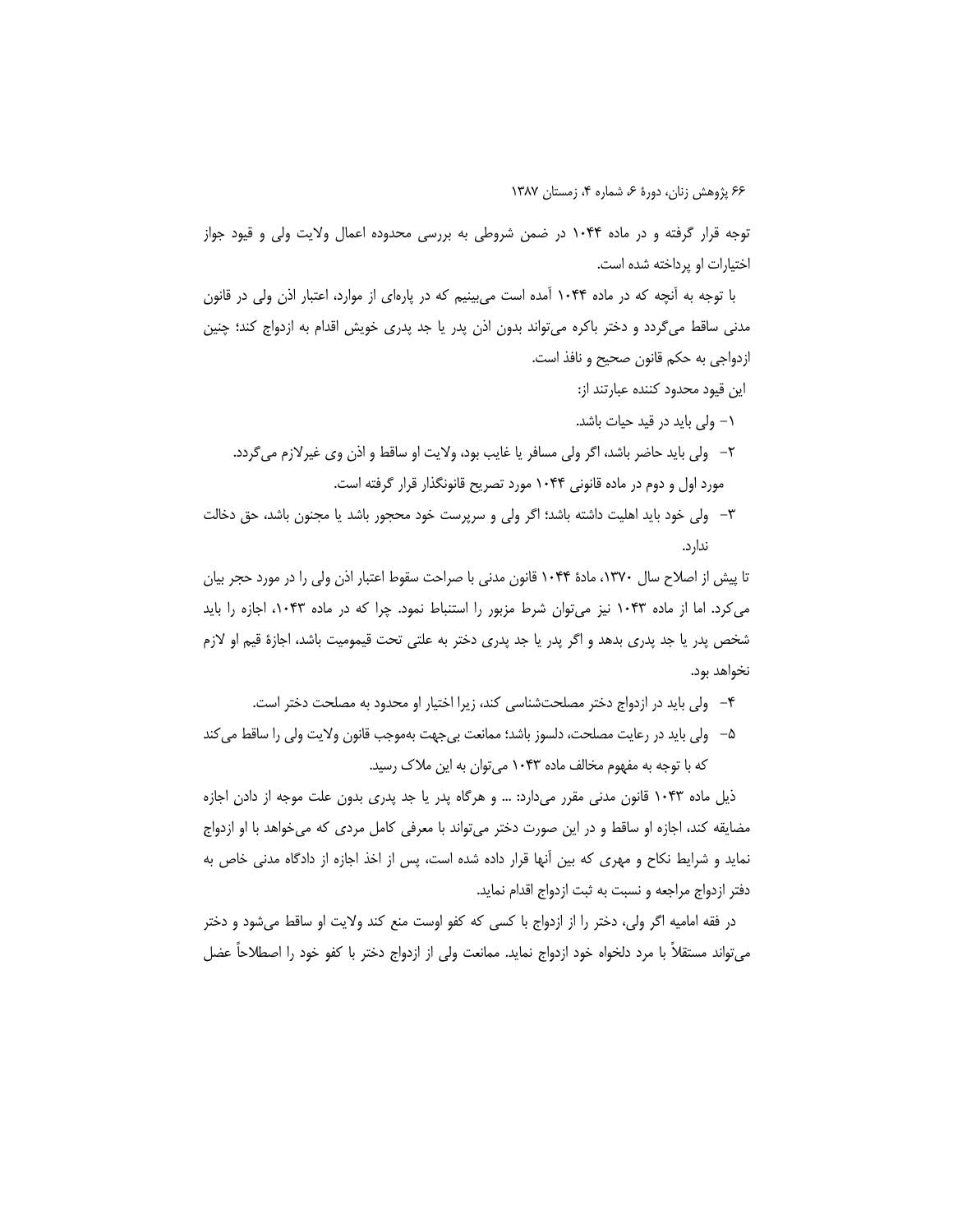نامیده، اتفاق دارند که در صورت عضل، اذن ولی ساقط میشود (محقق حلی،۱۴۰۳: ۴۴۸) صاحب جواهر این اجماع را از سيد مرتضى در الانتصار و الناصريات بيان كرده است (نجفى، بي¤: ٢٩/ ١٧۵). تعریف و معیار کفویت

در كتاب المفردات در ذيل عنوان كفو أمده است: الكفء؛ في المنزله و القدر و منه الكفاء لشقه تنصح (تخاط) بالاخرى فلان كفو لك في المضاده. در كتاب «الفقه على مذهب الخمسه» كفاءه را بهمعنى مساوى بودن مرد با زن در چیزهایی که ذکر میشود میداند. برخی کفو بودن را در مردان ذکر کردهاند نه در زنان چون مردان می توانند با زن پایین تر از خود ازدواج کنند اما زنان نمی توانند (مفید، ۱۴۱۷: ۳۲۶).

الف) دیدگاه فقهای اهل سنت: در بیان فواید طرح دیدگاه فقهای اهل سنت در رابطه با کفائت، می توان گفت که یک مبنای مورد اتفاق در بین تمام مذاهب اسلامی وجود دارد و آن اینکه کفائت شرعی، شرط صحت نکاح است. حال با توجه به این مطلب، بررسی دیدگاه اهل سنت جالبتوجه بهنظر میرسد؛ فقهای حنفي، شافعي و حنبلي، كفائت را در اسلام و حريه و حرفه و نسب محقق مي دانند (مغنيه، ١٩٩٨: ٣٢۶). البته شرط حریت با اصول حنفیه منافات دارد چرا که در قصاص هر گاه حر، عبدی را بکشد حکم می کنند که حر کشته شود و این برخلاف حکم مذاهب دیگر است. همچنین آنها برای ولایت در نکاح، حریت را شرط ندانستهاند.

دیدگاه فقهی مالکی و مستندات آنها مطابق فقهای شیعه است.

ب) دیدگاه فقهای امامیه: امامیه تنها ملاک کفو بودن را دین میدانند و ادلهای که به آن استناد می کنند از این قرار است:

١– أيات: أيه «ان اكرمكم عند الله اتقيكم» : در رابطه با شأن نزول اين أيه أمده است: زماني كه رسول(ص) ضبیعه بنت زبیر را به عقد مقداد بن اسود درآورد، فرمودند: «انما زوجه اتتضع المناکح » و در ياسخ به اعتراض بني هاشم همين آيه را تلاوت فرمود (الطوسي،١٣۵١: ٧ /ح١٥٨٢).

٢– احاديث: «اذ جاءكم من ترضون دينه و خلقه فزوجوه ان لاتفعلوا تكن في الارض فساد كبير» در مورد ازدواج جوبیر با دختر زیادبن لبید از اشراف و یا نکاح عایشه و حفصه (الحر العاملی،۱۳۶۷: باب ۱۱ از ابواب ما يحرم بالكفر حديث ١۴).

با استناد به مبادی اسلام که «لافضل لعربی علی عجمی الا بتقوی» و همچنین به استناد تبعیت از سنت پیامبر، ملاک را تقوی و اخلاق شایسته قرار دادهاند. علامه حلی میگوید: ازدواج أزاد با برده و عرب با عجم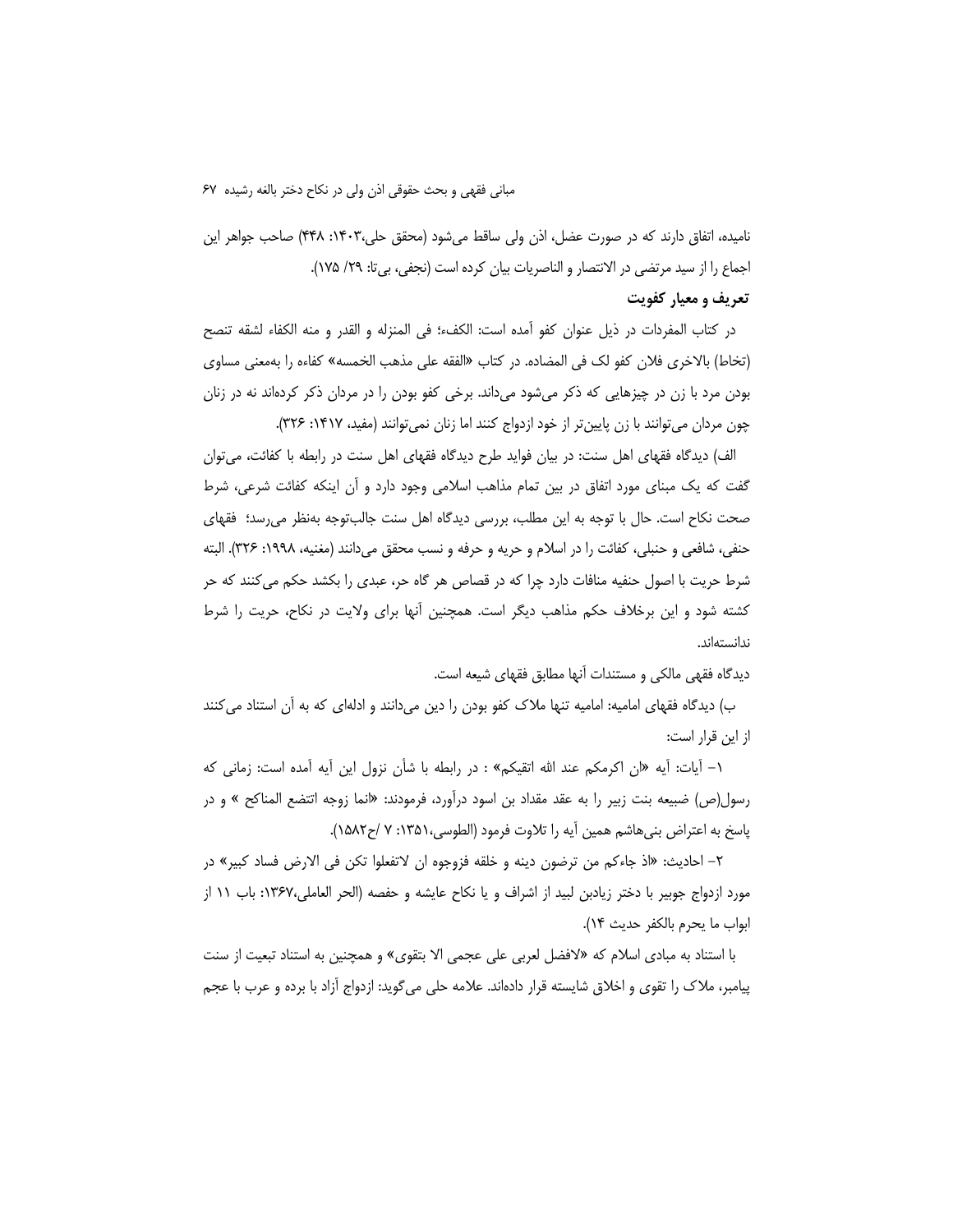و هاشمی با غیر هاشمی و صاحبان مشاغل پایین و پست با افراد خانوادهدار و بزرگ اشکالی ندارد و حتی آن را مستحب مى داند (العلامه الحلي، ١٣١٨: ٣/ ١٤).

شرطیت تمکن مالی و ایمان و عدالت در تحقق کفائت

در اینکه آیا شیعه بودن شوهر و توانایی او در انفاق نیز مشمول هم کفو بودن و شرط در صحت نکاح است یا خیر، بین فقها اختلاف نظر وجود دارد. علامه حلی تمکن از انفاق را در صحت نکاح شرط نمیداند و أن را در مفهوم كفائت (هم كفو بودن) مندرج نميداند (همان: ١۴/٣). البته ايشان در كتاب تذكرة الفقها اين نظر را ندارد و قائل به اشتراط تمکن مالی است (علامهحلی، بیiت: ۲/ ۶۰۳). با این وجود برخی دیگر همانند شيخ طوسي در دو كتاب المبسوط(طوسي،١٣۵١: ١٧٨/۴) و خلاف(طوسي، ١٤١٨: ۴ /٢٧١ مسئله ٢٧). تمکن مالی را شرط دانستهاند. در این بین نیز برخی قائل به تفصیل در مسئله میباشند (بحرانی، بیتا: ۷۶/۲۴ ؛ نجفی، بی تا: ۱۰۵/۲۰).

### ادله قائلین به عدم اشتراط تمکن از انفاق

ایشان برای قول به عدم شرطیت تمکن در امور مالی به سه دلیل استناد می کنند:

١– آيات: آيه ٣٢ سوره نور كه در آن خداوند تنگدستان را تشويق به ازدواج مي كند و وعده مي دهد اگر هم «فقير» باشند خداوند آنان را بيiياز ميسازد، معلوم مي كند فقر مانع صحت ازدواج نبوده و «غنا» شرط «تحقق» کفو، به شمار نمی رود.

۲– احادیث: در این زمینه احادیث فراوانی وجود دارد که مورد استناد فقها قرار می گیرد (الطوسی، ۱۴۰۱: ٧باب الكفاءه في النكاح؛ الحرالعاملي، ١٣۶٧: ٢٥/١۴؛ اصفهاني،١٤٠٥: ٩١/٧؛ نجفي، بي تا: ١٠۴/٣٠).

٣– قاعده نفي عسر و حرج: در استناد به اين دليل بيان ميشود كه اگر فقر مانع صحت ازدواج باشد و توانایی بر نفقه، شرط «کفو» بودن قرار گیرد، این امر مستلزم عسر و حرج است که در اسلام نفی شده است؛ چرا که بسیاری از مردان به خاطر فقرشان ناچارند دست از ازدواج بکشند و بسیاری از دختران و زنان نیز بی همسر می مانند و این خود مایه دشواری زیاد است که بر اساس قرآن و سنت و به اتفاق نظر همه فقها، امری مردود است.

ادله قائلین به اشتراط تمکن مالی

ایشان نیز در مورد مستندات قول خود، عمدتاً به دو دلیل اشاره کردهاند: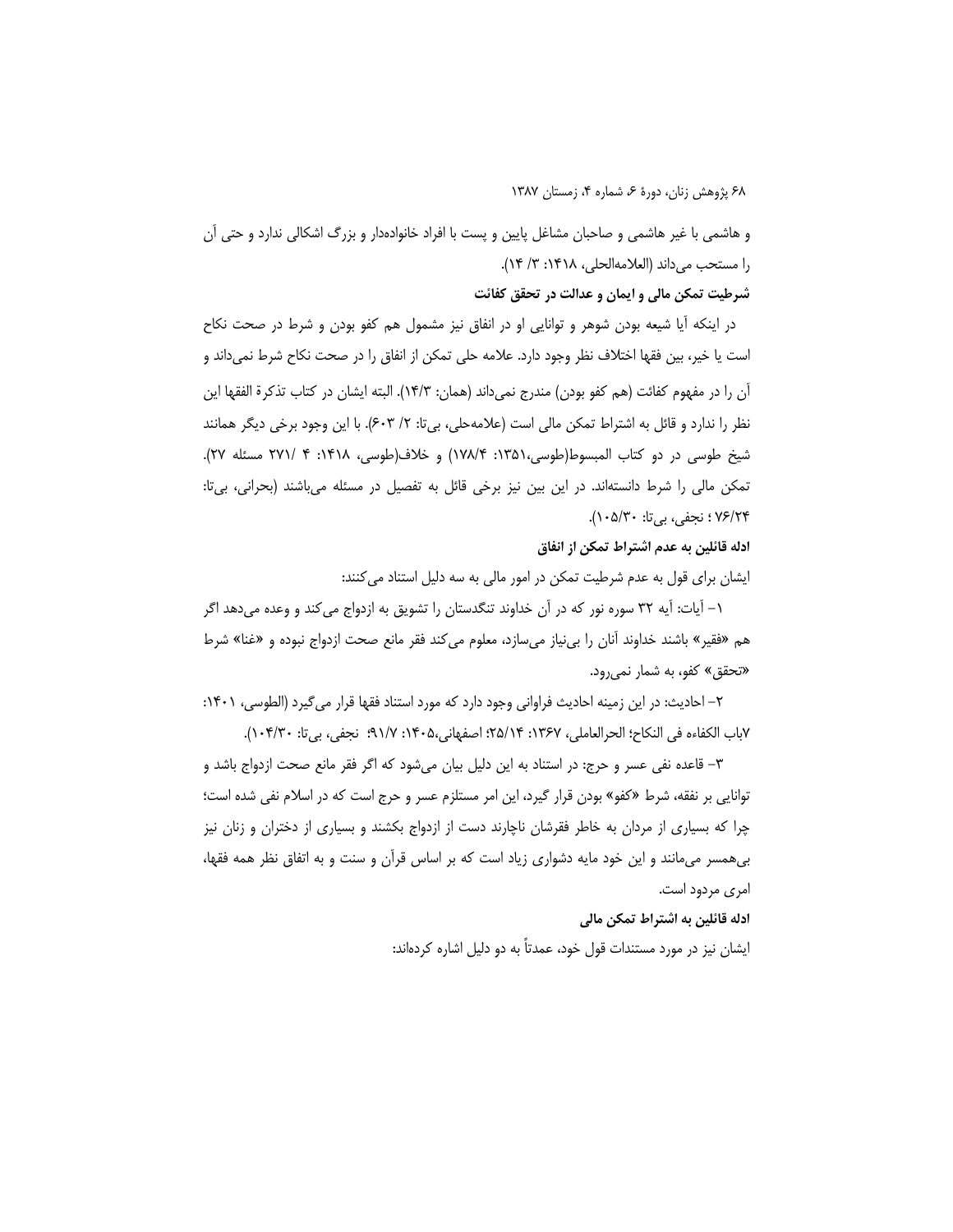١- روايات: صاحب من لايحضر الفقيه حديثي را از امام صادق أورده است: «الكفوءان يكون عفيفا و عنده يسار» (صدوق،۱۴۰۴: ۵/ ح ۴۳۸۶).

۲– قاعده لاضرر و لاضرار: چرا که قبول زندگی توأم با فقر یعنی قبول ضرر و با توجه به اینکه امری موقتی هم نیست.

### شرطيت شيعه بودن

علامهحلی مراد از کفویت را تساوی در اسلام و ایمان میداند و به همین دلیل است که ازدواج زن مسلمان و شیعه تنها به مثل مسلمان و شیعه صحیح است (علامه حلی، ۱۴۱۸: ۱۴).

پس ازدواج زن شیعه و مرد اهل سنت از نظر شرعی حرمتی ندارد چون هر دو مسلمانند، اما مشکلی که وجود دارد عدم كفائت آنهاست و از اين ناحيه ممنوع شدهاست.

آنچه در نهایت بیان شد مؤید این است که کفو عرفی نیز در نظام اسلامی، نهایتاً دین داشتن و حسن اخلاق و امکان انفاق است نه بیش از آن و با توجه به عمومیت و شمول فراگیر این ملاکها می توان گفت بنابراین بسیار نادر است که دختری بخواهد با پسری ازدواج کند و پدر به لحاظ کفو نبودن از این ازدواج ممانعت نماید، زیرا اگر پسر مسلمان نباشد که حتی با اجازه پدر نیز، ازدواج باطل است. پس در صورت مسلمان بودن، چون اصل، سلامت و صحت فعل مسلم است، پدر باید بتواند فسق و شرارت او را ثابت نماید. تا به عنوان فقدان كفائت عرفي در او، ممانعت خود را توجيه نمايد. پس عملاً مي بينيم حتى در فرض قائل بودن وجوب اذن ولي، موقعيتي براي اعمال ولايت پيدا نمي شود و با توجه به اينكه ولايت او حتى از ديد قائلین به ولایت ولی محدود به قیودی است که در بحث سقوط ولایت ولی به آن پرداختیم.

# نتيجه گيري

از مباحث بیان شده نتیجه گرفته میشود که ولی، در نکاح دختر بالغه رشیده هیچ اثر شرعی نمی تواند داشته باشد و نكاح مستقل دختر بالغه رشيده طبق ادله بيان شده و قول مشهور فقها و همچنين اجماع بيان شده در مسئله و تشکیکات صورت گرفته در ادله مخالفین نافذ و صحیح میباشد. مطابق نظر صریح فقها و سیره عقلاء، آنچه در تعیین لزوم اذن ولی موضوعیت دارد، وجود رشد است و نه بکارتی که در قانون به آن تصریح شده که تنها به عنوان امارهای برای عدم رشد می تواند مورد استناد قرار گیرد. دربارهٔ اذنی که برخی فقها نکاح را متوقف به آن کردهاند باید گفت که تنها بهعنوان شرط کمال عقد می توان به آن نگاه کرد و ماهیت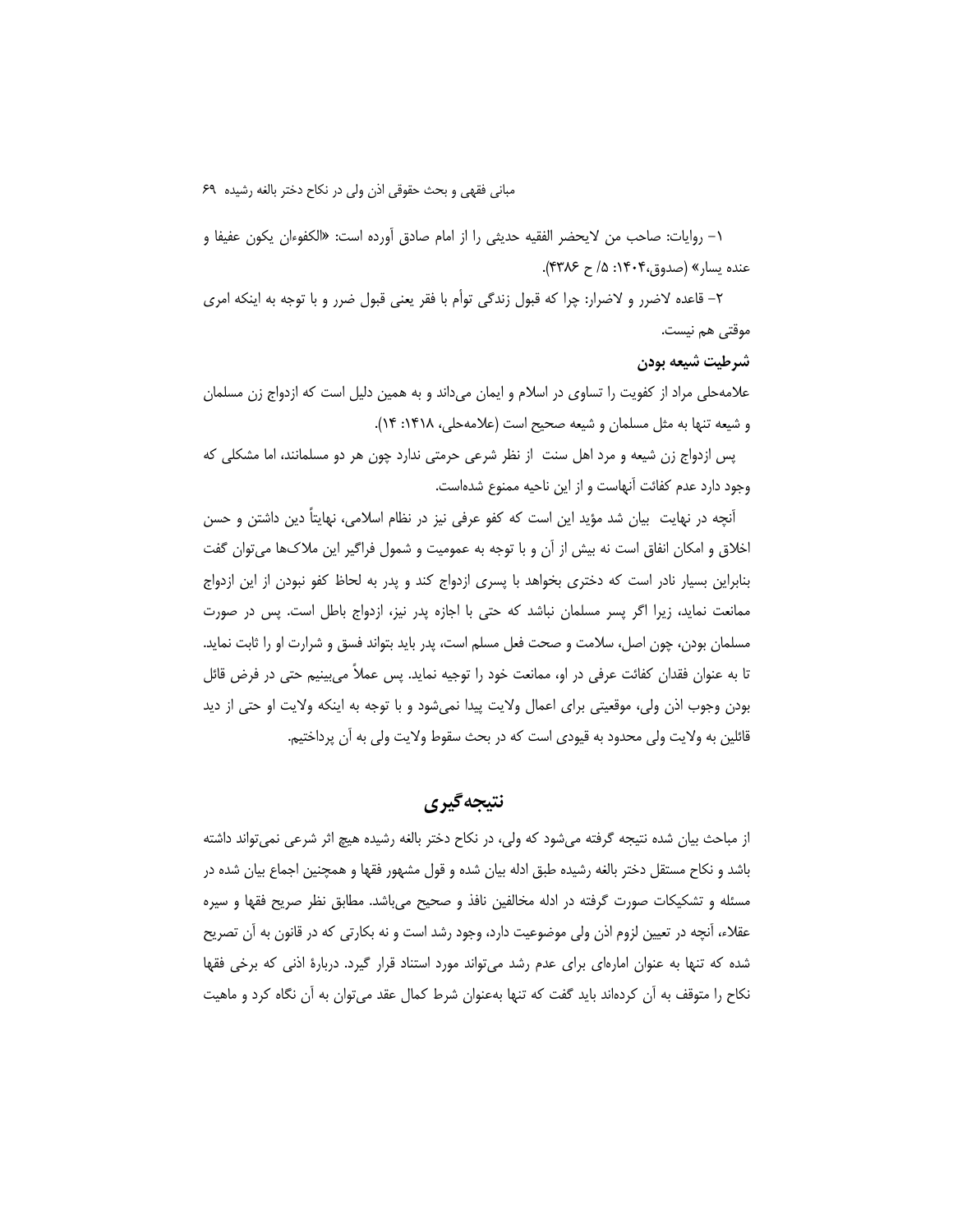اذن در قول قائلین به احتیاط در لزوم اذن نیز شرط صحت عقد نمی،باشد، بلکه نهایتاً اگر در صدد تعیین اثر شرعی برای آن باشیم باید نفوذ نکاح را متوقف بر آن بدانیم. اذن ولی را اگر شرط صحت بدانیم به این اعتبار است که ولی تنها در صورتی که کفویت وجود نداشته باشد حق مخالفت دارد و آنچه که از نصوص و قول صریح فقها بدست می∫ید این است که در صورت فقدان کفویت چه اذن ولی وجود داشته باشد و چه نداشته باشد نکاح صحیح نخواهد بود و از طرفی چون در شرع مقدس معیار و محدوده عدم کفویت بسیار تنگ و تنها در صورتی که مرد غیر مسلمان قصد ازدواج با دختر مسلمان را داشته باشد، عدم کفویت به اثبات میرسد، پس در صورت مسلمان بودن مرد و طبق قاعده اصالة الصحه فعل مسلمان، مي¤وان مدعاي مرد را مبنى بر كفويت یذیرفت و اگر ولی ادعای عدم کفائت کرده، مخالفت خود را اعلام کند وظیفه اثباتی با اوست و باید بتواند عدم كفويت را اثبات كند.

با توجه به ادله فقهی و اجماع بیان شده در اینکه اذن و رضایت دختر شرط صحت و نفوذ نکاح است و با در نظر گرفتن تفاوت فقهی و حقوقی بحث اذن و اجازه و سایر ادله مطرح شده در باب عدم اشتراط اذن ولی و مناقشات وارد شده بر ادله موافقین می،پینیم که عملاً شرایطی برای اعمال نظر ولی وجود ندارد. اما با توجه به ضرورت اجتماعی وجود یک حامی با تجربه از جنس خودِ مردان و دلسوز نسبت به دختر که در امر ازدواج بی تجربه است؛ می توان تا حدودی بر ادله وجود و ضرورت و اعتبار چنین اذنی تأکید نمود. چرا که روشن است، مصلحت بهتنهایی دلیل شرعی نیست که بتوان بر اساس آن حکم شرعی صادر کرد. اگر کسی مصلحت را في|لجمله دليل بداند، هنگام اجراي احكام است، آن هم براي حاكم صالح. اما با توجه به تبعات اجتماعي و مصالح عرفي مي توان در رابطه با ضرورت وجود برخي احكام، آن احكام را به نوعي مشروع و جایز دانست. حال با توجه به غرض بیان شده در اعتبار اذن ولی که استفاده از تجربیات پدر در تشخیص مصلحت واقعی دختر است، بدیهی است که پدر باید واجد شروطی باشد که این هدف را تأمین نماید از جمله واجد شروط اهلیت و فقدان محجوریت و توانایی در مصلحتشناسی برای دختر که در مجموع به عنوان شرط کمال مورد توجه میباشند.

از دیدگاه حقوقی نیز، ملاحظه میشود که مواد قانونی مطابق احتیاط فقها و ملاحظه مصالح اجتماعی و عرفی براساس نظریه تشریک در ولایت تنظیم شدهاست و در آنجا نیز لزوم اذن ولی به عنوان شرط صحت نکاح نیامدهاست. اما برای اذن ولی أثار حقوقی در نظر گرفته شده و آن هم نه آثاری که نفوذ عقد مقتضای آن است. قوانین مربوط به لزوم مراجعه به دادگاه برای اذن در صورت عضل ولی نیز، نه برای صحت نکاح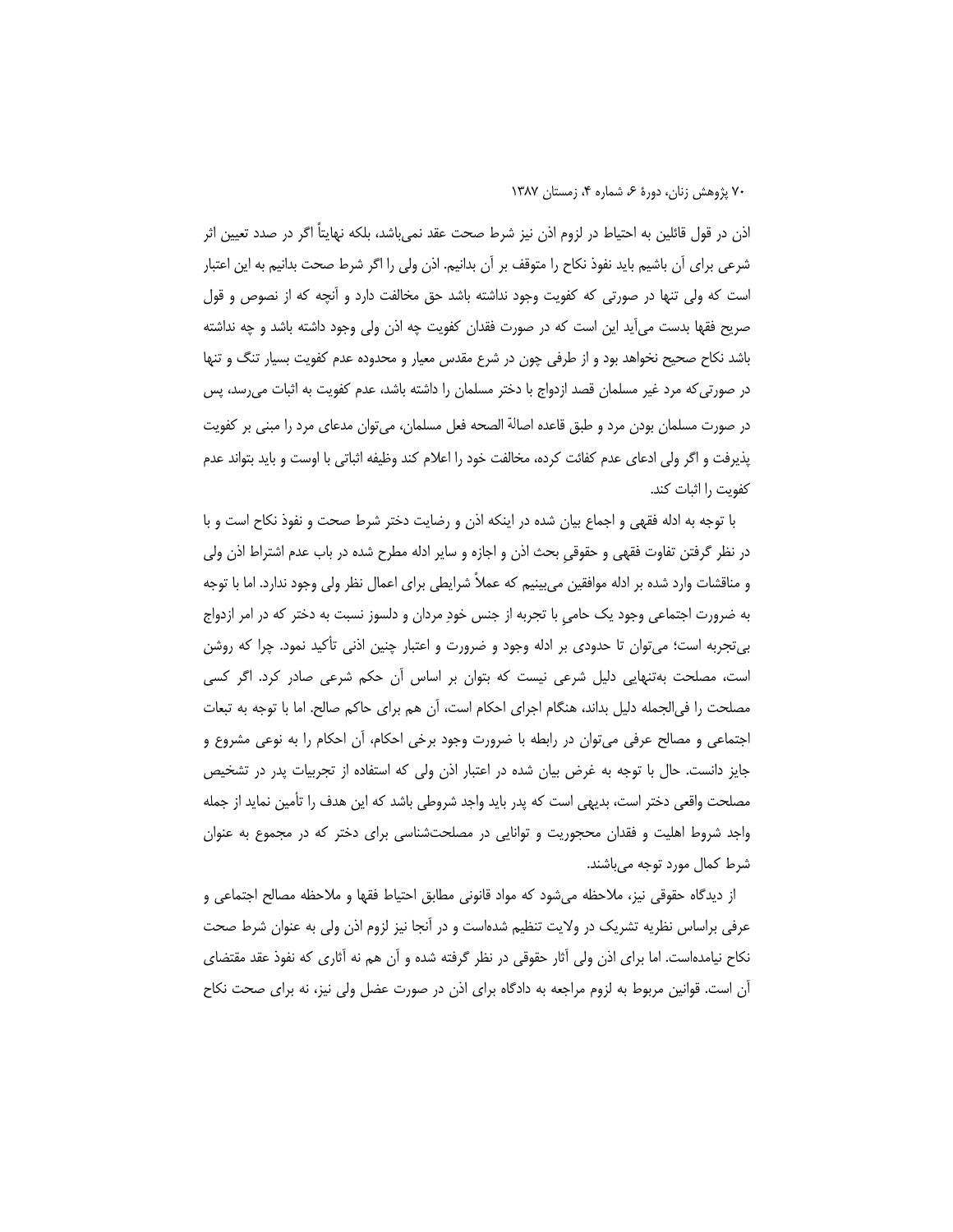و نفوذ شرعی أن بلکه برای نفوذ قانونی أن تدوین شده و در این موارد قانونگذار بهطور صریح بین ثبت نکاح و صحت أن تفاوت قائل شده است.

## منابع

أشتياني، ميرزامحمد (بيتا) تقريرات حاج شيخ عبدالكريم حائري، مشهد: بيi. ابن رحال، حسن (١٩٨۶م.)كشف القناع عن تضمين الصناع، به كوشش محمد ابو الاجفان، تونس: بيil. ابن قدامه المقدسي، عبدالله بن احمد بن محمد بن قدامه (١٩٧٢م.) المغني، بيروت: دار التراب العربي. **ابن ماجه، محمد بن يزيد** (١٣٩۵هـ.ق.) سنن ابن ماجه، تحقيق: محمد فواد عبد الباقي، بيروت: دار التراب العربي. ابوالمكارم، حمزه بن على (ابن زهره) ( ۱۴۰۴ ه.ق.) الغنيه، در الجوامع الفقهيه، قم: بيil. ا**بوزهره، محمد** (١٩۵٠م.)الاحوال الشخصيه، قاهره: الأزهر. احمد بن حنبل (١۴١١ هـق.) المسند، بيروت: دارالفكر. الاصفهاني، محمد بن الحسن (١۴٠۵ هـق.) كشفاللثام، قم: مكتبة آية الله المرعشي|لنجفي. امامی، سید حسن (۱۳۸۲هش.) حقوق مدنی، تهران: اسلامیه، چاپ بیست و ششم. **انصاري، شيخ مرتضي** (١۴١۵ هـق.) كتاب نكاح، قم : كنگره جهاني بزرگداشت شيخ ، چاپ اول. **البحراني، يوسف بن احمد** (بي تا) الحدائق الناظرة في احكام العترة الطاهرة، قم: مؤسسه نشر الاسلامي. البيقهي، احمد (١٣۵۵ هـق.) السنن الكبرى، بيروت: دار صادر. **الترمذي محمد بن عيسى** (١۴١۵ هـق.) الجامع الصحيح (سنن الترمذي)، بيروت: داراحياء التراث العربي. **الجزيري، عبد الرحمن** (١۴١١ هـق.) الفقه على المذاهب الاربعه، بيروت: دارالفكر. **الجناتي، محمد ابراهيم** (بيتا) دروس في فقه المقارن، بيجا: منظمه الاعداد الاسلامي. الحر العاملي، محمد بن حسن (١٣۶٧ ه.ش.) وسائلالشيعه الى تحصيل مسائل الشريعه، تهران: مكتبة الاسلامية . حكيم،السيد محسن (١٣٧۴ ه.ش.) مستمسكالعروةالوثقى، قم: مؤسسه دارالتفسير، چاپ اول. **الحلبي، ابوصلاح تقي الدين (١۴٠٣** هـق.) الكافي في الفقه، تحقيق: رضا استادي، اصفهان: مكتبة الامام اميرالمومنين(ع). الحلي، احمد بن ادريس (١٤٠٨ هـق.) السرائر، قم: مؤسسه نشر الاسلامي. **الخويي، سيدابوالقاسم** (١٣٩۶هـق) مباني تكملة المنهاج، قم: بيiا، چاپ دوم. الراغب الاصفهاني، ابو القاسم الحسين بن محمد (١۴١۶ هـق.) المفردات الفاظ القران، تحقيق: صفوان عدنان داوودي، بيروت: الدار الشاميه، چاپ اول. رحيمي اردستاني، مصطفى (١٣٧٧ هش.) المنجد في اللغة، تهران: صبا.

الزحيلي، وهبه (١۴٠٩ هـق.) الفقه الاسلامي و ادلته، بيروت: دار الفكر.

شعراني، ابوالحسن (بيتا) ترجمه و شرح تبصرة المتعلمين، بيجا: جامع فقه اهل بيت.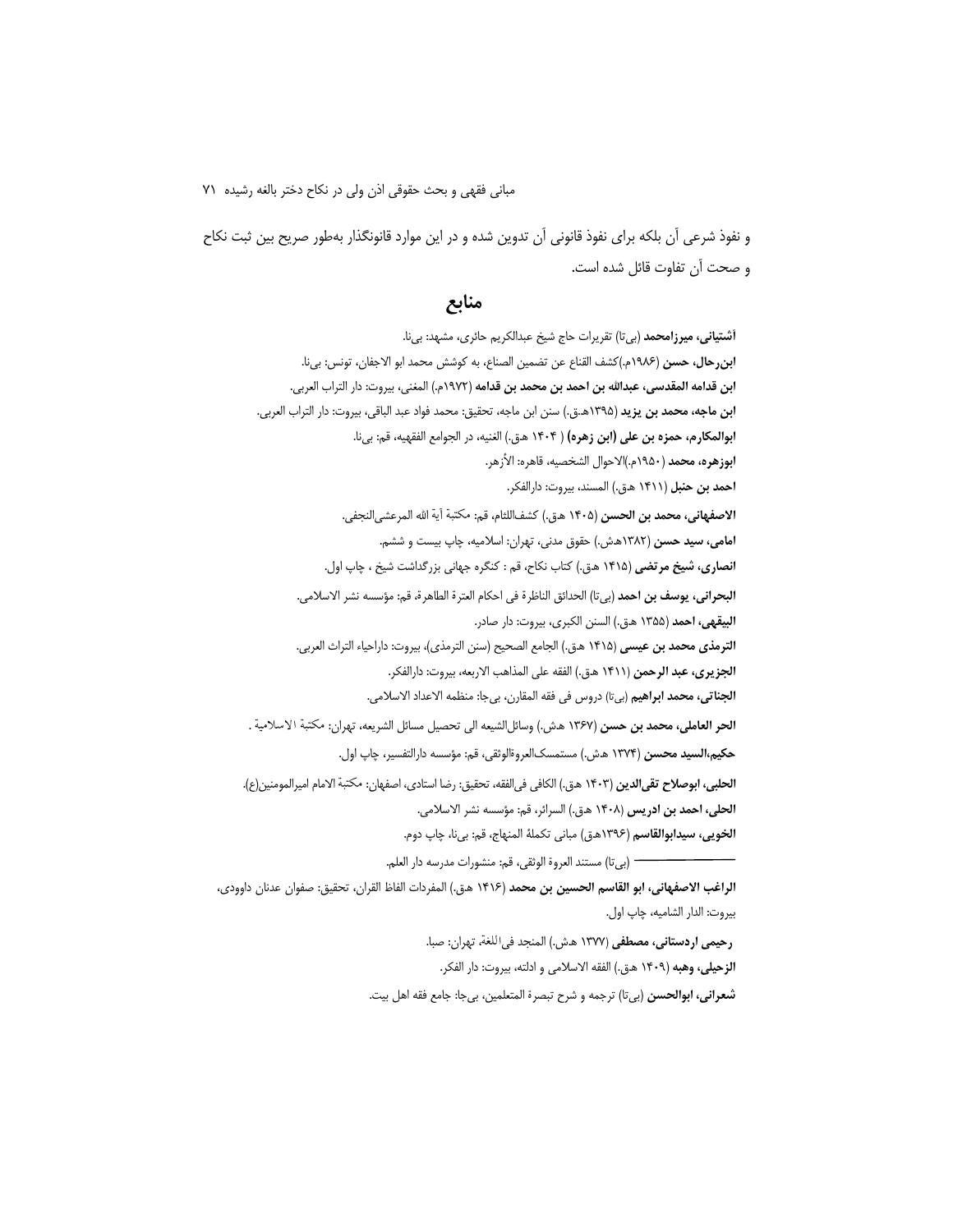**شهنایی، خلیل** (۱۳۸۵ هش.) حمایت قانون از نهاد خانواده، تهران: دانشگاه الزهراء.

**شهيد ثاني، زينالدين بن علي (١۴١**٩ هـق.) مسالكالافهام في شرح شرايع الاسلام، قم: مؤسسة المعارف الاسلامية.

— (١۴٠٣ هـق.) روضة البهية في شرح لمعه الدمشقيه، بيروت: دار الاحياء التراث العربي. — (١٣٨۴هش.) شرح لمعه الدمشقيه، ترجمه و تبيين: على شيرواني، قم: دارالعلم، چاپ ششم.

**الصدوق، على بن بابويه** (۱۴۰۴ هق.) من لايحضره الفقيه، قم: انتشارات جامعه مدرسين، چاپ دوم.

——— (١٣٧٧ هش.) المقنع و الهدايه، تصحيح و تعليق: محمد بن مهدى واعظ خراساني، تهران:مكتبة الاسلامية .

صادقی، حبیب (۱۳۸۱ هش) رویکردی نوین به ولایت قهری کودکان در فقه و حقوق مدنی، پایاننامه کارشناسی ارشد، پژوهشکدهٔ امام خمینی.

**صانعي، يوسف** (١۴٢٠ ه.ق.) قيمومت مادر – برگرفته از نظريات فقهي آيت الله العظمي صانعي، قم : فقه الثقلين. 

صفايي، سيد حسين؛ امامي، اسدالله (١٣٨١ هش.) حقوق خانواده، تهران: انتشارات دانشگاه تهران.

الطباطبايي، السيد محمد حسين (١۴١١ هـق.) الميزان في تفسير القران، بيروت: مؤسسة الاعلمي للمطبوعات، چاپ اول. **الطباطبايي|ليزدي، سيد محمد كاظم** (بيتا) العروة الوثقي، تهران: دارالكتب الاسلاميه .

> طباطبايي، سيد على (١۴٢٠ ه.ق.) رياض المسائل، قم: مؤسسة النشر الاسلامي، چاپ اول. **الطبرسي، الشيخ فضل بن الحسن** (بيتا) مجمع البيان في تفسير القران، بيروت: دار الفكر.

الطوسي، محمد بن حسن (١٣٩٠ هـق.) النهايه في مجرد الفقه و الفتوى، بيروت: دار الكتب العربي.

— (١۴١٨ ه.ق.) الخلاف، قم: مؤسسة نشر الاسلامي.

( ١٣۵١ ه.ش.) المبسوط في فقه الاماميه، قم: مكتبة المرتضوية.

\_<br>¬ (١۴٠١ هـق.) تهذيب الاحكام في شرح المقنعة لشيخ المفيد، تهران: دار الكتب الاسلامية.

— (١٣۶٣ هـق.) الاستبصار فيما اختلف من الاخبار، تهران: دار الكتب، چاپ چهارم.

**العاملي، السيد محمد جواد** (بي¤ا) مفتاح الكرامه، بيروت: داراحياءالتراث العربي.

العلامه الحلي، حسن بن يوسف (١۴١٨ ه.ق.) قواعد الاحكام، قم : مؤسسة نشر الاسلامي.

— (بي تا) تذكره الفقها، قم: مؤسسة آلالبيت.

علم الهدي، مرتضى (بيتا) الانتصار، قم: الشريف المرضى.

فارس، احمد (١۴١٠ هـق.) معجم مقاييس اللغة، بيروت: الدارالاسلامية.

الفيروزابادي، ابراهيم (بي تا) المهذب في فقه الامام الشافعي، بيروت: داراحياءالتراث العربي.

**الفيومي، احمد بن محمد بن على المقرى** (بي¤) المصباح المنير، قم: دار الهجره.